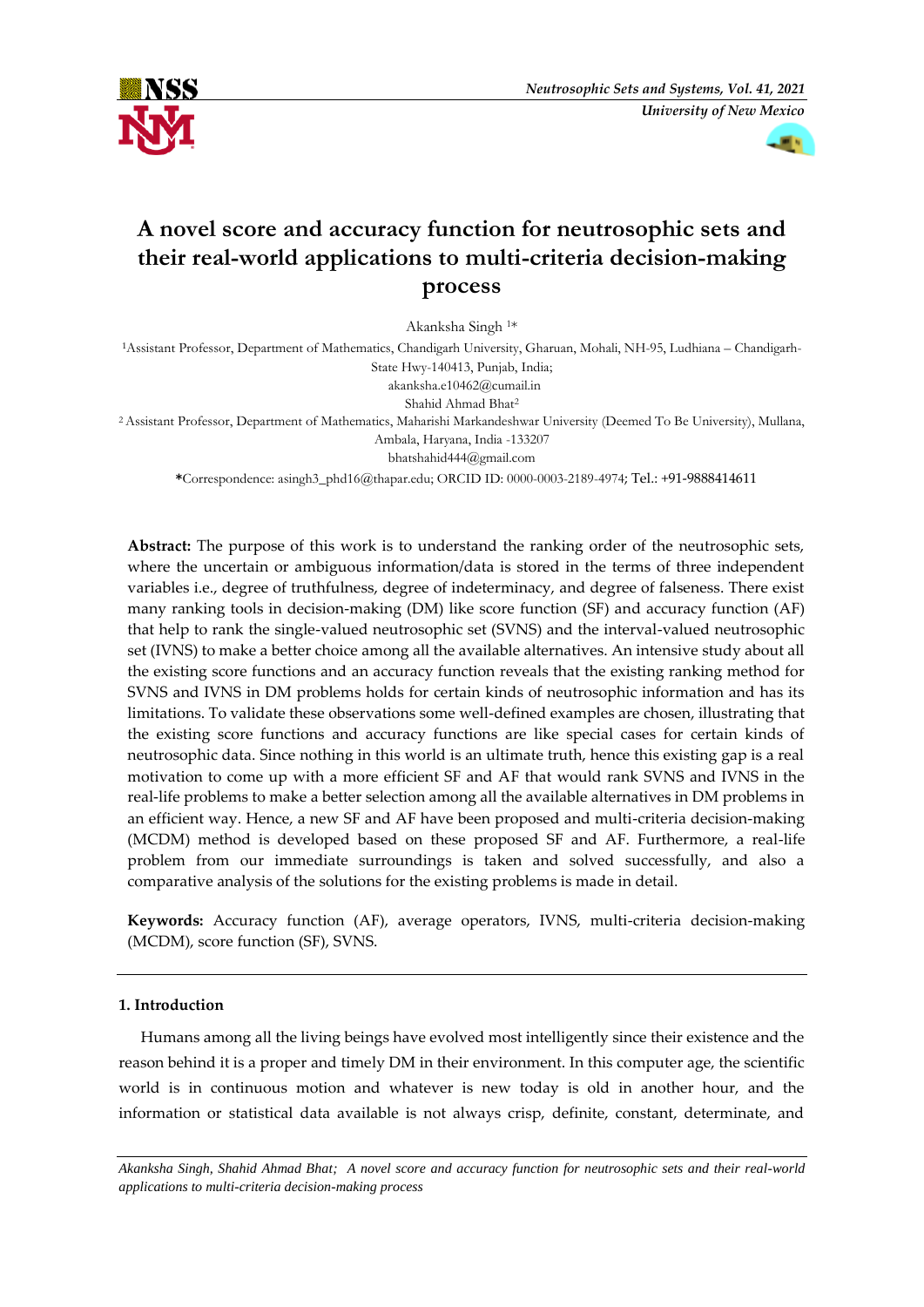consistent. Thus to deal with such kind of firsthand information, a new theory was evolved in 1965 by a great philosopher Zadeh, who had a farsighted vision and a penetrating understanding of the known and unknown data. He has come up with his intriguing theory of sets claiming that in real-life uncertainty is the only thing that is certain in life and named it as a fuzzy set (FS) [1] which deals with the concept of belongingness. This theory was reluctantly accepted in that period (i.e. in and around 1965) which tells that the available data is not always a real-value but it beholds the hand of uncertainty together and the study of this uncertainty or vagueness would be able to bring a huge revolution in the coming time with the real-life MCDM and MADM problems [2, 3]. After the acceptance of this theory of fuzzy sets, later with time, the scientific and intellectual world developed a keen interest in this concept of fuzziness, and then onwards various and wide extensions of fuzzy sets are propounded like- Atanassov proposed an intuitionistic fuzzy set (IFS) [4] who considered together both the concept of the degree of belongingness and the degree of non-belongingness. Since it is not always possible to evaluate any information in an exact value so, to define such data sometimes it is expressed in the interval, thus IFS was later expanded by Atanassov and Gargov to an interval-valued intuitionistic fuzzy set (IVIFS) [5]. Yager developed a Pythagorean fuzzy set (PFS) [6-8] which was extended by Zhang to an interval-valued Pythagorean fuzzy set (IVPFS) [9]. Smarandache introduced another extension of the FS as neutrosophic sets [10-12] which was more like a philosophical approach stating that together with membership and non-membership there is also an existence of one more component and he named it as indeterminacy such that, all these three values are independent of each other. IFS did not tell or explain indeterminate or inconsistent sets of information and hence neutrosophic set (NS) was able to handle such indeterminate data in a more efficient way. To apply this philosophy of NS into the real-world application Wang et al. [13, 14] proposed the concept of SVNSs and IVNSs along with their operators and properties respectively.

Since FS theory and its extensions lagged to deal with indeterminacy and inconsistent set of data therefore neutrosophic sets have successfully overcome these fuzzy drawbacks. A lot of exploration has been made till now in the area of SVNSs and IVNSs like neutrosophic sets are successfully applied in fuzzy linear optimization by using an important DM technique as linear programming by various researchers say Hezam et al. [15], Abdel-Basset et al. [16-17], Pramanik [18], Ye [19], Nafei et al. [20], Khatter [21], Bera et al. [22], Basumatary et al. [23], etc. Cubic fuzzy sets (CFSs) are introduced by YB Jun et al. [24] and, then YB Jun et al. [25] and M. Alia et al. [26] have extended CFSs to the neutrosophic environment and proposed neutrosophic cubic fuzzy sets (NCFSs) along with some of their basic operations. Recently, Ajay et al. [27] proposed aggregation operators on NCFSs. JC Kely [28] in 1963 introduced bitopological spaces which were extended in other fuzzy environments by many other researchers like Kandil et al. [29], Lee et al. [30] and Mwchahary et al. [31] recently proposed the concept and the propositions of neutrosophic bitopological spaces. Abdel-Basset et al. [32] proposed a method using quality function deployment (QFD) and plithogenic aggregation operations, and also, Abdel-Basset and Rehab [33] proposed a methodology based on plithogenic MCDM approach, utilizing both, techniques for order preference by similarity to ideal solution (TOPSIS) and criteria importance through inter-criteria correlation (CRITIC)

*Akanksha Singh, Shahid Ahmad Bhat; A novel score and accuracy function for neutrosophic sets and their real-world applications to multi-criteria decision-making process*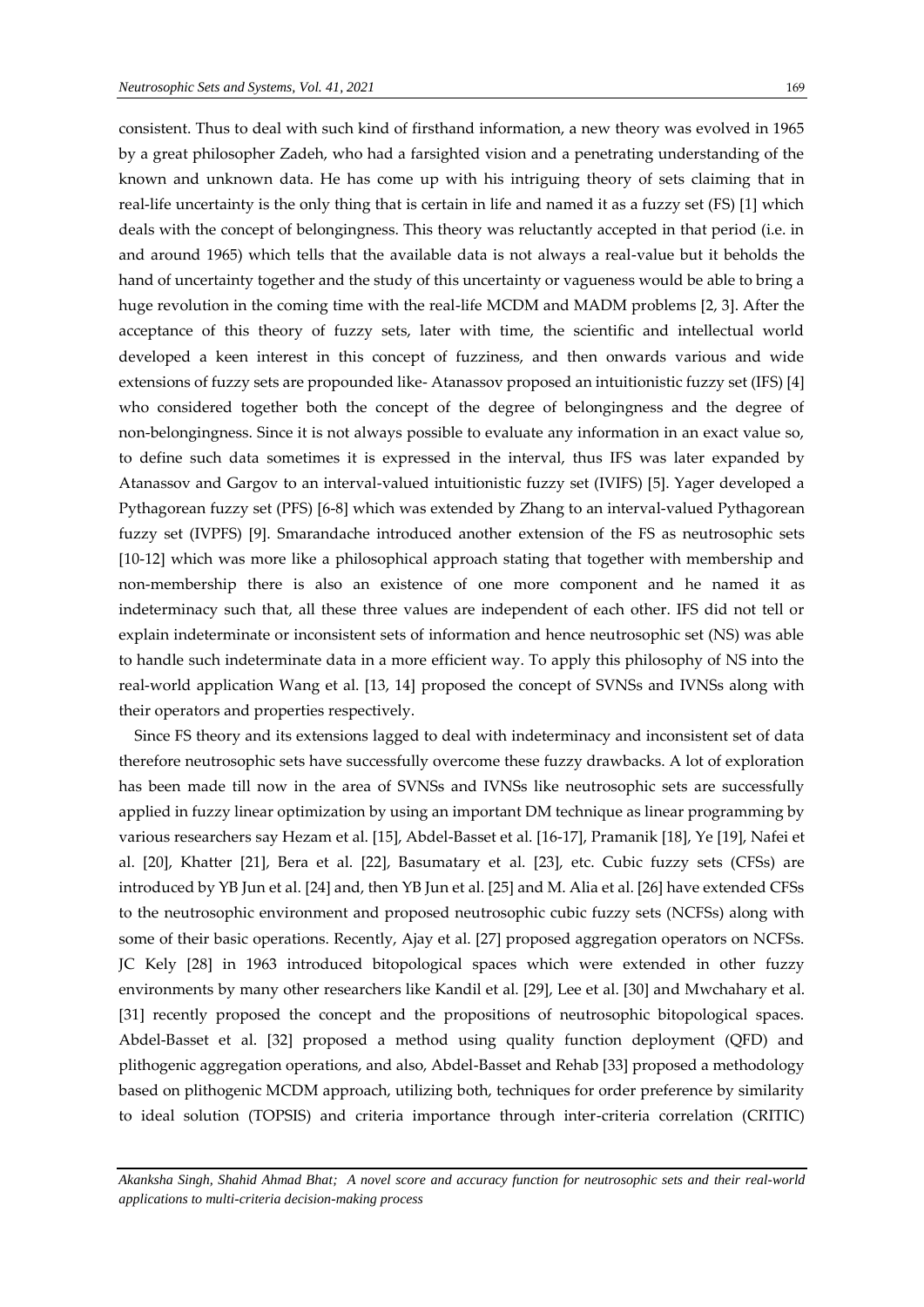techniques and applied in the study of telecommunications equipment categories. Lately, Nabeeh et al. [34] have contributed a lot in decision-making problems undertaken in the neutrosophic field like they have developed a neutrosophic MCDM framework to deal with inconsistent data related to environmental problems. Nabeeh et al. [35] have used integrated neutrosophic and TOSIS to deal with the personnel selection process. Nabeeh et al. [36] have applied the neutrosophic analytical hierarchy process (AHP) of the internet of things (IoT) in enterprises to estimate influential factors. Abdel-Basset et al. [37] proposed a hybrid combination of AHP and neutrosophic theory to deal with the uncertainty of IoT-based enterprises.

DM is a procedure that helps in selecting the best possible alternative among the set of feasible solutions. Since the world is in continuous motion, the societal structure is growing every second, and we need to make decisions under all these factors i.e., peer pressure, the vagueness of the imprecise data, limited funds, high-risk factor, environmental factors, biases, etc. which influences the DM of a decision-maker. There influencing factors are directly or indirectly associated with the unpredictability of the set of data which could be indeterminate, inconsistent, or uncertain, etc., occurring in different fields of life like economics, engineering, medical sciences, computer sciences, management sciences, psychology, meteorology, sociology, decision making. Since neutrosophic sets are quite efficient in dealing with indeterminate and inconsistent sets of data hence, many researchers in literature [15-42] have applied neutrosophic sets in real-life applications and can provide a more satisfactory solution to real-world applications like telecommunication, supply chain management, environment, personnel selection, enterprises, signal processing, pattern recognition, medical diagnosis, social sciences, engineering, management sciences, artificial intelligence, robotics, computer networks, DM, etc. MCDM helps the decision-maker to make his preferences by taking care of each criterion of the available alternatives, rank them by using some MCDM tools, and choose the best among the available alternatives.

This paper is the outcome of a deep study that has been made to understand the various existing ranking orders like SF and AF of the extensions of fuzzy sets like IFS [43-45], PFS [6-8], IVPFS [46-54], NS [17, 55-65], trapezoidal interval-valued neutrosophic numbers [66], etc., by the various researchers. After a rigorous analysis, it has been observed that the existing SF and AF [67, 68] for comparing single-valued neutrosophic sets (SVNSs) and the interval-valued neutrosophic sets (IVNSs) are more efficient for some special cases of SVNSs and IVNSs. Some well-defined counter-examples are chosen where the rating value of uncertainty is taken as SVNSs and IVNSs to claim that, the existing SF and AF rank these SVNSs and IVNSs correctly only to a certain limit. Hence to fulfill all the restrictions of the existing SF and AF, there is a need to propose a new SF and AF which would act as a helpful tool in the real-world DM problems. Taking this notion as an inspiration, an effort is made to suggest a new SF and AF for efficiently comparing SVNSs and IVNSs. Furthermore, based on these proposed SF and AF, an MCDM method is developed to solve the real-life applications and to validate these proposed SF and AF, the exact result of the real-life problem taken from our immediate surroundings is solved successfully in which the preference rating values are expressed by SVNSs and IVNSs and also, a detailed comparative analysis of the solutions with the existing approaches is presented respectively.

*Akanksha Singh, Shahid Ahmad Bhat; A novel score and accuracy function for neutrosophic sets and their real-world applications to multi-criteria decision-making process*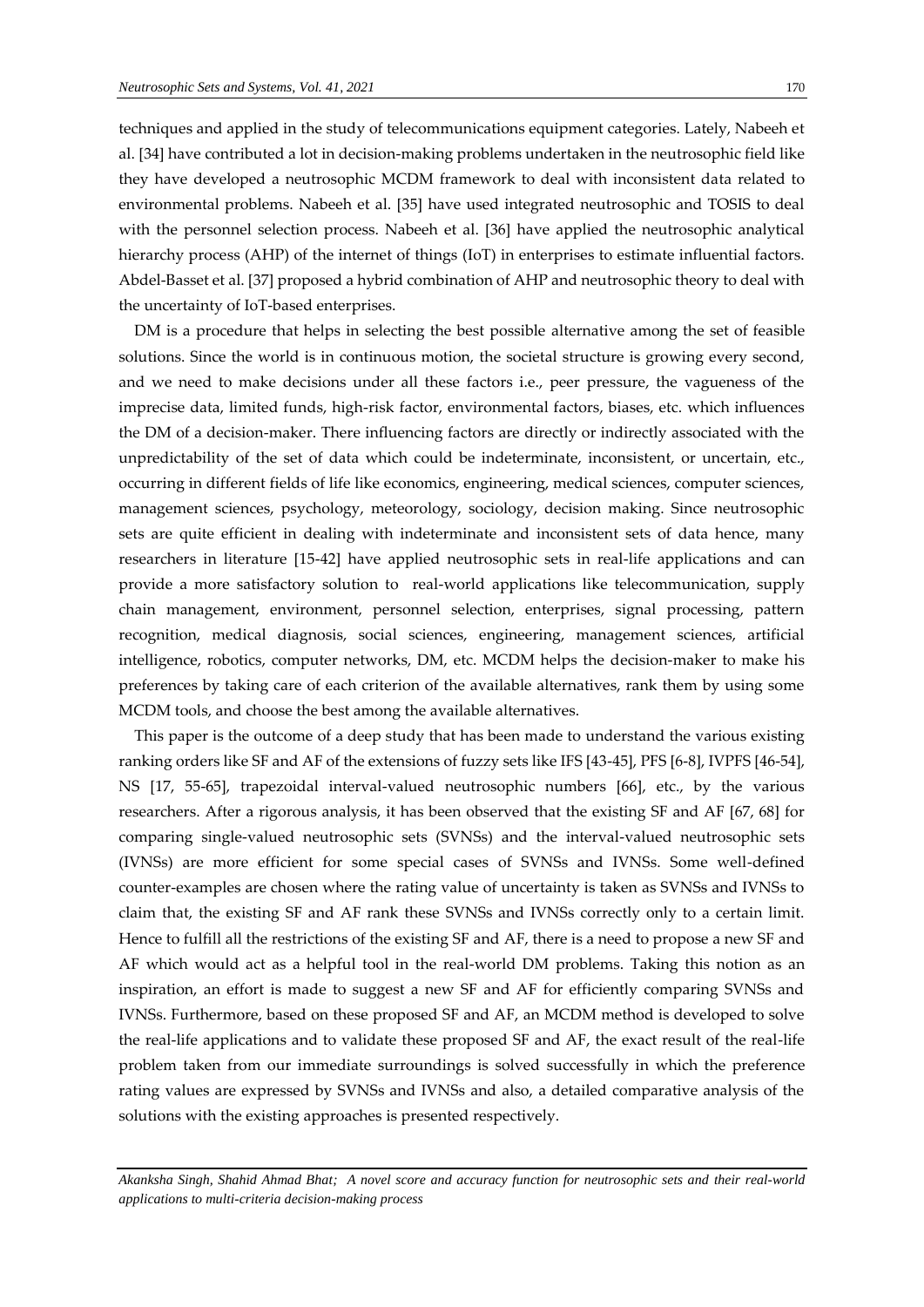This paper is presented in the following manner: Section 2 - preliminaries; Section 3 - proposed SF and AF for SVNSs and IVNSs; Section 4 - MCDM method is proposed; Section 5 - real-life problem considered and solved; Section 6 - discussion and a comparative analysis of the obtained solutions; Section 7 – managerial insights; Section 8-conclusions.

#### **2. Preliminaries - SVNSs, IVNSs and its SF and AF**

This section states some requisites while dealing with SVNSs and IVNSs in the real-life application for the DM process.

**Definition 2.1 [1]** A set  $\widetilde{A} = \{(x, \mu_{\widetilde{A}}(x)) | x \in X, 0 \leq \mu_{\widetilde{A}}(x) \leq 1\}$ , defined on the universal set X, is said to be an FS, where  $\mu_{\tilde{A}}(x)$  represents the degree of membership of the element x in  $\tilde{A}$ .

**Definition 2.2 [10]** A set  $\widetilde{A}^{N} = \{(x, T_{\widetilde{A}^{N}}(x), T_{\widetilde{A}^{N}}(x), F_{\widetilde{A}^{N}}(x)) | x \in X, 0^{-} \leq T_{\widetilde{A}^{N}}(x) \leq 1^{+}, 0^{-} \leq I_{\widetilde{A}^{N}}(x) \leq$ 1<sup>+</sup>, 0<sup>−</sup> ≤ F<sub>Ã</sub>N ≤ 1<sup>+</sup>, T<sub>Ã</sub>N(x) + I<sub>Ã</sub>N(x) + F<sub>Ã</sub>N(x) ≤ 3<sup>+</sup>}, defined on the universal set X, is said to be an NS, where,  $T_{\tilde{A}^N}(x)$ ,  $I_{\tilde{A}^N}(x)$ , and  $F_{\tilde{A}^N}(x)$  represents the degree of truth-membership, the degree of indeterminacy-membership and degree of falsity-membership respectively of the element x in  $\widetilde{A}^{N}$ as a real standard or real non-standard subsets of  $]0^-, 1^+[$ .

**Definition 2.3 [13]** A set  $\widetilde{A}^{N} = \{(x, T_{\widetilde{A}^{N}}(x), I_{\widetilde{A}^{N}}(x)) | x \in X, 0 \le T_{\widetilde{A}^{N}}(x) \le 1, 0 \le I_{\widetilde{A}^{N}}(x) \le 1, 0 \le 1, 0 \le 1, 0 \le 1, 0 \le 1, 0 \le 1, 0 \le 1, 0 \le 1, 0 \le 1, 0 \le 1, 0 \le 1, 0 \le 1, 0 \le 1, 0 \le 1,$  $F_{\tilde{A}^N} \le 1$ ,  $T_{\tilde{A}^N}(x) + I_{\tilde{A}^N}(x) + F_{\tilde{A}^N}(x) \le 3$ , defined on the universal set X, is said to be an SVNS, where,  $T_{\tilde{A}N}(x)$ ,  $I_{\tilde{A}N}(x)$ , and  $F_{\tilde{A}N}(x)$  represents the degree of truth-membership, the degree of indeterminacy-membership and degree of falsity-membership respectively of the element x in  $\widetilde{A}^{N}$ . For convenience, we may write the single-valued neutrosophic number (SVNN) as  $\widetilde{A}^N = \langle \alpha, \beta, \gamma \rangle$ .

**Definition** 2.4 [14] A set  $\widetilde{A}^{N} = \{ (x, [\mathcal{T}_{\widetilde{A}^{N}}^{L}(x), \mathcal{T}_{\widetilde{A}^{N}}^{U}(x)], [\mathcal{T}_{\widetilde{A}^{N}}^{L}(x), \mathcal{I}_{\widetilde{A}^{N}}^{U}(x)], [\mathcal{F}_{\widetilde{A}^{N}}^{L}(x), \mathcal{F}_{\widetilde{A}^{N}}^{U}(x)] \} | x \in X, 0 \leq$  $T_{\tilde{A}^N}^L(x) \le T_{\tilde{A}^N}^U(x) \le 1$ ,  $0 \le I_{\tilde{A}^N}^L(x) \le I_{\tilde{A}^N}^U(x) \le 1$ ,  $0 \le F_{\tilde{A}^N}^L(x) \le F_{\tilde{A}^N}^U(x) \le 1$ ,  $T_{\tilde{A}^N}^U(x) + I_{\tilde{A}^N}^U(x) + F_{\tilde{A}^N}^U(x) \le$ 3 }, defined on the universal set X, is said to be an IVNS, where,  $\left[T_{\tilde{A}^N}^{\text{L}}(x), T_{\tilde{A}^N}^{\text{U}}(x)\right]$ ,  $\left[I_{\tilde{A}^N}^{\text{L}}(x), I_{\tilde{A}^N}^{\text{U}}(x)\right]$ and  $[F_{\tilde{A}^N}^L(x), F_{\tilde{A}^N}^U(x)]$  represents the intervals of the degree of truth-membership, the degree of indeterminacy-membership and the degree of falsity-membership respectively of the element x in  $\widetilde{A}^{N}$ . For convenience, we may write interval-valued neutrosophic number (IVNN) as  $\widetilde{A}^{N}$  =  $\langle [\alpha_1, \alpha_2] ], [\beta_1, \beta_2], [\gamma_1, \gamma_2] \rangle.$ 

**Definition 2.5 [67]** Average operator for SVNSs:

Since  $\widetilde{A}^{N} = \{(x, T_{\widetilde{A}^{N}}(x), T_{\widetilde{A}^{N}}(x)) | x \in X\}$  is an SVNS, then let  $\widetilde{A}_{k}^{N}(k = 1, 2, ..., n)$  be n numbers of SVNSs.

**(i)** Weighted arithmetic average operator (WAM) for SVNSs is defined as  $A\mathbf{O}_{WA} = (\widetilde{A}_1^N, \widetilde{A}_2^N, ..., \widetilde{A}_n^N) = \sum_{k=1}^n w_k \widetilde{A}_k^N$ 

$$
= \left(1 - \prod_{k=1}^{n} \left(1 - T_{\tilde{A}_{k}^{N}}(x)\right)^{w_{k}}, \prod_{k=1}^{n} \left(I_{\tilde{A}_{k}^{N}}(x)\right)^{w_{k}}, \prod_{k=1}^{n} \left(F_{\tilde{A}_{k}^{N}}(x)\right)^{w_{k}}\right)
$$
(1)

where  $w_k$  denotes the weight vector of SVNSs  $\widetilde{A}_k^N(k = 1, 2, ..., n)$  and satisfies the conditions such that  $w_k \in [0,1]$  and  $\sum_{k=1}^{n} w_k = 1$ .

**(ii)** Weighted geometric average operator (WGM) for SVNSs is defined as  $A0_{\text{WG}} = (\tilde{A}_{1}^{\text{N}}, \tilde{A}_{2}^{\text{N}}, ..., \tilde{A}_{n}^{\text{N}}) = \prod_{k=1}^{n} w_{k} \tilde{A}_{k}^{\text{N}}$  $=\left(\prod_{k=1}^{n} \left(T_{\tilde{A}_{k}^{N}}(x)\right)^{w_{k}}, 1-\prod_{k=1}^{n} \left(1-I_{\tilde{A}_{k}^{N}}(x)\right)^{w_{k}}, 1-\prod_{k=1}^{n} \left(1-F_{\tilde{A}_{k}^{N}}(x)\right)^{w_{k}}\right)$  (2)

*Akanksha Singh, Shahid Ahmad Bhat; A novel score and accuracy function for neutrosophic sets and their real-world applications to multi-criteria decision-making process*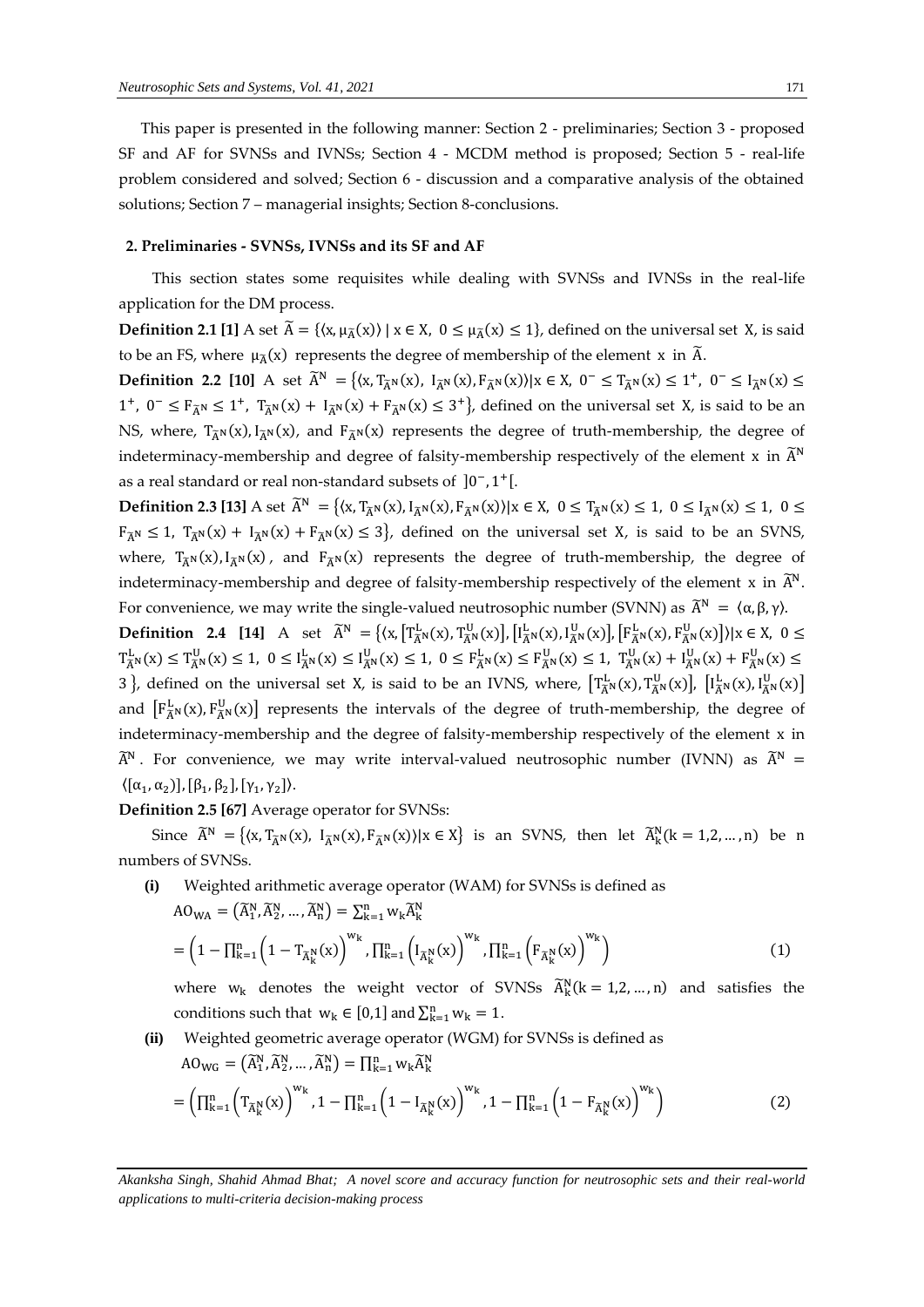where  $w_k$  denotes the weight vector of SVNSs  $\widetilde{A}_k^N(k = 1, 2, ..., n)$  and satisfies the conditions such that  $w_k \in [0,1]$  and  $\sum_{k=1}^n w_k = 1$ .

## **Definition 2.6 [67]** Average operator for IVNSs:

Since  $\widetilde{A}^N = \{(x, [\mathcal{T}_{\widetilde{A}^N}^L(x), \mathcal{T}_{\widetilde{A}^N}^U(x)], [\mathcal{T}_{\widetilde{A}^N}^L(x), \mathcal{I}_{\widetilde{A}^N}^U(x)], [\mathcal{F}_{\widetilde{A}^N}^L(x), \mathcal{F}_{\widetilde{A}^N}^U(x)]\}|x \in X\}$  is an IVNS, then let  $\widetilde{A}_k^N$ (k = 1,2, ..., n) be n numbers of IVNSs.

**(i)** Weighted arithmetic average operator (WAM) for IVNSs is defined as

$$
AO_{WA} = (\tilde{A}_{1}^{N}, \tilde{A}_{2}^{N}, ..., \tilde{A}_{n}^{N}) = \sum_{k=1}^{n} w_{k} \tilde{A}_{k}^{N} = \left( \left[ 1 - \prod_{k=1}^{n} \left( 1 - T_{\tilde{A}^{N}}^{L}(x) \right)^{w_{k}}, 1 - \prod_{k=1}^{n} \left( 1 - T_{\tilde{A}^{N}}^{L}(x) \right)^{w_{k}} \right],
$$
  

$$
\left[ \prod_{k=1}^{n} \left( I_{\tilde{A}^{N}}^{L}(x) \right)^{w_{k}}, \prod_{k=1}^{n} \left( I_{\tilde{A}^{N}}^{L}(x) \right)^{w_{k}} \right], \left[ \prod_{k=1}^{n} \left( F_{\tilde{A}^{N}}^{L}(x) \right)^{w_{k}}, \prod_{k=1}^{n} \left( F_{\tilde{A}^{N}}^{U}(x) \right)^{w_{k}} \right] \right)
$$
\n(3)

where  $w_k$  denotes the weight vector of IVNSs  $\widetilde{A}_k^N$ ( $k = 1, 2, ..., n$ ) and satisfies the conditions such that  $w_k \in [0,1]$  and  $\sum_{k=1}^n w_k = 1$ .

(ii) Weighted geometric average operator (WGM) for IVNSs is defined as  
\n
$$
AO_{WG} = (\tilde{A}_{1}^{N}, \tilde{A}_{2}^{N}, ..., \tilde{A}_{n}^{N}) = \prod_{k=1}^{n} w_{k} \tilde{A}_{k}^{N}
$$
\n
$$
= (\left[\prod_{k=1}^{n} \left(T_{\tilde{A}}^{L}(x)\right)^{w_{k}}, \prod_{k=1}^{n} \left(T_{\tilde{A}}^{U}(x)\right)^{w_{k}}\right], \left[1 - \prod_{k=1}^{n} \left(1 - I_{\tilde{A}}^{L}(x)\right)^{w_{k}}, 1 - \prod_{k=1}^{n} \left(1 - I_{\tilde{A}}^{U}(x)\right)^{w_{k}}\right],
$$
\n
$$
I_{\tilde{A}}^{U}(x) \bigg)^{w_{k}} \bigg], \left[1 - \prod_{k=1}^{n} \left(1 - F_{\tilde{A}}^{L}(x)\right)^{w_{k}}, 1 - \prod_{k=1}^{n} \left(1 - F_{\tilde{A}}^{U}(x)\right)^{w_{k}}\right] \bigg)
$$
\n(4)

where  $w_k$  denotes the weight vector of IVNSs  $\widetilde{A}_k^N(k = 1, 2, ..., n)$  and satisfies the conditions such that  $w_k \in [0,1]$  and  $\sum_{k=1}^n w_k = 1$ .

SF and AF are defined as a metric method for ranking SVNSs and IVNSs which clearly and precisely order the available alternatives and helps in choosing the best alternative among all the present alternatives.

#### **Definition 2.7** SF and AF for ranking SVNS

Let  $\widetilde{A}^{N} = \{(x, T_{\widetilde{A}^{N}}(x), I_{\widetilde{A}^{N}}(x)) | x \in X\}$  be an SVNS, then SF and AF for SVNS is defined as,

**(i)** Existing SVNS SF [67] is defined as

$$
\sigma_{S}(\widetilde{A}^{N}) = \frac{1 + T_{\widetilde{A}^{N}} - 2I_{\widetilde{A}^{N}} - F_{\widetilde{A}^{N}}}{2}, \qquad \text{where } \sigma_{S}(\widetilde{A}^{N}) \in [0, 1].
$$
 (5)

**(ii)** Existing SVNS AF [67] is defined as

$$
\sigma_{A}(\widetilde{A}^{N}) = T_{\widetilde{A}^{N}} - I_{\widetilde{A}^{N}}(1 - T_{\widetilde{A}^{N}}) - F_{\widetilde{A}^{N}}(1 - I_{\widetilde{A}^{N}}), \quad \text{where } \sigma_{A}(\widetilde{A}^{N}) \in [-1,1].
$$
 (6)

**(iii)** Existing SVNS SF [68] is defined as

$$
\tau_{S}(\widetilde{A}^{N}) = \frac{1 + (T_{\widetilde{A}^{N}} - 2I_{\widetilde{A}^{N}} - F_{\widetilde{A}^{N}})(2 - T_{\widetilde{A}^{N}} - F_{\widetilde{A}^{N}})}{2}, \qquad \text{where } \tau_{S}(\widetilde{A}^{N}) \in [0, 1].
$$
 (7)

**(iv)** Existing SVNS AF [68] is defined as  $\tau_A(\widetilde{A}^N) = T_{\widetilde{A}^N} - 2I_{\widetilde{A}^N} - F_{\widetilde{A}^N},$ 

where 
$$
\tau_A(\widetilde{A}^N) \in [-1,1].
$$
 (8)

**Definition 2.8** SF and AF for ranking IVNS

Let  $\widetilde{A}^N = \{(x, [\Gamma^L_{\widetilde{A}^N}(x), \Gamma^U_{\widetilde{A}^N}(x)], [\Gamma^L_{\widetilde{A}^N}(x), \Gamma^U_{\widetilde{A}^N}(x)], [\Gamma^L_{\widetilde{A}^N}(x), \Gamma^U_{\widetilde{A}^N}(x)]\}|x \in X\}$  be an IVNS, then SF and AF for IVNS is defined as,

**(i)** Existing IVNS SF [67] is defined as

*Akanksha Singh, Shahid Ahmad Bhat; A novel score and accuracy function for neutrosophic sets and their real-world applications to multi-criteria decision-making process*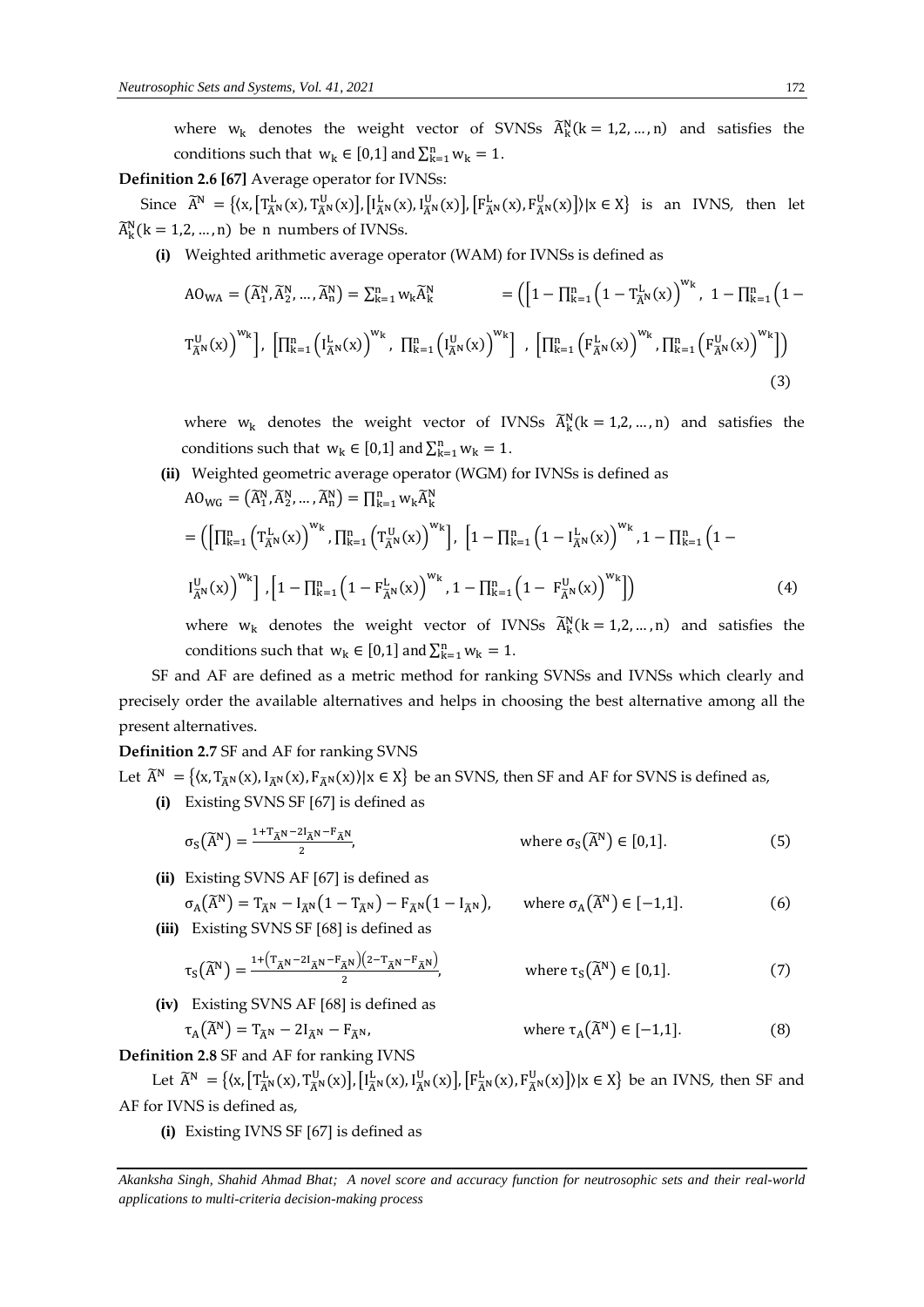$$
\chi_{S}(\widetilde{A}^{N}) = \frac{2 + \mathbf{T}_{\widetilde{A}^{N}}^{\mathbf{L}} + \mathbf{T}_{\widetilde{A}^{N}}^{\mathbf{U}} - 2\mathbf{I}_{\widetilde{A}^{N}}^{\mathbf{L}} - \mathbf{F}_{\widetilde{A}^{N}}^{\mathbf{L}} - \mathbf{F}_{\widetilde{A}^{N}}^{\mathbf{L}}}{4}, \qquad \text{where } \chi_{S}(\widetilde{A}^{N}) \in [0, 1].
$$
 (9)

**(ii)** Existing IVNS AF [67] is defined as

$$
\chi_{A}(\widetilde{A}^{N}) = \frac{1}{2} \Big( T_{\widetilde{A}^{N}}^{L} + T_{\widetilde{A}^{N}}^{U} - I_{\widetilde{A}^{N}}^{U} \Big( 1 - T_{\widetilde{A}^{N}}^{U} \Big) - I_{\widetilde{A}^{N}}^{L} \Big( 1 - T_{\widetilde{A}^{N}}^{L} \Big) - F_{\widetilde{A}^{N}}^{U} \Big( 1 - I_{\widetilde{A}^{N}}^{L} \Big) - F_{\widetilde{A}^{N}}^{L} \Big( 1 - I_{\widetilde{A}^{N}}^{U} \Big) \Big),
$$
\nwhere  $\chi_{A}(\widetilde{A}^{N}) \in [-1, 1]$ . (10)

**(iii)** Existing IVNS SF [68] is defined as

$$
\psi_{S}(\widetilde{A}^{N}) = \frac{\sqrt{4 + \left(\mathbf{T}_{\widetilde{A}^{N}}^{L} + \mathbf{T}_{\widetilde{A}^{N}}^{U} - 2\mathbf{I}_{\widetilde{A}^{N}}^{L} - \mathbf{F}_{\widetilde{A}^{N}}^{U}\right)\left(4 - \mathbf{T}_{\widetilde{A}^{N}}^{L} - \mathbf{T}_{\widetilde{A}^{N}}^{U} - \mathbf{F}_{\widetilde{A}^{N}}^{L}\right)}}{8}, \text{ where } \psi_{S}(\widetilde{A}^{N}) \in [0, 1]. \quad (11)
$$

#### **3. Proposed SF and AF for SVNSs and IVNSs**

This section of the paper suggests a new SF and AF to obtain the correct ranking order of all the available alternatives of SVNSs and IVNSs and helps to choose the best alternative among all.

## **3.1 Proposed SF and AF for SVNSs**

#### **3.1.1 Proposed SF for SVNSs**

Let  $\tilde{A}^N = \{ (x, T_{\tilde{A}^N}(x), I_{\tilde{A}^N}(x), F_{\tilde{A}^N}(x)) | x \in X \}$  be an SVNS, then an SF in terms of the degree of truth-membership, the degree of indeterminacy-membership and the degree of falsity-membership respectively for SVNS, is defined by:

$$
\varphi_S(\tilde{A}^N) = \frac{1 + (T_{\tilde{A}^N} - 2I_{\tilde{A}^N} - F_{\tilde{A}^N})}{2\left(2 - T_{\tilde{A}^N} - F_{\tilde{A}^N}\right)}, \qquad \text{where } \varphi_S(\tilde{A}^N) \in [0,1] \text{ and } T_{\tilde{A}^N} + F_{\tilde{A}^N} \neq 2. \tag{12}
$$

Clearly, it is observed that if  $T_{\tilde{A}^N} + F_{\tilde{A}^N} = 1$ , then  $\varphi_S(\tilde{A}^N) = \sigma_S(\tilde{A}^N)$ , therefore  $T_{\tilde{A}^N} + F_{\tilde{A}^N} \neq 1$ .

To validate the claim of the proposed SF (Eq. (12)), some well-defined SVNNs are chosen and evaluated. Let us consider the following examples.

**Example 1.** Let  $\tilde{A}_1^N = \langle T_{\tilde{A}_1^N}(x), I_{\tilde{A}_1^N}(x), F_{\tilde{A}_1^N}(x) \rangle$ , and  $\tilde{A}_2^N = \langle T_{\tilde{A}_2^N}(x), I_{\tilde{A}_2^N}(x), F_{\tilde{A}_2^N}(x) \rangle$  be any two SVNNs, then the desirable alternative is selected according to the obtained value of SF using Eq. (12) among  $\tilde{A}_1^N$  and  $\tilde{A}_2^N$ .

- (i) Let  $\tilde{A}_1^N = (0.6, 0.3, 0.0)$  and  $\tilde{A}_2^N = (0.2, 0.1, 0.0)$ , then  $\tilde{A}_1^N > \tilde{A}_2^N$  in accordance with proposed SF (Eq. (12)).
- (ii) Let  $\tilde{A}_1^N = \langle 0.6, 0.2, 0.2 \rangle$  and  $\tilde{A}_2^N = \langle 0.3, 0.1, 0.1 \rangle$ , then  $\tilde{A}_1^N > \tilde{A}_2^N$  in accordance with proposed SF  $(Eq. (12))$ .
- (iii) Let  $\tilde{A}_1^N = \langle 0.1, 0.0, 0.1 \rangle$  and  $\tilde{A}_2^N = \langle 0.3, 0.0, 0.3 \rangle$ , then  $\tilde{A}_2^N > \tilde{A}_1^N$  in accordance with proposed SF (Eq. (12)).

For a deliberate comparison among various existing metric methods, for finding the correct ranking order of Example 1, a systematic tabular representation of the function values of various metric methods is presented in Table 1.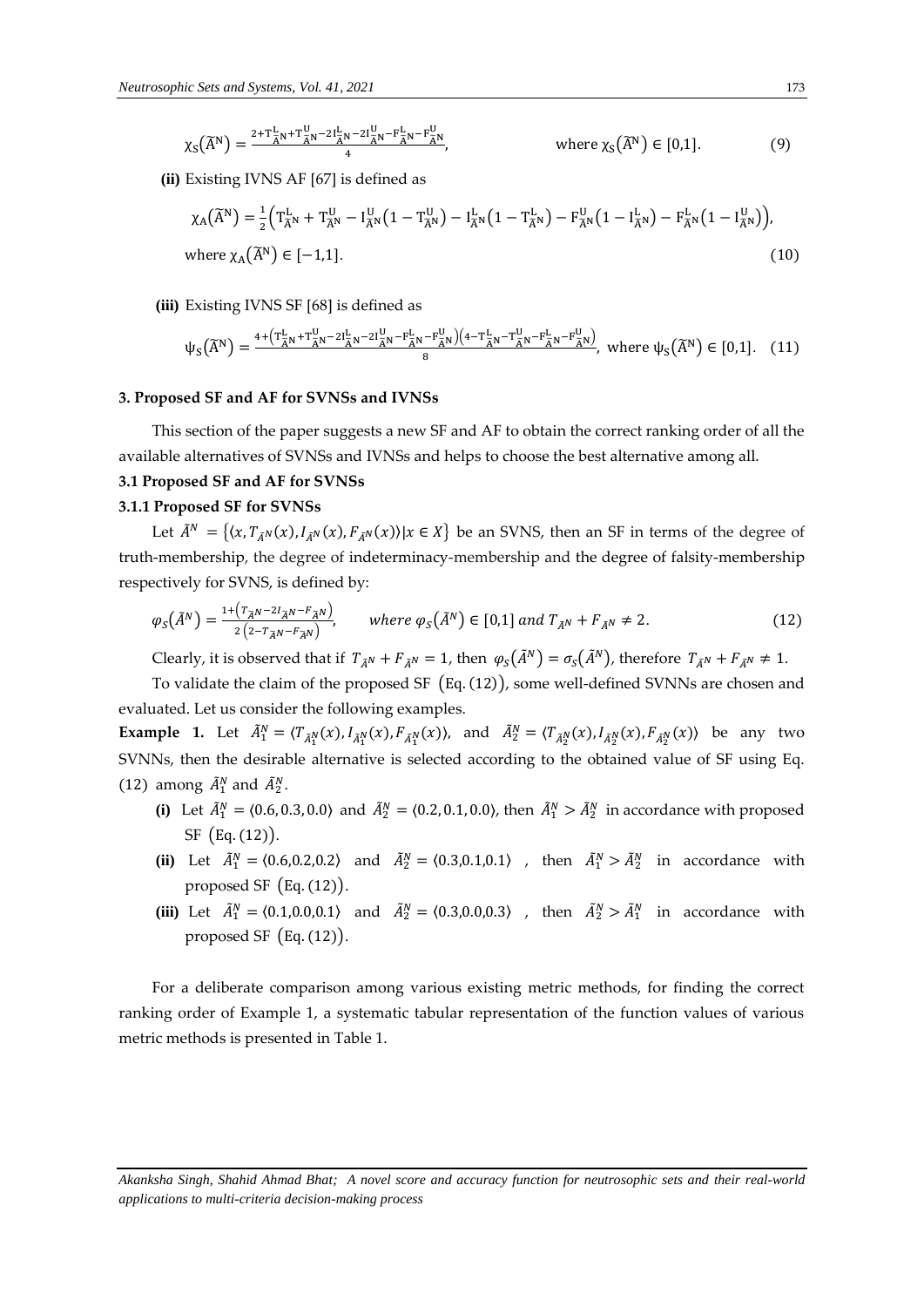| <b>SVNNs</b>                                    | $\sigma_S(\widetilde{A}^N)$     | $\sigma_A(\widetilde{A}^N)$             | $\tau_S(\widetilde{A}^N)$       | $\tau_A(\widetilde{A}^N)$       | $\varphi_S(\widetilde{A}^N)$            |
|-------------------------------------------------|---------------------------------|-----------------------------------------|---------------------------------|---------------------------------|-----------------------------------------|
| $\tilde{A}_1^N = \langle 0.6, 0.3, 0.0 \rangle$ | 0.5                             | 0.48                                    | 0.5                             | 0.0                             | 0.4545                                  |
| $\tilde{A}_2^N = \langle 0.2, 0.1, 0.0 \rangle$ | 0.5                             | 0.12                                    | 0.5                             | $0.0^{\circ}$                   | 0.2777                                  |
|                                                 | $\tilde{A}_1^N = \tilde{A}_2^N$ | $\widetilde{A}_1^N > \widetilde{A}_2^N$ | $\tilde{A}_1^N = \tilde{A}_2^N$ | $\tilde{A}_1^N = \tilde{A}_2^N$ | $\widetilde{A}_1^N > \widetilde{A}_2^N$ |
| $\tilde{A}_1^N = \langle 0.6, 0.2, 0.2 \rangle$ | 0.5                             | 0.36                                    | 0.5                             | 0.0                             | 0.4166                                  |
| $\tilde{A}_2^N = \langle 0.3, 0.1, 0.1 \rangle$ | 0.5                             | 0.14                                    | 0.5                             | $0.0^{\circ}$                   | 0.3125                                  |
|                                                 | $\tilde{A}_1^N = \tilde{A}_2^N$ | $\widetilde{A}_1^N > \widetilde{A}_2^N$ | $\tilde{A}_1^N = \tilde{A}_2^N$ | $\tilde{A}_1^N = \tilde{A}_2^N$ | $\widetilde{A}_1^N > \widetilde{A}_2^N$ |
| $\tilde{A}_1^N = \langle 0.1, 0.0, 0.1 \rangle$ | 0.5                             | 0.0                                     | 0.5                             | 0.0                             | 0.2777                                  |
| $\tilde{A}_2^N = \langle 0.3, 0.0, 0.1 \rangle$ | 0.5                             | 0.0                                     | 0.5                             | $0.0^{\circ}$                   | 0.3571                                  |
| (Adopted from [61])                             | $\tilde{A}_1^N = \tilde{A}_2^N$ | $\widetilde{A}_1^N = \widetilde{A}_2^N$ | $\tilde{A}_1^N = \tilde{A}_2^N$ | $\tilde{A}_1^N = \tilde{A}_2^N$ | $\widetilde{A}_2^N > \widetilde{A}_1^N$ |

Table 1. SF ( $\varphi_s(\widetilde{A}^N)$ ) values in comparison with various existing metric methods

From Table 1, it is expressed that there may exist several ranking methods for SVNNs which can rank the alternatives,  $\tilde{A}^N_1$ ,  $\tilde{A}^N_2$ , and suggest which of the alternative is better among both. It has been observed that sometimes, the existing metric methods [67, 68] may or may not fail to rank, but the proposed SF (Eq. (12)) is providing desirable results respectively. Hence, it claims the validity of the proposed SF  $(Eq. (12))$ , stating that it is reasonable.

#### **3.1.2 Proposed AF for SVNSs**

It is observed that there may exist several SVNNs where,  $T_{\tilde{A}^N} + F_{\tilde{A}^N} = 1$ , then sometimes the proposed SF, Eq. (12) may or may not be able to rank the SVNNs desirably. Some of SVNNs  $\tilde{A}_1^N$ and  $\tilde{A}_2^N$ , exhibiting such nature are considered as follows:

**Example 2.** Let  $\tilde{A}_1^N = \langle T_{\tilde{A}_1^N}(x), I_{\tilde{A}_1^N}(x), F_{\tilde{A}_1^N}(x) \rangle$ , and  $\tilde{A}_2^N = \langle T_{\tilde{A}_2^N}(x), I_{\tilde{A}_2^N}(x), F_{\tilde{A}_2^N}(x) \rangle$  be any two SVNNs, then the desirable alternative is selected according to the obtained value of SF using Eq. (12) among  $\tilde{A}_1^N$  and  $\tilde{A}_2^N$ .

- **(i)** Let  $\tilde{A}_1^N = \langle 0.6, 0.1, 0.4 \rangle$  and  $\tilde{A}_2^N = \langle 0.8, 0.3, 0.2 \rangle$ , then  $\tilde{A}_1^N = \tilde{A}_2^N$  in accordance with proposed SF (Eq. (12)). While it is obvious that  $A_1 \neq A_2$ .
- (ii) Let  $\tilde{A}_1^N = \langle 0.9, 0.4, 0.1 \rangle$  and  $\tilde{A}_2^N = \langle 0.7, 0.2, 0.3 \rangle$ , then  $\tilde{A}_1^N = \tilde{A}_2^N$  in accordance with proposed SF (Eq. (12)). While it is obvious that  $A_1 \neq A_2$ .

For a deliberate comparison among various existing metric methods, for finding the correct ranking order of Example 2, a systematic tabular representation of the function values of various metric methods is presented below in Table 2.

| <b>SVNNs</b>                                    | $\sigma_S(\widetilde{A}^N)$     | $\tau_S(\widetilde{A}^N)$       | $\tau_A(\widetilde{A}^N)$       | $\varphi_{S}(\widetilde{A}^{N})$        |
|-------------------------------------------------|---------------------------------|---------------------------------|---------------------------------|-----------------------------------------|
| $\tilde{A}_1^N = \langle 0.6, 0.1, 0.4 \rangle$ | 0.5                             | 0.5                             | 0.0                             | 0.5                                     |
| $\tilde{A}_2^N = \langle 0.8, 0.3, 0.2 \rangle$ | 0.5                             | 0.5                             | 0.0                             | 0.5                                     |
|                                                 | $\tilde{A}_1^N = \tilde{A}_2^N$ | $\tilde{A}_1^N = \tilde{A}_2^N$ | $\tilde{A}_1^N = \tilde{A}_2^N$ | $\widetilde{A}_1^N = \widetilde{A}_2^N$ |
| $\tilde{A}_1^N = \langle 0.9, 0.4, 0.1 \rangle$ | 0.5                             | 0.5                             | 0.0                             | 0.5                                     |
| $\tilde{A}_2^N = \langle 0.7, 0.2, 0.3 \rangle$ | 0.5                             | 0.5                             | 0.0                             | 0.5                                     |
|                                                 | $\tilde{A}_1^N = \tilde{A}_2^N$ | $\tilde{A}_1^N = \tilde{A}_2^N$ | $\tilde{A}_1^N = \tilde{A}_2^N$ | $\widetilde{A}_1^N = \widetilde{A}_2^N$ |

Table 2. SF ( $\varphi_s(\widetilde{A}^N)$ ) value of some special SVNNs using various existing methods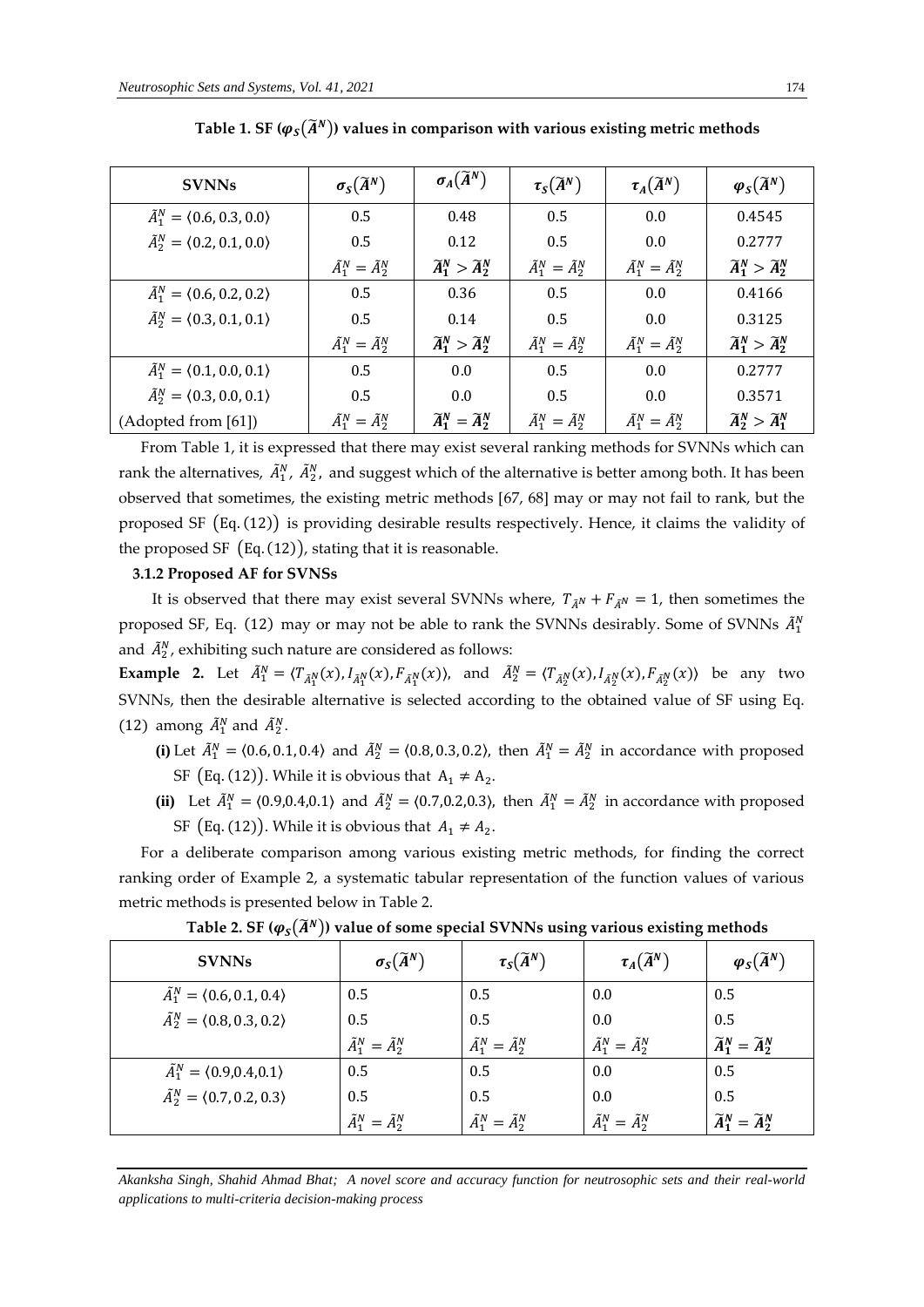From Table 2, it is observed that if there exist SVNNs where,  $T_{\tilde{A}^N} + F_{\tilde{A}^N} = 1$ , then sometimes may or may not the proposed SF, Eq. (12) lacks in providing a desirable solution.

Thus, to overcome this restriction, there is a need to find a new function that would be helpful to rank such alternatives  $\tilde{A}_1^N$  and  $\tilde{A}_2^N$  appropriately. Hence, a novel AF is proposed as follows:  $\varphi_A(\tilde{A}^N) = 1 - I_{\tilde{A}^N} - 2F_{\tilde{A}^N}$ , (13)

where  $\varphi_A(\tilde{A}^N) \in [-1, 1]$ ,  $T_{\tilde{A}^N} + F_{\tilde{A}^N} = 1$ , and  $I_{\tilde{A}^N} \neq 0$ .

To validate the claim of the proposed AF (Eq. (13)), Example 2 is considered again and evaluated using the proposed AF  $(Eq. (13))$  as follows:

- (i) For Example 2 (i), where  $\tilde{A}_1^N = \langle 0.6, 0.1, 0.4 \rangle$  and  $\tilde{A}_2^N = \langle 0.8, 0.3, 0.2 \rangle$ , then  $\tilde{A}_2^N > \tilde{A}_1^N$  in accordance with the proposed AF (Eq. (13)).
- (ii) For Example 2 (ii), where  $\tilde{A}_1^N = \langle 0.9, 0.4, 0.1 \rangle$  and  $\tilde{A}_2^N = \langle 0.7, 0.2, 0.3 \rangle$ , then  $\tilde{A}_1^N > \tilde{A}_2^N$  in accordance with proposed AF  $(Eq. (13))$ .

For a deliberate comparison among various existing metric methods for finding the correct ranking order of Example 2, a systematic tabular representation is presented in Table 3.

Table 3. AF ( $\varphi_A(\widetilde{A}^N)$ ) values in comparison with various metric methods

| <b>SVNNs</b>                                           | $\sigma_S(\widetilde{A}^N)$     | $\tau_{\mathcal{S}}(\widetilde{A}^{N})$ | $\tau_A(\widetilde{A}^N)$       | $\varphi_{S}(\widetilde{A}^{N})$ | $\varphi_A(\widetilde{A}^N)$            | $\sigma_A(\widetilde{A}^N)$             |  |
|--------------------------------------------------------|---------------------------------|-----------------------------------------|---------------------------------|----------------------------------|-----------------------------------------|-----------------------------------------|--|
| $\tilde{A}_1^N = \langle 0.6, 0.1, 0.4 \rangle$        | 0.5                             | 0.5                                     | 0.0                             | 0.5                              | 0.1                                     | 0.2                                     |  |
| $\tilde{A}_2^N = \langle 0.8, 0.3, 0.2 \rangle$<br>0.5 |                                 | 0.5                                     | 0.0                             | 0.5                              | 0.3                                     | 0.6                                     |  |
|                                                        | $\tilde{A}_1^N = \tilde{A}_2^N$ | $\tilde{A}_1^N = \tilde{A}_2^N$         | $\tilde{A}_1^N = \tilde{A}_2^N$ | $\tilde{A}_1^N = \tilde{A}_2^N$  | $\widetilde{A}_2^N > \widetilde{A}_1^N$ | $\widetilde{A}_2^N > \widetilde{A}_1^N$ |  |
| $\tilde{A}_1^N = \langle 0.9, 0.4, 0.1 \rangle$        | 0.5                             | 0.5                                     | 0.0                             | 0.5                              | 0.4                                     | 0.8                                     |  |
| $\tilde{A}_2^N = \langle 0.7, 0.2, 0.3 \rangle$        | 0.5                             | 0.5                                     | 0.0                             | 0.5                              | 0.2                                     | 0.4                                     |  |
|                                                        | $\tilde{A}_1^N = \tilde{A}_2^N$ | $\tilde{A}_1^N = \tilde{A}_2^N$         | $\tilde{A}_1^N = \tilde{A}_2^N$ | $\tilde{A}_1^N = \tilde{A}_2^N$  | $\widetilde{A}_1^N > \widetilde{A}_2^N$ | $\widetilde{A}_1^N > \widetilde{A}_2^N$ |  |

From Table 3, it is expressed that if there exist some SVNNs, exhibiting some peculiar behavior, then it can be ranked accordingly by using Eq. (13), and hence it produces desirable results and helps in selecting a better alternative among available SVNNs. Hence, it claims the validity of the proposed AF  $(Eq. (13))$ , stating that it is reasonable.

Furthermore, it is observed that, if any of the necessary condition of AF (Eq. (13)) is violated i.e.,

**(i)**  $T_{\tilde{A}^N} + F_{\tilde{A}^N} = 1$ , or

(ii)  $I_{\tilde{A}N} \neq 0$ ,

then the proposed AF  $(Eq. (13))$ , may or may not give a desirable result. Let us consider the following examples:

**Example 3.** Let  $\tilde{A}_1^N = \langle T_{\tilde{A}_1^N}(x), I_{\tilde{A}_1^N}(x), F_{\tilde{A}_1^N}(x) \rangle$ , and  $\tilde{A}_2^N = \langle T_{\tilde{A}_2^N}(x), I_{\tilde{A}_2^N}(x), F_{\tilde{A}_2^N}(x) \rangle$  be any two SVNNs, then the desirable alternative is selected according to the obtained value of AF using Eq. (13) among these two SVNNs  $\tilde{A}_1^N$  and  $\tilde{A}_2^N$ .

(i) Let  $\tilde{A}_1^N = \langle 0.1, 0.0, 0.9 \rangle$  and  $\tilde{A}_2^N = \langle 0.5, 0.0, 0.9 \rangle$ , then  $\tilde{A}_1^N = \tilde{A}_2^N = -0.8$  in accordance with proposed AF (Eq. (13)). While, it is obvious that  $A_1 \neq A_2$ , but we can see that the necessary conditions of AF, Eq. (13) are violated.

*Akanksha Singh, Shahid Ahmad Bhat; A novel score and accuracy function for neutrosophic sets and their real-world applications to multi-criteria decision-making process*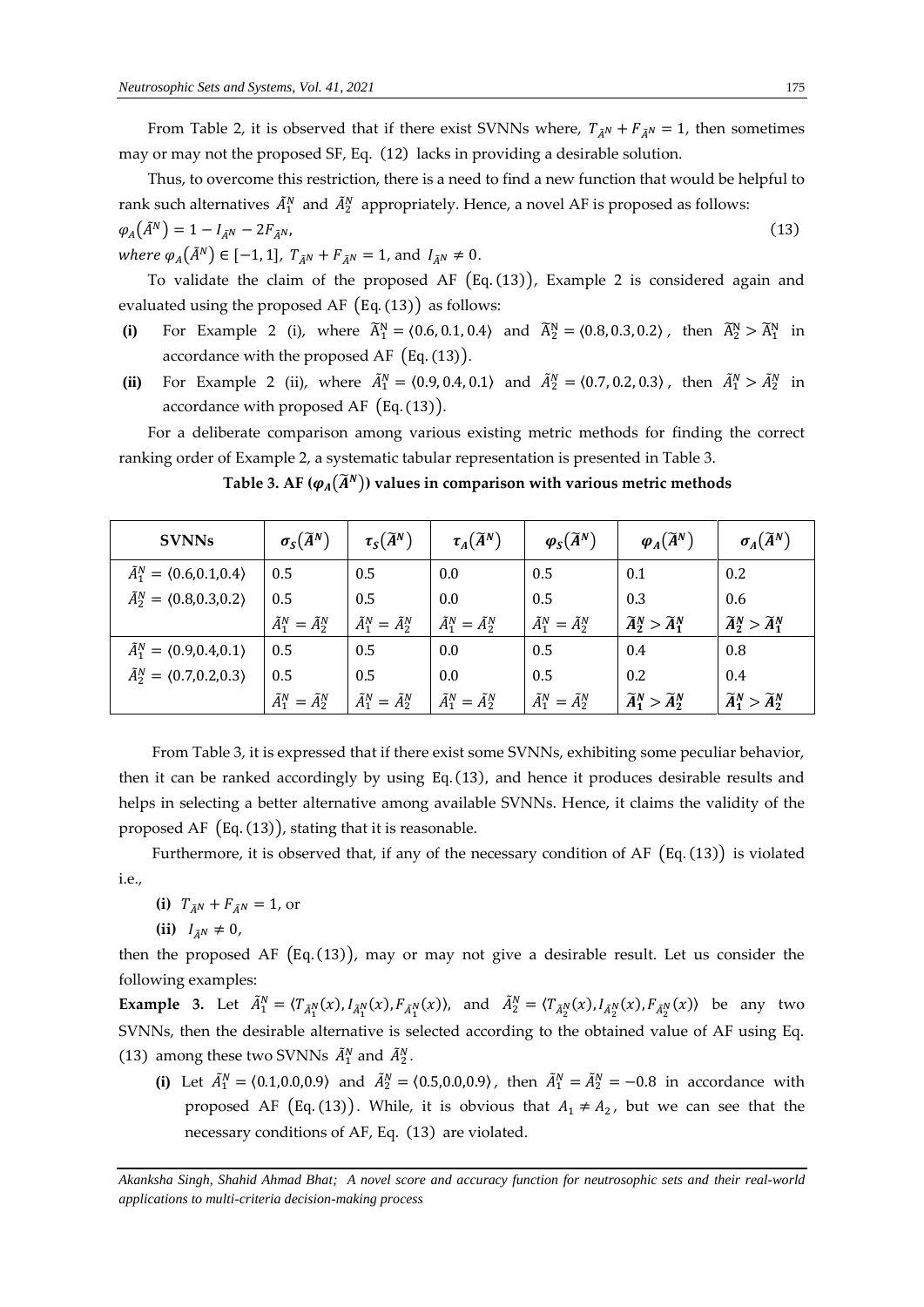(ii) Let  $\tilde{A}_1^N = \langle 0.1, 0.0, 0.4 \rangle$  and  $\tilde{A}_2^N = \langle 0.7, 0.2, 0.3 \rangle$ , then  $\tilde{A}_1^N = \tilde{A}_2^N = 0.2$  in accordance with proposed AF (Eq. (13)). While, it is obvious that  $A_1 \neq A_2$ , but we can see that the necessary conditions of AF, Eq. (13) are violated.

Therefore, if we are using AF, Eq. (13), to obtain a reasonable solution then the must condition of AF, Eq. (13) should be necessarily followed. To validate this claim and to understand more precisely, let us consider some other example as follows:

**Example 4.** Let  $\tilde{A}_1^N = \langle T_{\tilde{A}_1^N}(x), I_{\tilde{A}_1^N}(x), F_{\tilde{A}_1^N}(x) \rangle$ , and  $\tilde{A}_2^N = \langle T_{\tilde{A}_2^N}(x), I_{\tilde{A}_2^N}(x), F_{\tilde{A}_2^N}(x) \rangle$  be any two SVNNs, then the desirable alternative is selected according to the obtained value of AF using Eq. (13) among these two SVNNs  $\tilde{A}_1^N$  and  $\tilde{A}_2^N$ .

- **(i)** Let  $\tilde{A}_1^N = \langle 0.7, 0.2, 0.3 \rangle$  and  $\tilde{A}_2^N = \langle 0.6, 0.0, 0.4 \rangle$  be any two SVNNs, then on applying AF Eq. (13), the obtained values of  $\tilde{A}_1^N$  and  $\tilde{A}_2^N$  are  $\tilde{A}_1^N = \tilde{A}_2^N = 0.2$  respectively.
- (ii) Let  $\tilde{A}_1^N = \langle 0.7, 0.2, 0.3 \rangle$  and  $\tilde{A}_2^N = \langle 0.6, 0.000001, 0.4 \rangle$  be any two SVNNs, then on applying AF Eq. (13), the obtained values of  $\tilde{A}_1^N = 0.2$  and  $\tilde{A}_2^N = 0.1999999$  respectively.

Thus, we observe that in SVNN  $\tilde{A}_2^N = (0.6, 0.0, 0.4)$ , of Example 4 (i),  $I_{\tilde{A}_2^N}(x) = 0.0$ , the must condition of AF Eq. (13) i.e.,  $I_{\tilde{A}_2^N} \neq 0$ , is violated, whereas in, SVNN  $\tilde{A}_2^N = \langle 0.6, 0.000001, 0.4 \rangle$  of Example 4 (ii),  $I_{\tilde{A}_2^N}$  is nearly zero but is strictly not zero, i.e.,  $I_{\tilde{A}_2^N}=0.0000001\neq 0$ , therefore, when AF Eq. (13) is applied on  $\tilde{A}_2^N = \langle 0.6, 0.0, 0.4 \rangle$  of Example 4 (i), the obtained value of  $\tilde{A}_2^N$  is  $\tilde{A}_2^N =$ 0.2, and when AF Eq. (13) is applied on  $\tilde{A}_2^N = \langle 0.6, 0.000001, 0.4 \rangle$  of Example 4 (ii), the obtained value of  $\tilde{A}_2^N$  is  $\tilde{A}_2^N=0.1999999$ . Hence, we conclude that in Example 4 (i) alternatives  $\tilde{A}_1^N$  and  $\tilde{A}_2^N$ are equal i.e.,  $\tilde{A}_1^N=\tilde{A}_2^N=0.2$  while in Example 4 (ii) alternatives  $\tilde{A}_1^N$  is greater than  $\tilde{A}_2^N$  i.e.,  $\tilde{A}_1^N>0$  $\tilde{A}_2^N$ .

Therefore, we conclude from the above Example 3 and Example 4 that there may or may not exist several such SVNNs violating the must condition of the proposed AF, then Eq. (13) may or may not give an appropriate result. To handle such cases where the must condition for AF, Eq. (13) are not satisfied, then we can find the solution of such SVNNs from the AF, Eq. (6) of the literature [67] which can handle such special SVNNs in a better way.

Hence, it is claimed that the proposed AF Eq. (13) is simple but has restrictions in handling some special SVNNs, then such SVNNs can be ranked more appropriately by using the various other existing metric methods [67, 68], and the proposed SF Eq. (12) respectively. To validate the claim, Example 3 has been evaluated by using various other existing metric methods [67, 68], the proposed SF Eq. (12), and we conclude that in both the SVNSs, i.e., Example 3(i) and Example 3(ii), the desirable solution is  $\tilde{A}_2^N$ .

Thus, the detailed comparative analysis of Example 3 has been made using various other existing metric methods [67, 68] and the proposed SF Eq. (12), as shown below in Table 4.

| <b>SVNNs</b>                                           | $\sigma_S(\widetilde{A}^N)$             | $\sigma_A(\widetilde{A}^N)$             | $\tau_S(\widetilde{A}^N)$               | $\tau_A(\widetilde{A}^N)$               | $\varphi_S(\widetilde{A}^N)$            | $\varphi_A(\widetilde{A}^N)$    |
|--------------------------------------------------------|-----------------------------------------|-----------------------------------------|-----------------------------------------|-----------------------------------------|-----------------------------------------|---------------------------------|
| $\tilde{A}_1^N = \langle 0.1, 0.0, 0.9 \rangle$        | 0.1                                     | $-0.8$                                  | 0.1                                     | $-0.8$                                  | 0.1                                     | $-0.8$                          |
| $\tilde{A}_2^N = \langle 0.5, 0.0, 0.9 \rangle$<br>0.3 |                                         | $-0.4$                                  | 0.38                                    | $-0.4$                                  | 0.5                                     | $-0.8$                          |
|                                                        | $\widetilde{A}_2^N > \widetilde{A}_1^N$ | $\widetilde{A}_2^N > \widetilde{A}_1^N$ | $\widetilde{A}_2^N > \widetilde{A}_1^N$ | $\widetilde{A}_2^N > \widetilde{A}_1^N$ | $\widetilde{A}_2^N > \widetilde{A}_1^N$ | $\tilde{A}_1^N = \tilde{A}_2^N$ |

**Table 4. SF and AF values of various existing metric methods**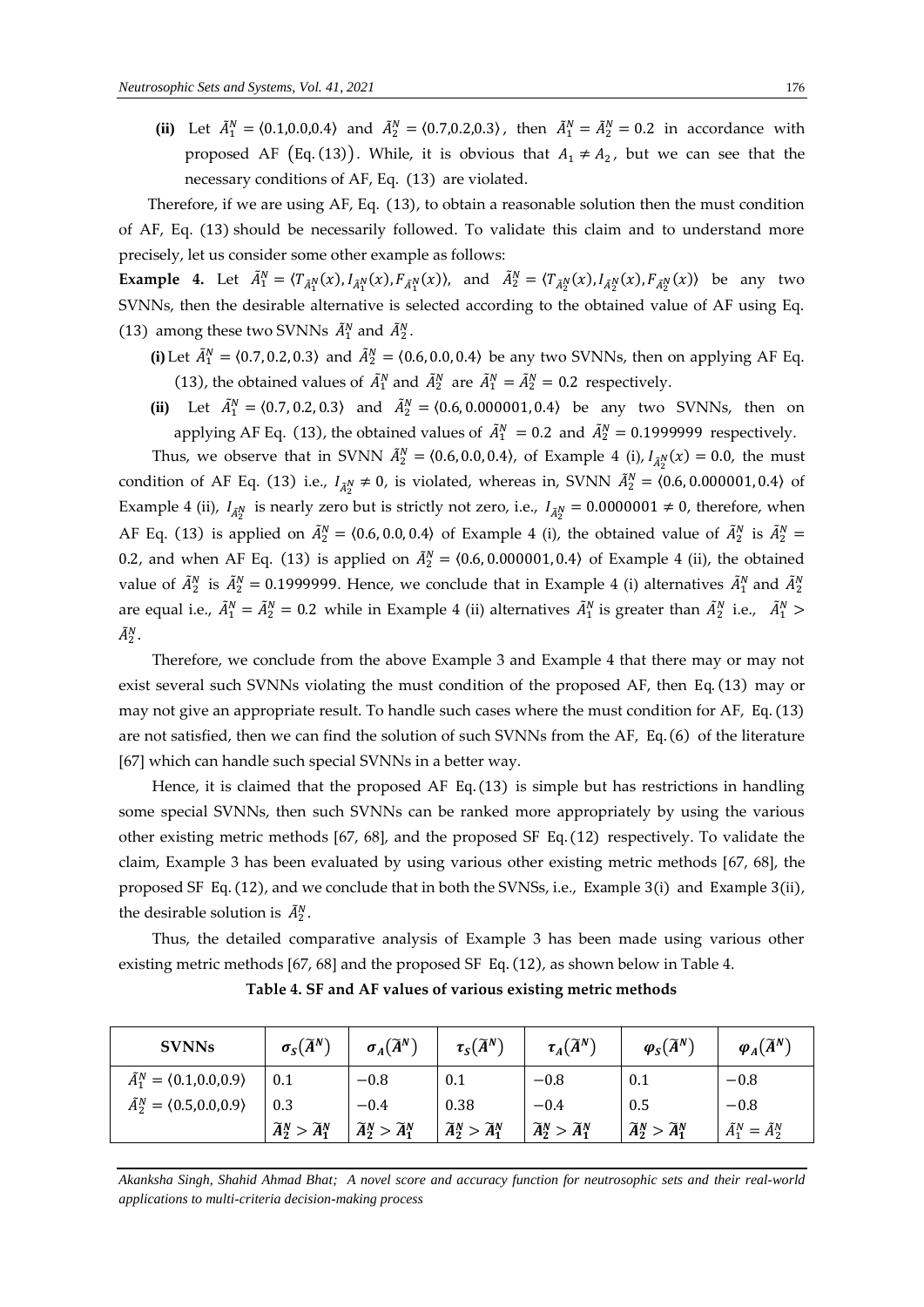| $\tilde{A}_1^N = \langle 0.1, 0.0, 0.4 \rangle$ | 0.35                                        | $-0.3$                                  | 0.2750                                  | $-0.3$                                  | 0.2333                                  | 0.2                             |
|-------------------------------------------------|---------------------------------------------|-----------------------------------------|-----------------------------------------|-----------------------------------------|-----------------------------------------|---------------------------------|
| $\tilde{A}_2^N = \langle 0.7, 0.2, 0.3 \rangle$ | 0.5                                         | 0.4                                     | 0.5                                     | $0.0\,$                                 | 0.5                                     | 0.2                             |
|                                                 | $>\widetilde{A}_1^N$<br>$\widetilde{A}_2^N$ | $\widetilde{A}_2^N > \widetilde{A}_1^N$ | $\widetilde{A}_2^N > \widetilde{A}_1^N$ | $\widetilde{A}_2^N > \widetilde{A}_1^N$ | $\widetilde{A}_2^N > \widetilde{A}_1^N$ | $\tilde{A}_2^N = \tilde{A}_1^N$ |

Hence, based on the existing metric methods [67, 68] for comparing any two SVNSs  $\tilde{A}_1^N =$  $\langle T_{\tilde{A}_1^N}(x), I_{\tilde{A}_1^N}(x), F_{\tilde{A}_1^N}(x) \rangle$  and  $\tilde{A}_2^N = \langle T_{\tilde{A}_2^N}(x), I_{\tilde{A}_2^N}(x), F_{\tilde{A}_2^N}(x) \rangle$  using SF  $\varphi_S(\tilde{A}^N)$  and AF  $\varphi_A(\tilde{A}^N)$ , a comparison method can be defined as follows:

- $\blacktriangleright$  If  $\varphi_S(\tilde{A}_1^N) > \varphi_S(\tilde{A}_2^N)$  then  $\tilde{A}_1^N > \tilde{A}_2^N$ .
- $\blacktriangleright$  If  $\varphi_S(\tilde{A}_1^N) < \varphi_S(\tilde{A}_2^N)$  then  $\tilde{A}_1^N < \tilde{A}_2^N$ .
- $\triangleright$  If  $\varphi_S(\tilde{A}_1^N) = \varphi_S(\tilde{A}_2^N)$  then check  $\varphi_A(\tilde{A}^N)$  in the next step.
	- $\checkmark$  If  $\varphi_A(\tilde{A}_1^N) > \varphi_A(\tilde{A}_2^N)$  then  $\tilde{A}_1^N > \tilde{A}_2^N$ .
	- $\checkmark$  If  $\varphi_A(\tilde{A}_1^N) < \varphi_A(\tilde{A}_2^N)$  then  $\tilde{A}_1^N < \tilde{A}_2^N$ .
	- $\checkmark$  If  $\varphi_A(\tilde{A}_1^N) = \varphi_A(\tilde{A}_2^N)$  implies  $\tilde{A}_1^N = \tilde{A}_2^N$  for special SVNNs, then check  $\sigma_A(\tilde{A}^N)$  in the next step.
		- If  $\sigma_A(\tilde{A}_1^N) > \sigma_A(\tilde{A}_2^N)$  then  $\tilde{A}_1^N > \tilde{A}_2^N$ .
		- If  $\sigma_A(\tilde{A}_1^N) < \sigma_A(\tilde{A}_2^N)$  then  $\tilde{A}_1^N < \tilde{A}_2^N$ .
		- If  $\sigma_A(\tilde{A}_1^N) = \sigma_A(\tilde{A}_2^N)$  implies  $\tilde{A}_1^N = \tilde{A}_2^N$ .

Thus, the proposed SF, Eq. (12) and the proposed AF, Eq. (13) can handle most of the SVNNs concerning its conditions and hence, are helpful in the DM process in a far better manner, and can give answers where the existing methods were having trouble in deriving the conclusions.

To validate the claim of the proposed SF, Eq. (12) and the proposed AF, Eq. (13), a detailed analysis of its properties are presented as follows:

**Property 3.1.** For SVNS  $\tilde{A}^N = \langle \tilde{T}^N(x), \tilde{I}^N(x), \tilde{F}^N(x) \rangle$  the value of the proposed SF  $\varphi_S(\tilde{A}^N)$ , Eq. (12) lies between [0,1] i.e.,  $\varphi_s(\tilde{A}^N) \in [0,1]$ .

**Property 3.2.** For SVNS  $\tilde{A}^N = \langle \tilde{T}^N(x), \tilde{I}^N(x), \tilde{F}^N(x) \rangle$  or SVNN  $\tilde{A}^N = \langle \alpha, \beta, \gamma \rangle$  (for convenience), if  $\alpha + \gamma = 2$ , then on using proposed SF, Eq. (12) no conclusion can be drawn.

*Proof:* Let us consider an example given below:

Let  $\tilde{A}^N = \langle 1, 0.7, 1 \rangle$  be any SVNN, where  $\alpha + \gamma = 2$ , then from the proposed SF, Eq. (12), we have

$$
\varphi_S(\tilde{A}^N) = \frac{1 + (\alpha - 2(\beta) - \gamma)}{2(2 - (\alpha + \gamma))} = \frac{1 + (1 - 2(0.7) - 1)}{2(2 - 1 - 1)} = \frac{1 - 1.4}{0} = \infty.
$$

Since  $\varphi_s(\tilde{A}^N) \in [0,1]$ , hence, no conclusion can be drawn. Thus, for any SVNN  $\tilde{A}^N = \langle \alpha, \beta, \gamma \rangle$ , SF  $\varphi_s(\tilde{A}^N)$  holds if  $\alpha + \gamma \neq 2$ 

**Property 3.3.** For SVNS  $\tilde{A}^N = \langle \tilde{T}^N(x), \tilde{I}^N(x), \tilde{F}^N(x) \rangle$  or SVNN  $\tilde{A}^N = \langle \alpha, \beta, \gamma \rangle$  (for convenience), if  $\alpha + \gamma = 1$ , then proposed SF, Eq. (12) reduces to SF, Eq. (5) i.e.,  $\varphi_S(\tilde{A}^N) = \sigma_S(\tilde{A}^N)$ . *Proof:* Let  $\alpha + \gamma = 1$ , then from the proposed SF, Eq. (12), we have

$$
\varphi_S(\tilde{A}^N) = \frac{1 + (\alpha - 2(\beta) - \gamma)}{2(2 - (\alpha + \gamma))} = \frac{1 + (\alpha - 2(\beta) - \gamma)}{2(2 - 1)} = \frac{1 + (\alpha - 2(\beta) - \gamma)}{2} = \sigma_S(\tilde{A}^N).
$$

*Akanksha Singh, Shahid Ahmad Bhat; A novel score and accuracy function for neutrosophic sets and their real-world applications to multi-criteria decision-making process*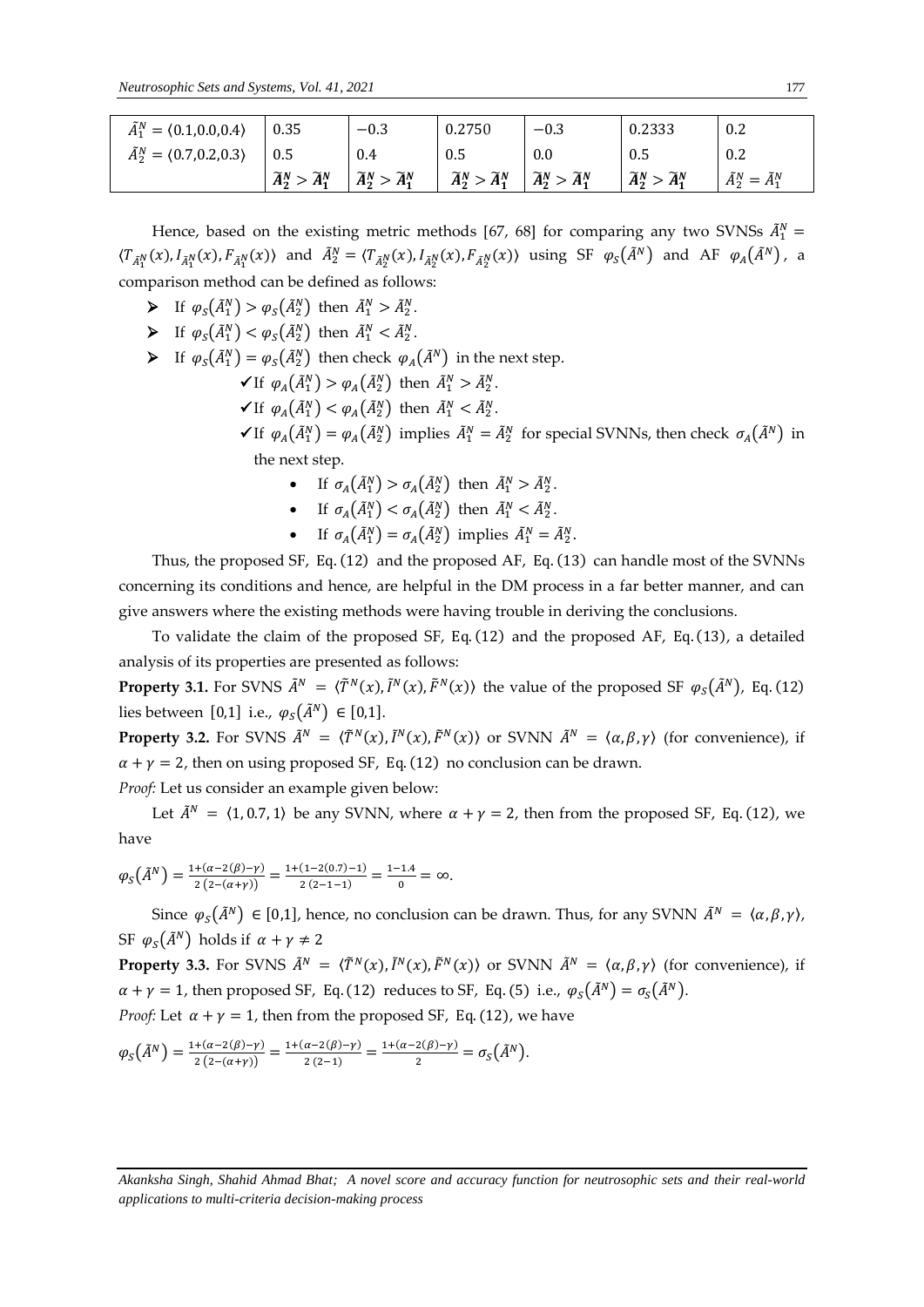**Property 3.4.** For SVNS  $\tilde{A}^N = \langle \tilde{T}^N(x), \tilde{I}^N(x), \tilde{F}^N(x) \rangle$  or SVNN  $\tilde{A}^N = \langle \alpha, \beta, \gamma \rangle$  (for convenience), the proposed SF, Eq. (12) is having a relationship with existing  $SF_{,\sigma_S}(\tilde{A}^N)$ , and existing  $AF_{,\tau_A}(\tilde{A}^N)$  as follows:

(i) 
$$
\varphi_S(\tilde{A}^N) = \frac{1 + (\alpha - 2(\beta) - \gamma)}{2(2 - \alpha - \gamma)} = \frac{\sigma_S(\tilde{A}^N)}{(2 - \alpha - \gamma)}
$$
  
\n(ii)  $\varphi_S(\tilde{A}^N) = \frac{1 + (\alpha - 2(\beta) - \gamma)}{2(2 - \alpha - \gamma)} = \frac{1 + \tau_A(\tilde{A}^N)}{2(2 - \alpha - \gamma)}$ .

**Property 3.5.** *One property*: If SVNN  $\tilde{A}^N = \langle 1,0,0 \rangle$ , then  $\varphi_s(\tilde{A}^N) = 1$ , i.e., the maximum value of SVNN  $\tilde{A}^N$  is 1.

*Proof:* Let  $\tilde{A}^N = \langle 1,0,0 \rangle$  be any SVNN, then from Eq. (12), we have

$$
\varphi_S\big(\tilde{A}^N\big)=\tfrac{1+(1-2(0)-0)}{2\,(2-1-0)}\,=\,1.
$$

**Property 3.6.** *Zero property*: If SVNN  $\tilde{A}^N = \langle 0,0,1 \rangle$ , then  $\varphi_S(\tilde{A}^N) = 0$ , i.e., the minimum value of SVNN  $\tilde{A}^N$  is 0.

*Proof:* Let  $\tilde{A}^N = \langle 0, 0, 1 \rangle$  be any SVNN, then from Eq. (12), we have

$$
\varphi_S(\tilde{A}^N)=\frac{1+(0-2(0)-1)}{2(2-0-0)}=0.
$$

**Property 3.7.** For any subset of SVNS  $\tilde{A}^N = \langle \tilde{T}^N(x), \tilde{I}^N(x), \tilde{F}^N(x) \rangle$  or  $\tilde{A}^N = \langle \alpha, \beta, \gamma \rangle$  (for convenience), the value of  $\varphi_s(\tilde{A}^N) = \alpha - \beta$ , if  $\alpha + \gamma = 1$ .

*Proof:* Let  $\tilde{A}^N = \langle \alpha, \beta, \gamma \rangle$  be any subset of SVNS and  $\alpha + \gamma = 1$ .

**(i)** Let  $\tilde{A}^N = \langle \alpha, \beta, 1 - \alpha \rangle$ , then from Eq. (12), we have

$$
\varphi_S\big(\tilde{A}^N\big)=\tfrac{\scriptstyle 1+\left(\alpha-2(\beta)-(1-\alpha)\right)}{\scriptstyle 2\left(2-\alpha-(1-\alpha)\right)}\quad=\tfrac{\scriptstyle 1+(2\alpha-2\beta-1)}{\scriptstyle 2}=\alpha-\beta.
$$

**(ii)** Let  $\tilde{A}^{N} = \langle 1 - \gamma, \beta, \gamma \rangle$ , then from Eq. (12), we have

$$
\varphi_S(\tilde{A}^N) = \frac{1 + ((1 - \gamma) - 2\beta - \gamma)}{2(2 - (1 - \gamma) - \gamma)} = \frac{1 + (1 - 2\beta - 2\gamma)}{2} = \frac{2(1 - \beta - \gamma)}{2} = \alpha - \beta.
$$

**Property 3.8.** For SVNS  $\tilde{A}^N = \langle \tilde{T}^N(x), \tilde{I}^N(x), \tilde{F}^N(x) \rangle$ , the value of the proposed AF  $\varphi_A(\tilde{A}^N)$ , Eq. (13) lies between [−1,1] i.e.,  $\varphi_A(\tilde{A}^N)$  ∈ [−1,1], provided  $\alpha + \gamma = 1$ , and  $\beta \neq 0$ .

**Property 3.9.** For SVNS  $\tilde{A}^N = \langle \tilde{T}^N(x), \tilde{I}^N(x), \tilde{F}^N(x) \rangle$  or  $\tilde{A}^N = \langle \alpha, \beta, \gamma \rangle$  (for convenience), the proposed AF,  $\varphi_A(\tilde{A}^N) = 1 - \beta - 2\gamma$ , is having a relation with SF Eq. (5) and AF, Eq. (6) as follows: i.e.,  $\varphi_A(\tilde{A}^N) = 1 - (\sigma_A - \sigma_S) - 3\gamma$  provided  $\alpha + \gamma = 1$ , and  $\beta \neq 0$ .

*Proof:* Let  $\tilde{A}^N = \langle \alpha, \beta, \gamma \rangle$  be any SVNS, and  $\alpha + \gamma = 1$ ,  $\beta \neq 0$ , then we have  $\varphi_A(\tilde{A}^N) = 1 - (\sigma_A - \sigma_S) - 3\gamma$ 

$$
= 1 - \left\{ \left( \alpha - \beta(1 - \alpha) - \gamma(1 - \beta) \right) - \left( \frac{1 + \alpha - 2\beta - \gamma}{2} \right) \right\} - 3\gamma
$$
  

$$
= 1 - \left\{ \left( \alpha - \beta + \alpha\beta - \gamma + \beta\gamma \right) - \left( \frac{1 + 1 - \gamma - 2\beta - \gamma}{2} \right) \right\} - 3\gamma
$$
  

$$
= 1 - \left\{ \left( 1 - \gamma - \beta + (1 - \gamma)\beta - \gamma + \beta\gamma \right) - \left( \frac{2 - 2\gamma - 2\beta}{2} \right) \right\} - 3\gamma
$$
  

$$
= 1 - \left\{ \left( 1 - \gamma - \beta + \beta - \beta\gamma - \gamma + \beta\gamma \right) - \left( 1 - \gamma - \beta \right) \right\} - 3\gamma
$$

 $= 1 - (-\gamma + \beta) - 3\gamma$ 

*Akanksha Singh, Shahid Ahmad Bhat; A novel score and accuracy function for neutrosophic sets and their real-world applications to multi-criteria decision-making process*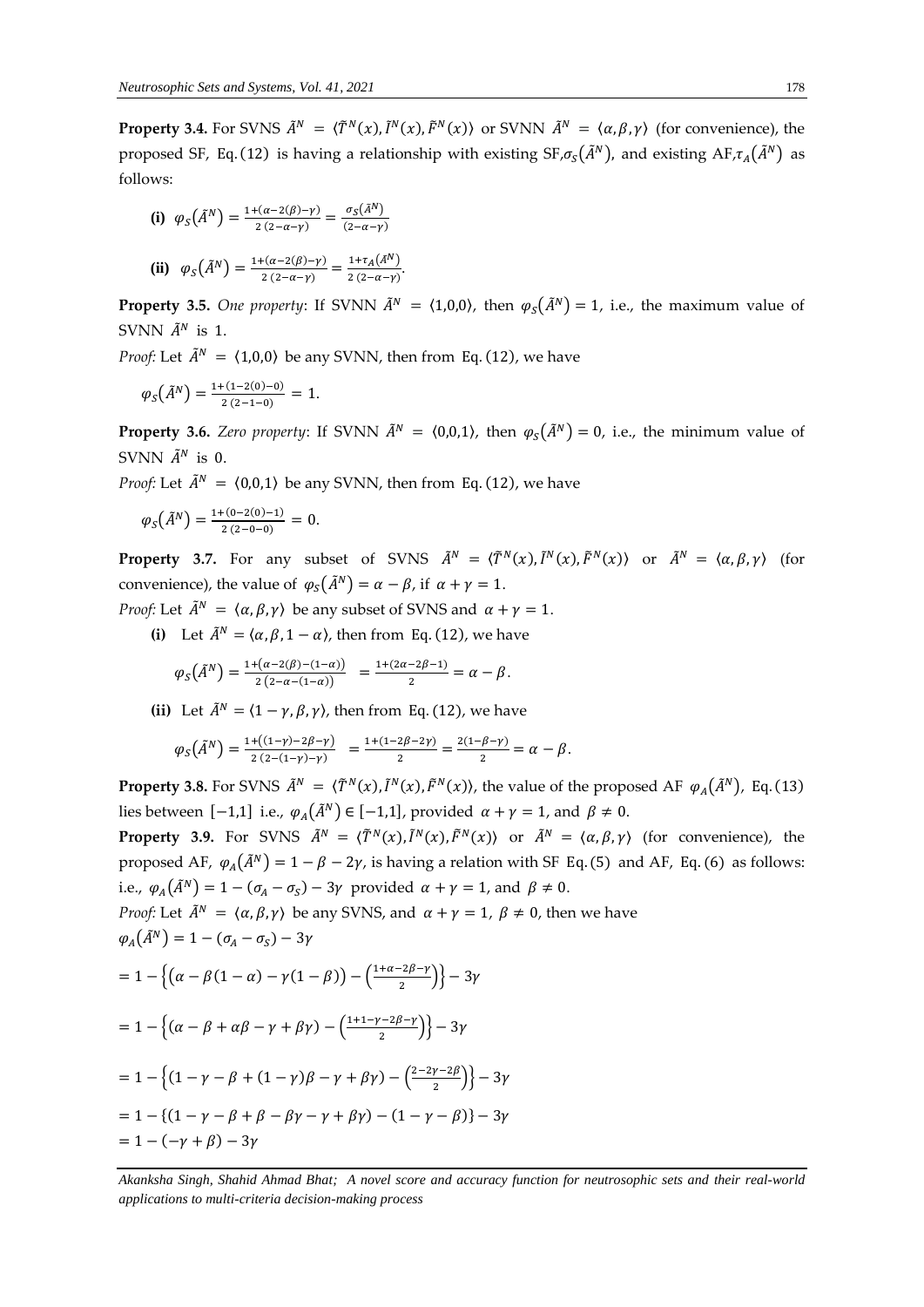## $= 1 - \beta - 2\nu$ .

## **3.2 Proposed SF for IVNSs**

Let  $\tilde{A}^N = \{(x, [T_{\tilde{A}^N}^L(x), T_{\tilde{A}^N}^U(x)], [I_{\tilde{A}^N}^L(x), I_{\tilde{A}^N}^U(x)], [F_{\tilde{A}^N}^L(x), F_{\tilde{A}^N}^U(x)]\}|x \in X\}$  be an IVNS, then a new SF in terms of the degree of truth-membership, the degree of indeterminacy-membership, and the degree of falsity-membership respectively for IVNS are defined by:

$$
\omega_{S}(\tilde{A}^{N}) = \frac{2 + \left(\frac{r_{A}^{L}}{A}N + \frac{r_{A}^{U}}{A}N - 2I_{A}^{L}N - 2I_{A}^{U}N - F_{A}^{L}N - F_{A}^{U}N\right)}{2\left(4 - r_{A}^{L}N - r_{A}^{U}N - F_{A}^{L}N - F_{A}^{U}N\right)}
$$
\n(14)

where  $\omega_{S}(\tilde{A}^{N}) \in [0,1]$  and  $T_{\tilde{A}^{N}}^{L} + T_{\tilde{A}^{N}}^{U} + F_{\tilde{A}^{N}}^{L} + F_{\tilde{A}^{N}}^{U} \neq 4$ , as  $0 \leq T_{\tilde{A}^{N}}^{L}(x) \leq T_{\tilde{A}^{N}}^{U}(x) \leq 1$ ,  $0 \leq F_{\tilde{A}^{N}}^{L}(x) \leq 1$  $\mathrm{F_{\widetilde{A}^N}^U}$  $(x) \leq 1$ .

Clearly, it is observed that if  $T_{\tilde{A}^N}^L + T_{\tilde{A}^N}^U + F_{\tilde{A}^N}^L + F_{\tilde{A}^N}^U = 2$ , then  $\omega_S(\tilde{A}^N) = \chi_S(\tilde{A}^N)$ .

To validate the claim of the proposed SF (Eq. (14)), some well-defined IVNNs are chosen and evaluated. Let us consider the following examples.

**Example** 5. Let 
$$
\tilde{A}_1^N = \langle \left[ T_{\tilde{A}_1^N}^L(x), T_{\tilde{A}_1^N}^U(x) \right], \left[ I_{\tilde{A}_1^N}^L(x), I_{\tilde{A}_1^N}^U(x) \right], \left[ F_{\tilde{A}_1^N}^L(x), F_{\tilde{A}_1^N}^U(x) \right] \rangle
$$
 and  $\tilde{A}_2^N =$ 

 $\langle \left[T_{\tilde{A}_{2}^{N}}^{L}(x),T_{\tilde{A}_{2}^{N}}^{U}(x)\right],\left[T_{\tilde{A}_{2}^{N}}^{L}(x),F_{\tilde{A}_{2}^{N}}^{U}(x)\right],\left[F_{\tilde{A}_{2}^{N}}^{L}(x),F_{\tilde{A}_{2}^{N}}^{U}(x)\right]\rangle$  be any two IVNNs, then the desirable alternative

is selected according to the obtained value of SF using Eq. (14) among  $\tilde{A}_1^N$  and  $\tilde{A}_2^N$ .

- (i) Let  $\tilde{A}_1^N = \langle [0.4, 0.5], [0.1, 0.2], [0.1, 0.2] \rangle$  and  $\tilde{A}_2^N = \langle [0.48, 0.52], [0.0, 0.2], [0.2, 0.4] \rangle$  then  $\tilde{A}_2^N > \tilde{A}_1^N$ in accordance with proposed SF  $(Eq. (14))$ .
	- (ii) Let  $\tilde{A}_1^N = \{ [0.4, 0.6], [0.125, 0.125], [0.1, 0.4] \}$  and  $\tilde{A}_2^N = \{ [0.23, 0.67], [0.1125, 0.1125], [0.05, 0.4] \}$ then  $\tilde{A}_1^N > \tilde{A}_2^N$  in accordance with proposed SF (Eq. (14)).

For a deliberate comparison among various existing metric methods, for finding the correct ranking order of Example 5, a systematic tabular representation of the function values of various metric methods is presented in Table 5.

| <b>IVNNs</b>                                                                  | $\chi_{S}(\widetilde{A}^{N})$   | $\psi_{S}(\widetilde{A}^{N})$   | $\omega_{\mathcal{S}}(\widetilde{A}^{N})$ | $\chi_A(\widetilde{A}^N)$       |
|-------------------------------------------------------------------------------|---------------------------------|---------------------------------|-------------------------------------------|---------------------------------|
| $\tilde{A}_1^N = \langle [0.4, 0.5], [0.1, 0.2], [0.1, 0.2] \rangle$          | 0.5                             | 0.5                             | 0.3571                                    | 0.24                            |
| $\tilde{A}_2^N = \langle [0.48, 0.52], [0.0, 0.2], [0.2, 0.4] \rangle$        | 0.5                             | 0.5                             | 0.4167                                    | 0.27                            |
|                                                                               | $\tilde{A}_1^N = \tilde{A}_2^N$ | $\tilde{A}_1^N = \tilde{A}_2^N$ | $\widetilde{A}_2^N > \widetilde{A}_1^N$   | $\tilde{A}_2^N > \tilde{A}_1^N$ |
| $\tilde{A}_1^N = \langle [0.4, 0.6], [0.125, 0.125], [0.1, 0.4] \rangle$      | 0.5                             | 0.5                             | 0.4                                       | 0.2188                          |
| $\tilde{A}_2^N = \langle [0.23, 0.67], [0.1125, 0.1125], [0.05, 0.4] \rangle$ | 0.5                             | 0.5                             | 0.3774                                    | 0.1885                          |
|                                                                               | $\tilde{A}_1^N = \tilde{A}_2^N$ | $\tilde{A}_1^N = \tilde{A}_2^N$ | $\widetilde{A}_1^N > \widetilde{A}_2^N$   | $\tilde{A}_1^N > \tilde{A}_2^N$ |

| Table 5. SF $(\omega_s(\tilde{A}^N))$ values in comparison with various existing metric methods |  |  |  |  |  |  |  |  |
|-------------------------------------------------------------------------------------------------|--|--|--|--|--|--|--|--|
|-------------------------------------------------------------------------------------------------|--|--|--|--|--|--|--|--|

From Table 5, it is expressed that there may exist several ranking methods for IVNNs which can rank the alternatives,  $\tilde{A}^N_1$ ,  $\tilde{A}^N_2$ , and suggest which of the alternative is better among both. It has been observed that sometimes, the existing metric methods [67, 68] may or may not fail to rank, but the proposed SF (Eq. (14)) is providing desirable results. Hence, it claims the validity of the proposed SF (Eq. (14)), stating that it is reasonable.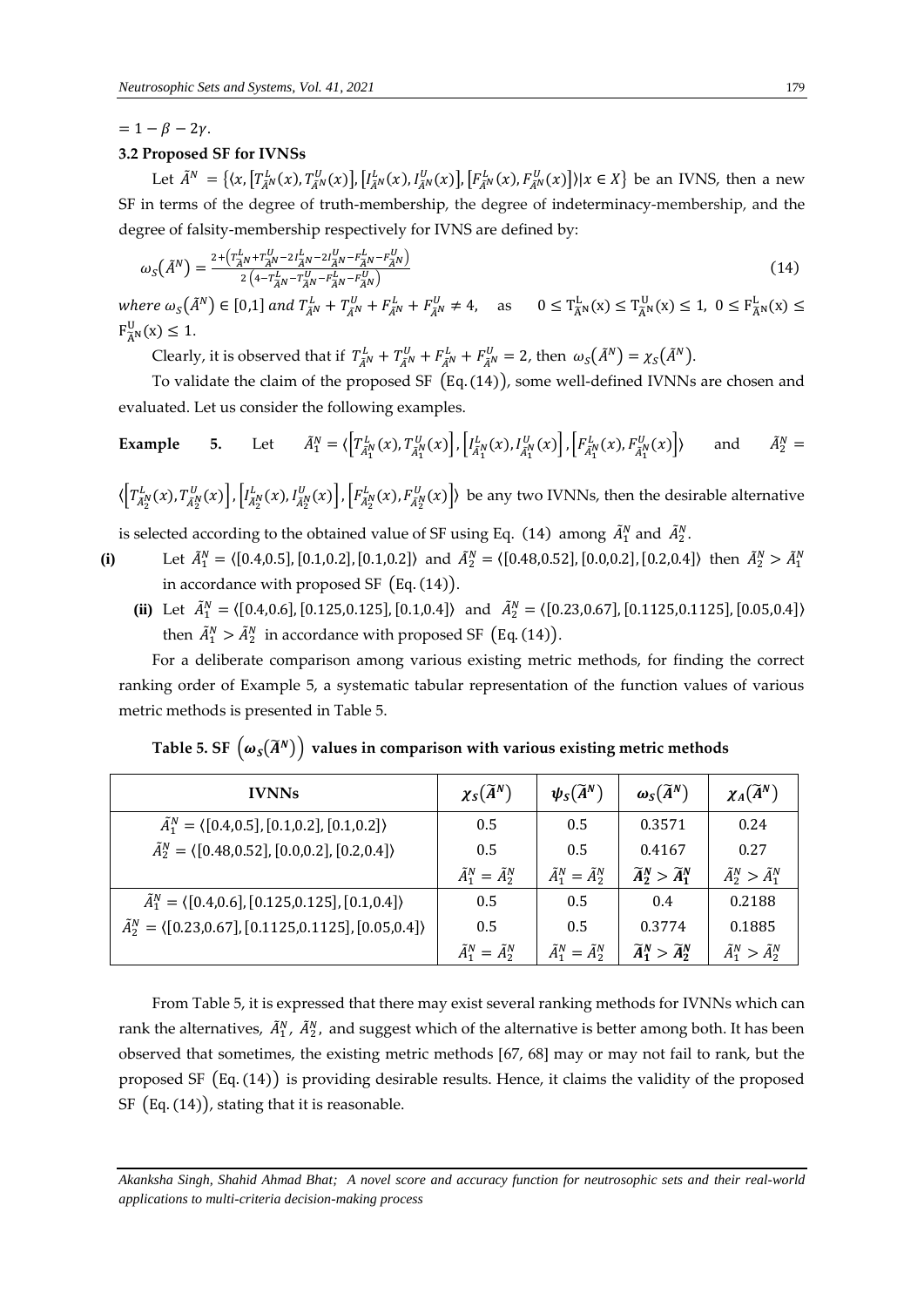Also, it is observed that there may exist several IVNNs where,  $T_{\tilde{A}^N}^L + T_{\tilde{A}^N}^U + F_{\tilde{A}^N}^L + F_{\tilde{A}^N}^U = 2$ , then the proposed SF, Eq. (14) reduces to the existing SF (Eq. (9)) [67]. Some of IVNNs exhibiting such nature are considered as follows:

**Example 6.** Let  $\tilde{A}^N = \{ [0.22, 0.78], [0.1, 0.3], [0.3, 0.7] \}$ , then  $\omega_s(\tilde{A}^N) = \chi_s(\tilde{A}^N) = 0.3000$  in accordance with obtained value of SF on using  $(Eq. (14))$  and  $(Eq. (9))$ .

**Example 7.** Let  $\tilde{A}^N = \langle [0.45, 0.55], [0.1, 0.2], [0.4, 0.6] \rangle$ , then  $\omega_s(\tilde{A}^N) = \chi_s(\tilde{A}^N) = 0.3500$  in accordance with obtained value of SF on using  $(Eq. (14))$  and  $(Eq. (9))$ .

For a deliberate comparison among various existing metric methods, for finding the correct score value of Example 6 and Example 7, a systematic tabular representation of the function values of various metric methods is presented in Table 6.

| <b>IVNNs</b>                                                         | $\chi_{S}(\widetilde{A}^{N})$ | $\psi_{S}(\widetilde{A}^{N})$ | $\omega_{\mathcal{S}}(\widetilde{A}^N)$ | $\chi_A(\widetilde{A}^N)$ |
|----------------------------------------------------------------------|-------------------------------|-------------------------------|-----------------------------------------|---------------------------|
| $\tilde{A}^N = \langle [0.22, 0.78], [0.1, 0.3], [0.3, 0.7] \rangle$ | 0.3000                        | 0.3000                        | 0.3000                                  | 0.0080                    |
| $\tilde{A}^N = \langle [0.45, 0.55], [0.1, 0.2], [0.4, 0.6] \rangle$ | 0.3500                        | 0.3500                        | 0.3500                                  | $-0.0025$                 |

**Table 6. Function values of some special IVNNs using various existing methods**

Also, it is observed that there may exist several IVNNs where,  $T_{\tilde{A}^N}^L + T_{\tilde{A}^N}^U + F_{\tilde{A}^N}^L + F_{\tilde{A}^N}^U = 4$ , then the proposed score functions Eq. (14), have its limitation. Let us consider an example of IVNNs exhibiting such nature as follows:

**Example 8.** Let  $\tilde{A}_1^N = \langle [1, 1], [0.2, 0.7], [1, 1] \rangle$  and  $\tilde{A}_2^N = \langle [1, 1], [0.5, 0.9], [1, 1] \rangle$  be any two IVNNs, then  $\tilde{A}_1^N = \tilde{A}_2^N = \infty$  on using the proposed SF, Eq. (14), since it is violating the must condition for the proposed SF Eq. (14) hence, no conclusion can be drawn.

Furthermore, on analysis, it is observed that the existing AF  $\chi_A(\tilde{A}^N)$ , (Eq. (10) ) [67] is successful in giving a desirable solution for such IVNNs, where sometimes all the existing [67, 68] and the proposed SF i.e., Eq.  $(9)$ , Eq.  $(11)$  and Eq.  $(14)$  may or may not be able to give an appropriate solution. To validate the claim, above stated Example 8 is evaluated using AF  $\chi_A(\tilde{A}^N)$ , (Eq. (10) ) [67] which states that,  $\tilde{A}_2^N > \tilde{A}_1^N$  i.e.,  $\tilde{A}_2^N$  is the best alternative among  $\tilde{A}_2^N$  and  $\tilde{A}_1^N$  as shown in Table 7.

For a deliberate comparison among various existing metric methods, for finding the correct ranking order of some special SVNN concerning an existing AF  $\chi_A(\tilde{A}^N)$ , (Eq. (10) ) [67], is presented in Table 7 as follows:

|  |  |  |  |  |  | Table 7. Function values of some special IVNNs using various existing metric methods |  |  |  |
|--|--|--|--|--|--|--------------------------------------------------------------------------------------|--|--|--|
|  |  |  |  |  |  |                                                                                      |  |  |  |

| <b>IVNNs</b>                                                                                                             | $\chi_{S}(\widetilde{A}^{N})$                            | $\psi_{\mathcal{S}}(\widetilde{A}^N)$ | $\omega_{\rm S}(\widetilde{A}^N)$ | $\chi_A(\widetilde{A}^N)$ |
|--------------------------------------------------------------------------------------------------------------------------|----------------------------------------------------------|---------------------------------------|-----------------------------------|---------------------------|
| $\tilde{A}_1^N = \langle [1,1], [0.2, 0.7], [1,1] \rangle$<br>$\tilde{A}_2^N = \langle [1,1], [0.5, 0.9], [1,1] \rangle$ | 0.05<br>$-0.2$<br>$(\alpha_S(\tilde{A}^N) \notin [0,1])$ | 0.5<br>0.5                            | $\infty$<br>$\infty$              | $-0.05$<br>0.7            |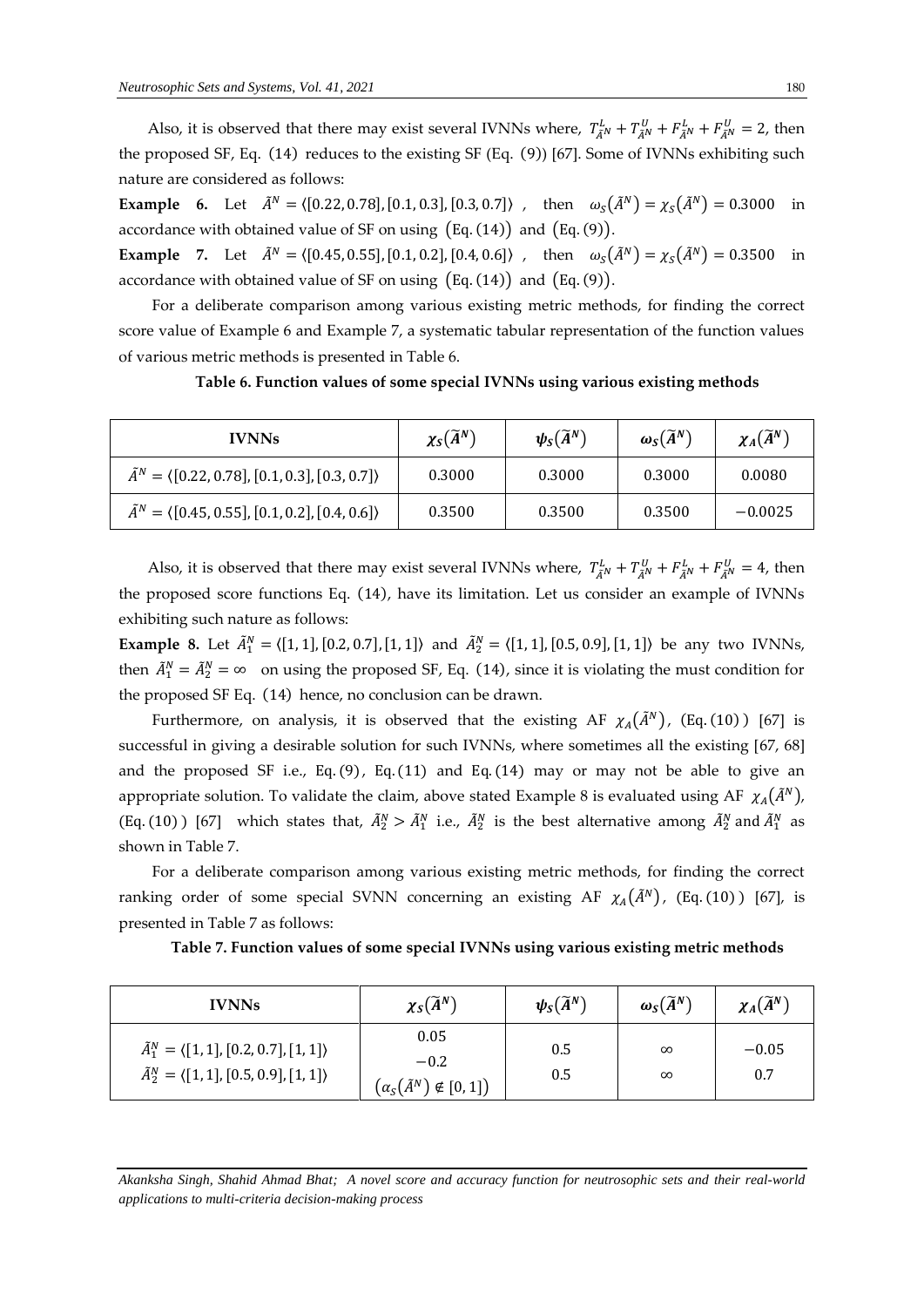Thus, from Table 7, it is concluded that there may or may not exists several such SVNNs for which sometimes all the existing [67, 68] and the proposed SF i.e., Eq. (9), Eq. (11) and Eq. (14) may not suggest an appropriate solution among  $\tilde{A}_1^N$  and  $\tilde{A}_2^N$  but the existing AF  $\chi_A(\tilde{A}^N)$ , (Eq. (10)) [67] is successful in providing a satisfactory solution so far.

Hence, based on the existing metric methods [67, 68] for comparing any two IVNSs  $\tilde{A}_1^N =$ 

$$
\langle \left[T_{\tilde{A}_1^N}^L(x), T_{\tilde{A}_1^N}^U(x)\right], \left[I_{\tilde{A}_1^N}^L(x), I_{\tilde{A}_1^N}^U(x)\right], \left[F_{\tilde{A}_1^N}^L(x), F_{\tilde{A}_1^N}^U(x)\right] \rangle \qquad \text{and} \qquad \tilde{A}_2^N =
$$

 $\langle \left[T_{\tilde{A}_{2}^{N}}^{L}(x),T_{\tilde{A}_{2}^{N}}^{U}(x)\right],\left[T_{\tilde{A}_{2}^{N}}^{L}(x),F_{\tilde{A}_{2}^{N}}^{U}(x)\right],\left[F_{\tilde{A}_{2}^{N}}^{L}(x),F_{\tilde{A}_{2}^{N}}^{U}(x)\right]\rangle$  using SF and AF, a comparison method can be

defined as follows:

- $\triangleright$  If  $\omega_S(\tilde{A}_1^N) > \omega_S(\tilde{A}_2^N)$  then  $\tilde{A}_1^N > \tilde{A}_2^N$ .
- $\triangleright$  If  $\omega_S(\tilde{A}_1^N) < \omega_S(\tilde{A}_2^N)$  then  $\tilde{A}_1^N < \tilde{A}_2^N$ .
- $\triangleright$  If  $\omega_s(\tilde{A}_1^N) = \omega_s(\tilde{A}_2^N)$  or no conclusion can be drawn, then check  $\chi_A(\tilde{A}^N)$  in the next step.
	- If  $\chi_A(\tilde{A}_1^N) > \chi_A(\tilde{A}_2^N)$  then  $\tilde{A}_1^N > \tilde{A}_2^N$ .
	- If  $\chi_A(\tilde{A}_1^N) < \chi_A(\tilde{A}_2^N)$  then  $\tilde{A}_1^N < \tilde{A}_2^N$ .
	- If  $\chi_A(\tilde{A}_1^N) = \chi_A(\tilde{A}_2^N)$  then  $\tilde{A}_1^N = \tilde{A}_2^N$ .

Thus, the proposed SF, Eq. (14) can handle most of the IVNNs along with its conditions and hence, is helpful in the DM process in a much better way, also can give answers where the existing methods were not leading the solution to anywhere.

To validate the claim of the proposed SF, Eq. (14), a detailed analysis of its properties are presented as follows:

**Property 3.10.** For IVNS  $\tilde{A}^{N} = \langle [T_{\tilde{A}^{N}}^{L}(x), T_{\tilde{A}^{N}}^{U}(x)], [I_{\tilde{A}^{N}}^{L}(x), I_{\tilde{A}^{N}}^{U}(x)], [F_{\tilde{A}^{N}}^{L}(x), F_{\tilde{A}^{N}}^{U}(x)] \rangle$  the value of the proposed SF  $\omega_s(\tilde{A}^N)$ , Eq. (14) lies between [0,1] i.e.,  $\omega_s(\tilde{A}^N) \in [0,1]$ .

**Property 3.11.** For IVNS  $\tilde{A}^N = \langle \left[T_{\tilde{A}^N}^L(x), T_{\tilde{A}^N}^U(x)\right], \left[I_{\tilde{A}^N}^L(x), I_{\tilde{A}^N}^U(x)\right], \left[F_{\tilde{A}^N}^L(x), F_{\tilde{A}^N}^U(x)\right] \rangle$  or  $\tilde{A}^N =$  $\langle [\alpha_1, \alpha_2], [\beta_1, \beta_2], [\gamma_1, \gamma_2] \rangle$  (for convenience), if  $\alpha_1 + \alpha_2 + \gamma_1 + \gamma_2 = 4$ , then on using proposed SF, Eq. (14) no conclusion can be drawn.

*Proof:* Let us consider an example given below:

Let  $\tilde{A}^N = \langle \langle [1, 1], [0.25, 0.571], [1, 1] \rangle \rangle$  be any IVNN, where  $\alpha_1 + \alpha_2 + \gamma_1 + \gamma_2 = 4$ , then from the proposed SF, Eq. (14), we have

$$
\omega_{S}(\tilde{A}^{N}) = \frac{2 + (1 + 1 - 2(0.25) - 2(0.571) - 1 - 1)}{2(4 - 1 - 1 - 1 - 1)} = \frac{2 + (-1.6420)}{0} = \frac{0.3580}{0} = \infty.
$$

Since  $\omega_s(\tilde{A}^N) \in [0,1]$ , hence, no conclusion can be drawn. Thus, for any IVNN  $\tilde{A}^N$  =  $\langle [\alpha_1, \alpha_2], [\beta_1, \beta_2], [\gamma_1, \gamma_2] \rangle$ , SF  $\omega_s(\tilde{A}^N)$  holds if  $\alpha_1 + \alpha_2 + \gamma_1 + \gamma_2 \neq 4$ .

**Property 3.12.** For IVNS  $\tilde{A}^{N} = \langle \left[ T^{L}_{\tilde{A}^{N}}(x), T^{U}_{\tilde{A}^{N}}(x) \right], \left[ I^{L}_{\tilde{A}^{N}}(x), I^{U}_{\tilde{A}^{N}}(x) \right], \left[ F^{L}_{\tilde{A}^{N}}(x), F^{U}_{\tilde{A}^{N}}(x) \right] \rangle$  or  $\tilde{A}^{N} =$  $\langle [\alpha_1,\alpha_2]],[\beta_1,\beta_2],[\gamma_1,\gamma_2]\rangle$  (for convenience), if  $\alpha_1+\alpha_2+\gamma_1+\gamma_2=2$ , then proposed SF, Eq. (14) reduces to SF, Eq. (9) i.e.,  $\omega_s(\tilde{A}^N) = \chi_s(\tilde{A}^N)$ .

*Proof:* Let  $\alpha_1 + \alpha_2 + \gamma_1 + \gamma_2 = 2$ , then from the proposed SF, Eq. (14), we have

$$
\omega_{S}(\tilde{A}^{N}) = \frac{2 + (\alpha_{1} + \alpha_{2} - 2\beta_{1} - \beta_{2} - \gamma_{1} - \gamma_{2})}{2(4 - \alpha_{1} - \alpha_{2} - \gamma_{1} - \gamma_{2})} = \frac{2 + (\alpha_{1} + \alpha_{2} - 2\beta_{1} - \beta_{2} - \gamma_{1} - \gamma_{2})}{2(4 - (\alpha_{1} + \alpha_{2} + \gamma_{1} + \gamma_{2}))} = \frac{2 + (\alpha_{1} + \alpha_{2} - 2\beta_{1} - \beta_{2} - \gamma_{1} - \gamma_{2})}{2(4 - 2)}
$$

 $=\frac{2+(\alpha_1+\alpha_2-2\beta_1-\beta_2-\gamma_1-\gamma_2)}{4}$ 4

*Akanksha Singh, Shahid Ahmad Bhat; A novel score and accuracy function for neutrosophic sets and their real-world applications to multi-criteria decision-making process*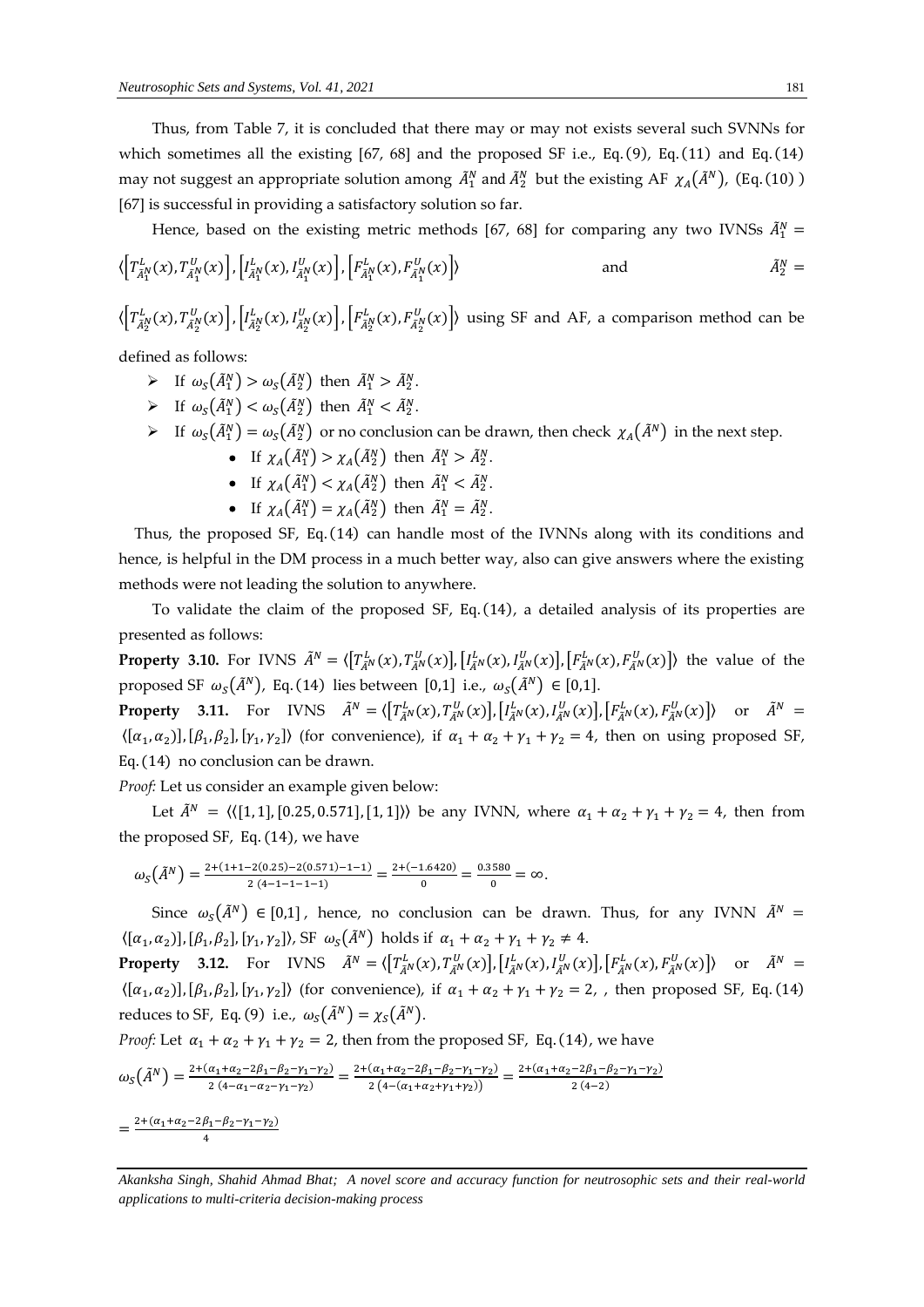$=\gamma_{S}(\tilde{A}^{N}).$ 

**Property 3.13.** For IVNS  $\tilde{A}^{N} = \langle \left[ T_{\tilde{A}^{N}}^{L}(x), T_{\tilde{A}^{N}}^{U}(x) \right], \left[ I_{\tilde{A}^{N}}^{L}(x), I_{\tilde{A}^{N}}^{U}(x) \right], \left[ F_{\tilde{A}^{N}}^{L}(x), F_{\tilde{A}^{N}}^{U}(x) \right] \rangle$  or  $\tilde{A}^{N} =$  $\langle [\alpha_1,\alpha_2]],[\beta_1,\beta_2],[\gamma_1,\gamma_2]\rangle$  (for convenience), the proposed SF  $\omega_s(\tilde{A}^N)$ , Eq. (14) is having a relation

with SF  $\chi_{S}(\tilde{A}^{N})$ , Eq. (9) as follows: i.e.,  $\omega_{S}(\tilde{A}^{N}) = \frac{\chi_{S}}{(4-\alpha - \alpha)}$  $\frac{\lambda S}{(4-\alpha_1-\alpha_2-\gamma_1-\gamma_2)}$ 

**Property 3.14.** *One property*: If IVNN  $\tilde{A}^N = \langle [1, 1], [0, 0], [0, 0] \rangle$ , then  $\omega_s(\tilde{A}^N) = 1$ , i.e., the maximum value of IVNN  $\tilde{A}^N$  is 1.

*Proof:* Let  $\tilde{A}^{N} = \{ [1, 1], [0, 0], [0, 0] \}$  be any IVNN, then from Eq. (14), we have

$$
\omega_{S}(\tilde{A}^{N}) = \frac{2 + (1 + 1 - 0 - 0 - 0 - 0)}{2(4 - 1 - 1 - 0 - 0)} = \frac{4}{4} = 1.
$$

**Property 3.15.** *Zero property*: If IVNN  $\tilde{A}^N = \{[0,0], [0,0], [1,1]\}$ , then  $\omega_s(\tilde{A}^N) = 0$ , i.e., the minimum value of IVNN  $\tilde{A}^N$  is 0.

*Proof:* Let  $\tilde{A}^N = \langle [0, 0], [0, 0], [1, 1] \rangle$  be any IVNN, then from Eq. (14), we have

$$
\omega_{S}(\tilde{A}^{N}) = \frac{2 + (0 + 0 - 0 - 0 - 1 - 1)}{2(4 - 0 - 0 - 1 - 1)} = \frac{0}{4} = 0.
$$

#### **4. MCDM method based on proposed SF and AF under neutrosophic environment**

In this section MCDM method is proposed for both SVNSs and IVNSs using proposed SF and proposed AF, which is pictorially presented in Figure 1.

## **4.1. MCDM method based on proposed SF and AF under SVNSs**

Let us consider an MCDM problem having  $m$  number of alternatives i.e.,  $\tilde{A}^N = \{\tilde{A}^N_1, \tilde{A}^N_2, ..., \tilde{A}^N_m\}$ which are evaluated on *n* number of criteria i.e.,  $\tilde{G}^N = \{\tilde{G}^N_1, \tilde{G}^N_2, ..., \tilde{G}^N_n\}$ . Suppose that the weight allotted to each criterion by the decision-maker is  $w_j \in [0,1]$  and  $\sum_{j=1}^n w_j = 1$ . Also, the characteristics of an alternatives  $\tilde{A}_i^N(i = 1, 2, ..., m)$  per criterion  $\tilde{G}_j^N(j = 1, 2, ..., n)$  can be represented by an SVNS i.e.,  $\tilde{A}_i^N = \left\{(\tilde{G}_j^N, T_{\tilde{A}_i^N}(\tilde{G}_j^N), I_{\tilde{A}_i^N}(\tilde{G}_j^N), F_{\tilde{A}_i^N}(\tilde{G}_j^N)\right\} | \tilde{G}_j^N \in \tilde{G}^N\right\}$ , where  $T_{\tilde{A}_i^N}(\tilde{G}_j^N) +$  $I_{\tilde{A}_i^N}(\tilde{G}_j^N) + F_{\tilde{A}_i^N}(\tilde{G}_j^N) \leq 3$  and  $T_{\tilde{A}_i^N}(\tilde{G}_j^N) \geq 0$ ,  $I_{\tilde{A}_i^N}(\tilde{G}_j^N) \geq 0$ ,  $F_{\tilde{A}_i^N}(\tilde{G}_j^N) \geq 0$ , for all  $i = 1$  to m and  $j = 1$ 1 to *n*, for convenience it is denoted as  $\Psi_{ij} = \langle \alpha_{ij}, \beta_{ij}, \gamma_{ij} \rangle$ . The single-valued neutrosophic decision matrix (SVNDM) derived from the collected single-valued neutrosophic data available for  $m$ number of alternatives with respect to  $n$  number of the criterion is represented as

$$
D = (\Psi_{ij})_{m \times n} = ((\alpha_{ij}, \beta_{ij}, \gamma_{ij}))_{m \times n} \text{ i.e.,}
$$
  

$$
G_1 \qquad G_2 \qquad G_n
$$

$$
\left(\Psi_{ij}\right)_{m\times n} = \begin{pmatrix} A_1 & \langle \alpha_{11}, \beta_{11}, \gamma_{11} \rangle & \langle \alpha_{12}, \beta_{12}, \gamma_{12} \rangle & \cdots & \langle \alpha_{1n}, \beta_{1n}, \gamma_{1n} \rangle \\ A_2 & \langle \alpha_{21}, \beta_{21}, \gamma_{21} \rangle & \langle \alpha_{22}, \beta_{22}, \gamma_{22} \rangle & \cdots & \langle \alpha_{2n}, \beta_{2n}, \gamma_{2n} \rangle \\ \vdots & \vdots & \ddots & \vdots \\ A_m & \langle \alpha_{m1}, \beta_{m1}, \gamma_{m1} \rangle & \langle \alpha_{m2}, \beta_{m2}, \gamma_{m2} \rangle & \cdots & \langle \alpha_{mn}, \beta_{mn}, \gamma_{mn} \rangle \end{pmatrix}.
$$

For evaluating the MCDM problem for SVNSs we need a step-wise procedure which is summarized as follows:

**Step 1:** Check that all the criteria of the SVNDM, *D* are of the same type or not.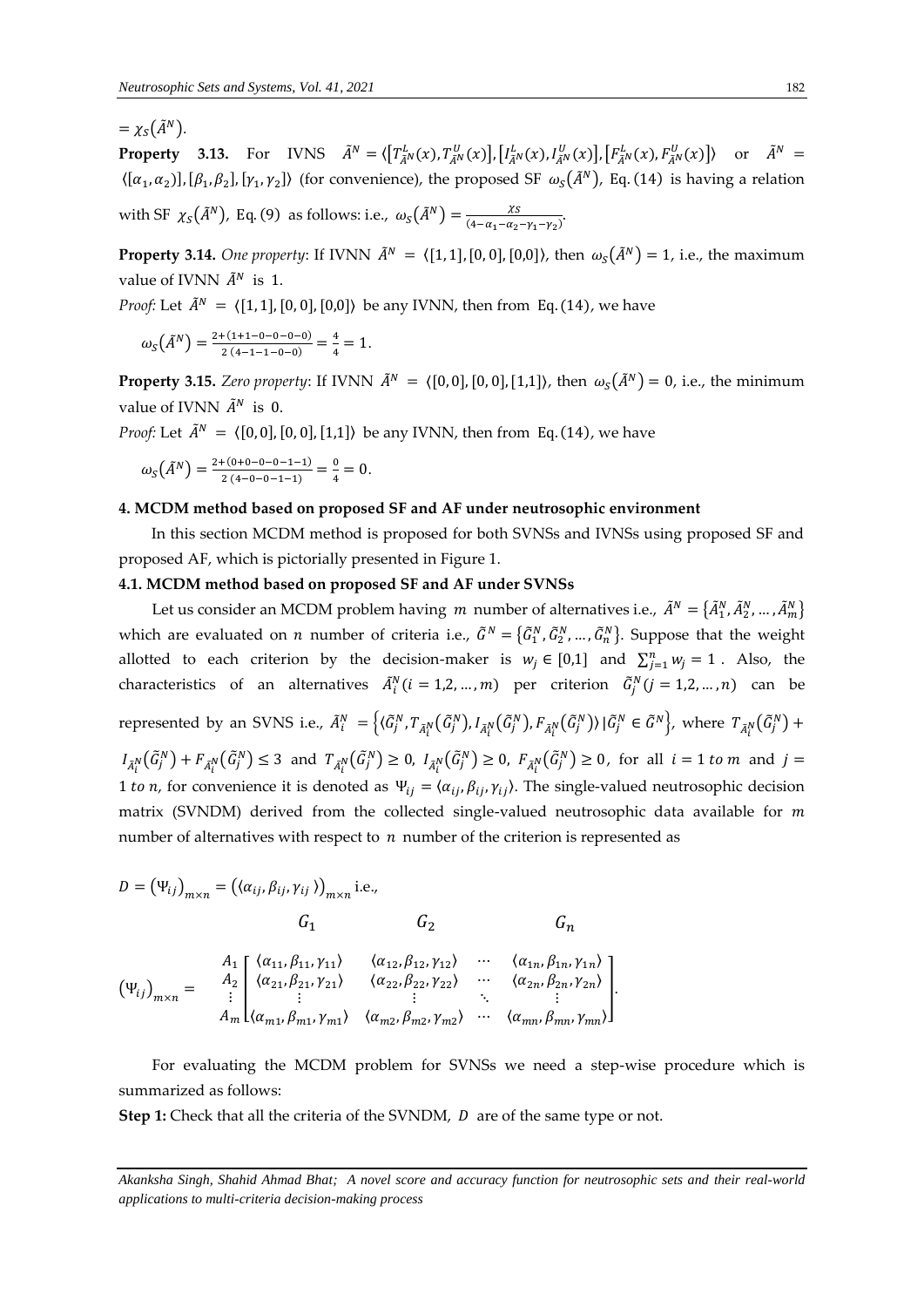**Case (i)** If all the criteria are of the same type then go to Step 2.

**Case (ii)** If some criteria are of benefit type and others are of cost types then normalize the SVNDM by transforming the cost criterion into benefit criterion, in the following manner: If the  $p^{th}$  criterion is cost criterion then replace all the elements  $\langle \alpha_{ip}, \beta_{ip}, \gamma_{ip} \rangle$  of the  $p^{th}$  column of the decision matrix, *D* with  $\langle \gamma_{ip}, 1 - \beta_{ip}, \alpha_{ip} \rangle$ .

**Step 2:** Evaluate the SVNSs  $\Psi_{ij}$  for each  $\tilde{A}_i^N$  into an SVNN  $\Psi_i$  using WAM, Eq. (1), or the WGM, Eq. (2).

**Step 3:** After aggregating (by applying either of the approaches i.e., WAM or WGM) according to Step 2, now obtain the crisp value of  $\Psi_i$  ( $i = 1, 2, ..., m$ ) by using SF  $\varphi_s(\tilde{A}^N)$ , Eq. (12) or AF  $\varphi_A(\tilde{A}^N)$ , Eq. (13).

**Step 4:** After Step 3, rank all the alternatives as per the obtained value of  $\varphi_S(\tilde{A}^N)$  or  $\varphi_A(\tilde{A}^N)$  and choose the best alternative.

#### **4.2. MCDM method based on proposed SF and AF under IVNSs**

Let us consider an MCDM problem having  $m$  number of alternatives i.e.,  $\tilde{A}^N = \{\tilde{A}^N_1, \tilde{A}^N_2, ..., \tilde{A}^N_m\}$ which are evaluated on *n* number of criteria i.e.,  $\tilde{G}^N = \{\tilde{G}^N_1, \tilde{G}^N_2, ..., \tilde{G}^N_n\}$ . Suppose that the weight allotted to each criterion by the decision-maker is  $w_j \in [0,1]$  and  $\sum_{j=1}^n w_j = 1$ . Also, the characteristics of an alternatives  $\tilde{A}_i^N(i = 1, 2, ..., m)$  as per criterion  $\tilde{G}_j^N(j = 1, 2, ..., n)$  can be represented by an IVNS i.e.,  $\tilde{A}$  $i^N$  =  $\Big\{\langle\tilde{G}^N_j, \Big\vert T^L_{\tilde{A}^N_l}(\tilde{G}^N_j), T^U_{\tilde{A}^N_l}(\tilde{G}^N_j)\Big\vert , \Big\vert I^L_{\tilde{A}^N_l}(\tilde{G}^N_j), I^U_{\tilde{A}^N_l}(\tilde{G}^N_j)\Big\vert , \Big\vert F^L_{\tilde{A}^N_l}(\tilde{G}^N_j), F^U_{\tilde{A}^N_l}(\tilde{G}^N_j)\Big\vert \rangle \, \vert \tilde{G}^N_j \in \tilde{G}^N \Big\} \quad , \quad \text{where$  $I_{\tilde{A}_i^N}^J(\tilde{G}_j^N) + F_{\tilde{A}_i^N}^J(\tilde{G}_j^N) \leq 3$  and  $0 \leq T_{\tilde{A}}^J$  $L^L_{\tilde{A}^N_i}(\tilde{G}^N_j) \le T^U_{\tilde{A}^N_i}(\tilde{G}^N_j) \le 1, 0 \le I^L_{\tilde{A}^N_i}(\tilde{G}^N_j) \le I^U_{\tilde{A}^N_i}(\tilde{G}^N_j) \le 1, 0 \le$  $F_{\tilde{A}_{i}^{N}}^{L}(\tilde{G}_{j}^{N}) \leq F_{\tilde{A}_{i}^{N}}^{U}(\tilde{G}_{j}^{N}) \leq 1$ , for all  $i = 1$  to m and  $j = 1$  to n, for convenience it is denoted as  $\Psi_{ij} =$ 

 $\langle \alpha_{ij}, \beta_{ij}, \gamma_{ij} \rangle = \langle [\alpha_{ij}^L, \alpha_{ij}^U], [\beta_{ij}^L, \beta_{ij}^U], [\gamma_{ij}^L, \gamma_{ij}^U] \rangle$ . The interval-valued neutrosophic decision-matrix (IVNDM) derived from the collected interval-valued neutrosophic data available for  $m$  number of alternatives for  $n$  number of the criterion is represented as

$$
D = (\Psi_{ij})_{m \times n} = (\langle \alpha_{ij}, \beta_{ij}, \nu, \cdot \rangle)_{m \times n} = (\langle [\alpha_{i}^{L}, \alpha_{ij}^{U}] \rangle, [\beta_{ij}^{L}, \beta_{ij}^{U}], [\gamma_{i}^{L}, \nu, \cdot \rangle]_{m \times n} \text{ i.e.,}
$$
  
\n
$$
G_{1} \t G_{2} \t G_{n}
$$
  
\n
$$
(\Psi_{ij})_{m \times n} = \begin{cases} A_{1} \{\alpha_{11}, \mu_{11}, \gamma_{11}\} & \langle \alpha_{12}, \beta_{12}, \gamma_{12} \rangle & \cdots & \langle \alpha_{1n}, \gamma_{1n} \rangle \\ \langle \alpha_{21}, \beta_{21}, \gamma_{21} \rangle & \langle \alpha_{22}, \beta_{22}, \gamma_{22} \rangle & \cdots & \langle \alpha_{2n}, \beta_{2n}, \gamma_{2n} \rangle \\ \vdots & \vdots & \ddots & \vdots \\ A_{m} \lfloor \langle \alpha_{m1}, \beta_{m1}, \gamma_{m1} \rangle & \langle \alpha_{m2}, \beta_{m2}, \gamma_{m2} \rangle & \cdots & \langle \alpha_{mn}, \beta_{mn}, \gamma_{mn} \rangle \end{cases}
$$

For evaluating the MCDM problem for IVNSs we need a step-wise procedure which is summarized as follows:

**Step 1:** Check that all the criteria of the IVNDM, *D* are of the same type or not.

**Case (i)** If all the criteria are of the same type then go to Step 2.

**Case (ii)** If some criteria are of benefit types and others are of cost types then normalize the IVNDM by transforming the cost criterion into benefit criterion, in the following manner: If the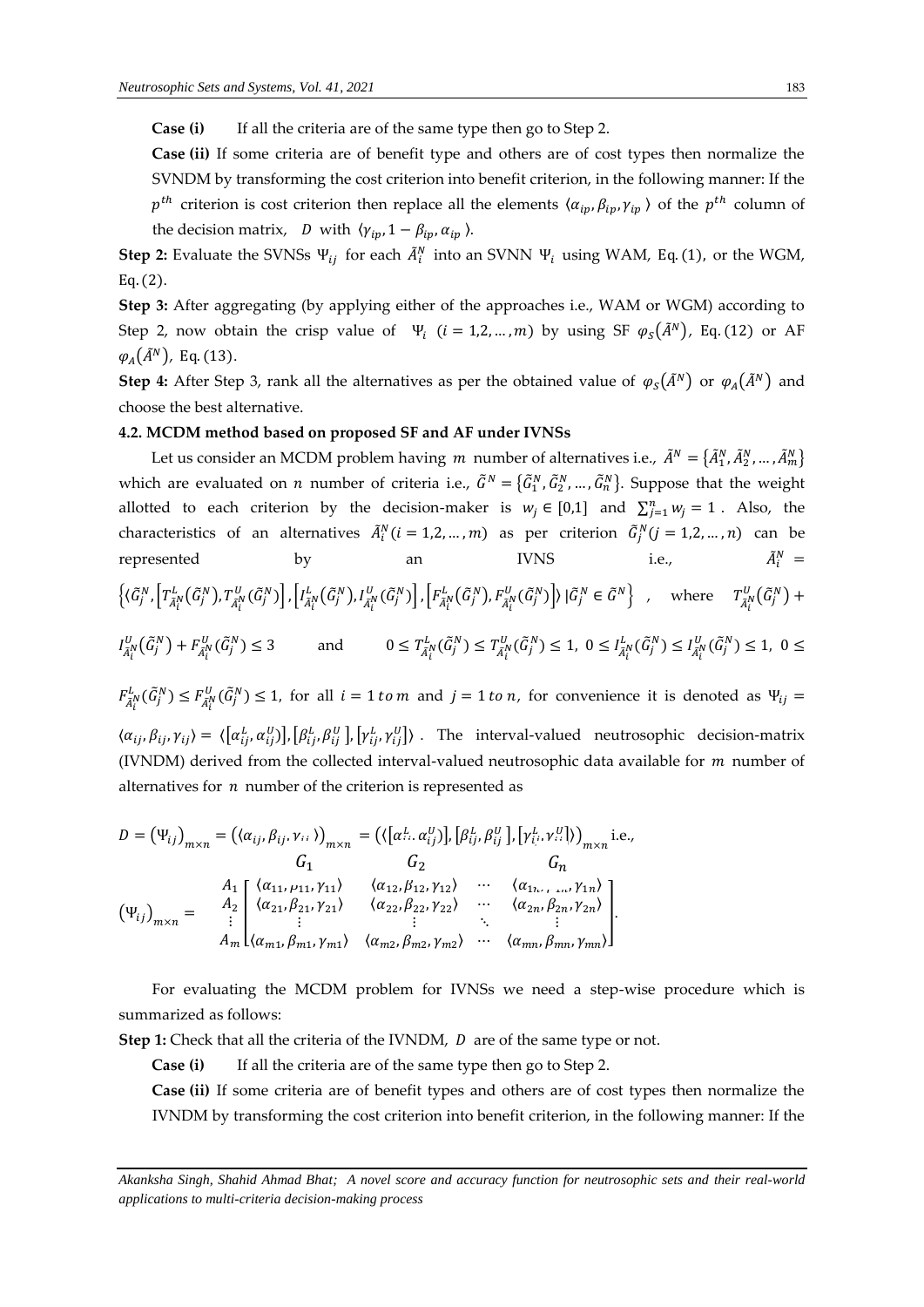$p^{th}$  criterion is of cost type then replace all the elements  $\langle \alpha_{ip}, \beta_{ip}, \gamma_{ip} \rangle$  of the  $p^{th}$  column of the decision matrix, *D* with  $\langle \gamma_{ip}, 1 - \beta_{ip}, \alpha_{ip} \rangle$ .

**Step 2:** Evaluate the IVNSs  $\Psi_{ij}$  for each  $\tilde{A}_i^N$  into an IVNN  $\Psi_i$  using WAM, Eq. (3) or the WGM, Eq. (4).

**Step 3:** After aggregating (by applying either of the approaches i.e., WAM or WGM) according to Step 2, now obtain the crisp value of  $\Psi_i$  ( $i = 1, 2, ..., m$ ) by using SF  $\omega_s(\tilde{A}^N)$ , Eq. (14) or AF  $\chi_A(\tilde{A}^N)$ , Eq. (10).

**Step 4:** After Step 3, rank all the alternatives as per the obtained value of  $\omega_s(\tilde{A}^N)$  or  $\chi_A(\tilde{A}^N)$  and choose the best alternative.



**Figure 1. The flowchart of the proposed MCDM method** 

### **5. Real-world problem on SVNSs and IVNSs**

In this section, a very common example is taken from a real-life which helps in validating the proposed approach.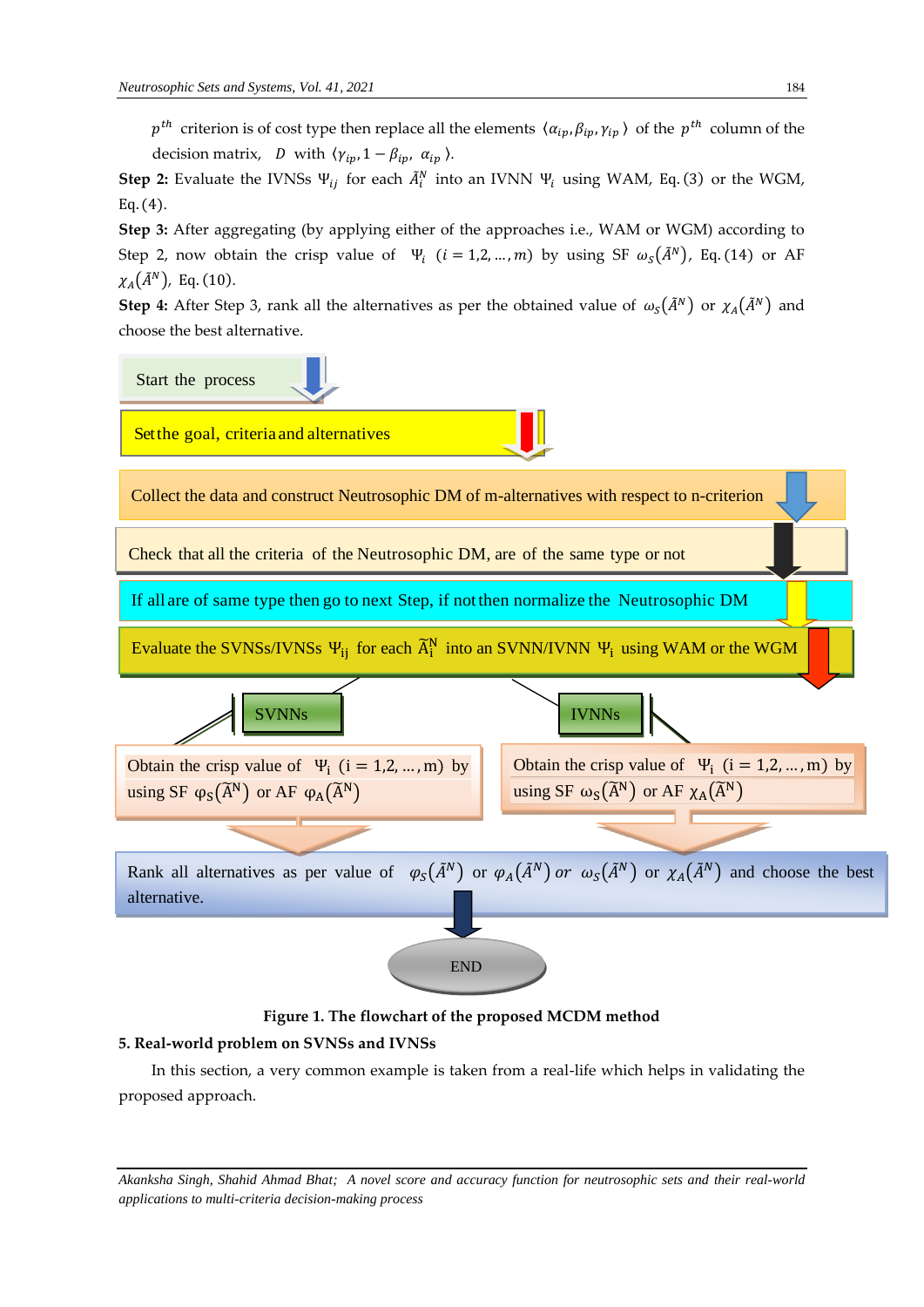**Example 5.1.** Consider an MCDM problem of selecting a pre-school for the first time, by the parents of a kindergarten child. To make the best selection, parents have collected the data in terms of the neutrosophic set (SVNSs or IVNSs) of 05 possible pre-schools, as per their liking, which are their prospective alternatives  $\tilde{A}^N = \{\tilde{A}^N_1, \tilde{A}^N_2, \tilde{A}^N_3, \tilde{A}^N_4, \tilde{A}^N_5\}$  respectively. The data of these 05 possible alternatives are based on 03 different criteria  $\tilde{G}^N = \{\tilde{G}^N_1, \tilde{G}^N_2, \tilde{G}^N_3\}$  where  $\tilde{G}^N_1$  represents "near to the house, and safety of the child",  $\tilde{G}_2^N$  represents "fee, infrastructure, and rapport" and  $\tilde{G}_3^N$  represents "teaching methods in terms of effective learning concerning, cognitive, conative, affective, and

physical activity" and the weight vectors are chosen for each criterion is  $w_j = \left(\frac{1}{3}\right)^2$  $\frac{1}{3}, \frac{1}{3}$  $\frac{1}{3}$ ,  $\frac{1}{3}$  $\frac{1}{3}$ ]<sup>T</sup>. Thus, when

these five schools w.r.t the above-stated criteria are assessed by the parents (decision-maker), using the above-mentioned procedure stated in Section 4.1 and Section 4.2 as represented pictorially in Figure 2, the best alternative is obtained.



**Figure 2. A Framework of Proposed MCDM approach for a real-life problem**

#### **5.1 Real-world problem on SVNSs**

On applying the procedure mentioned in Section 4.1 on Example 5.1, where the collected data by the decision-maker is in terms of SVNSs, the best solution is derived as follows:

**Step 1:** Using the Step 1 of Section 4.1, the obtained SVNDM, *D* as per the collected SVNS information is presented in Table 8.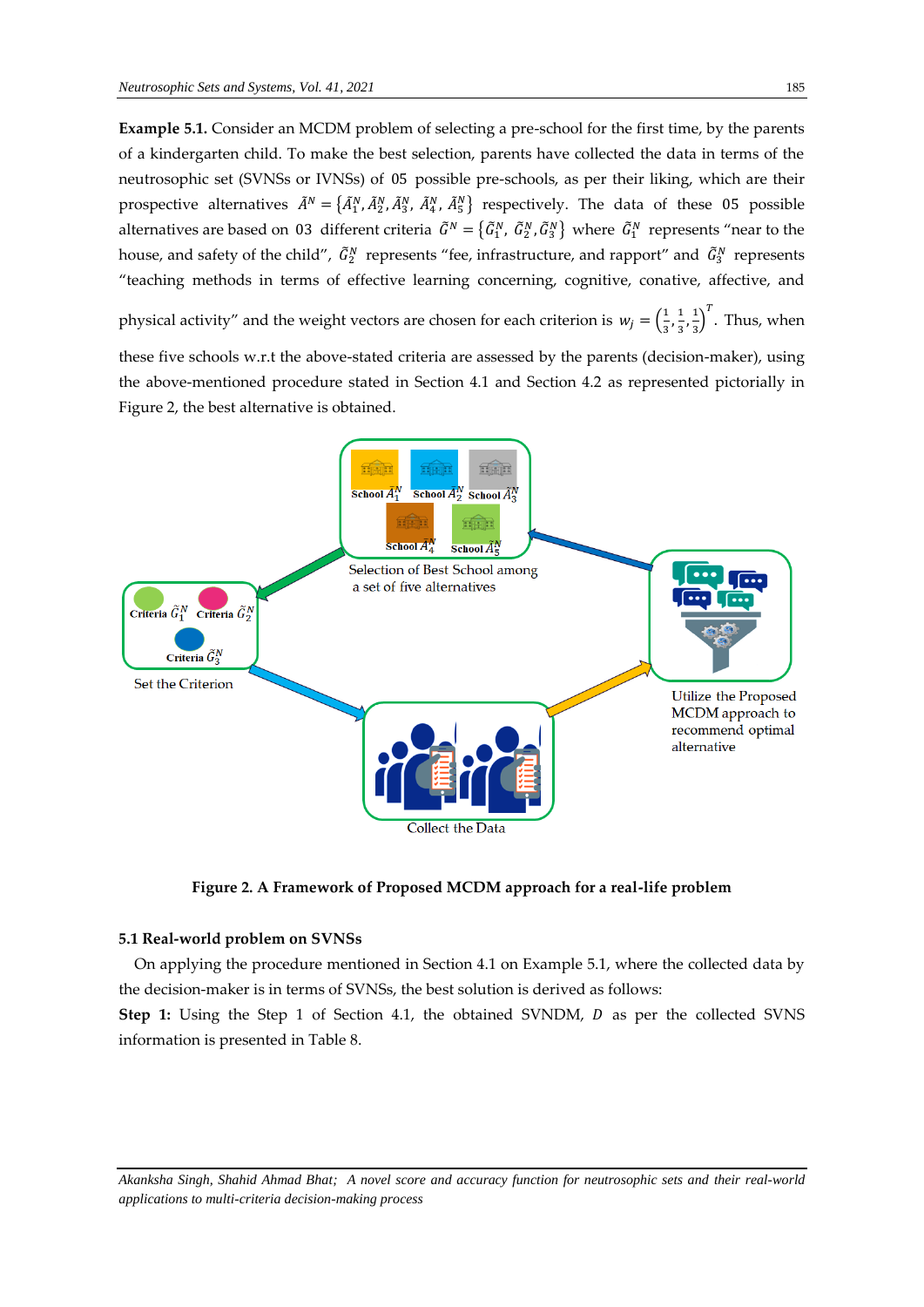|                 | $\tilde{G}_1^N$ | $\tilde{G}_2^N$ | $\tilde{G}_3^N$ |
|-----------------|-----------------|-----------------|-----------------|
| $\tilde{A}_1^N$ | (0.6, 0.3, 0.0) | (0.6, 0.1, 0.4) | (0.4, 0.3, 0.8) |
| $\tilde{A}_2^N$ | (0.2, 0.1, 0.0) | (0.8, 0.3, 0.2) | (0.9, 0.2, 0.6) |
| $\tilde{A}_3^N$ | (0.4, 0.2, 0.3) | (0.4, 0.2, 0.3) | (0.2, 0.2, 0.5) |
| $\tilde{A}_4^N$ | (0.3, 0.2, 0.3) | (0.5, 0.2, 0.3) | (0.5, 0.3, 0.2) |
| $\tilde{A}_5^N$ | (0.7, 0.0, 0.1) | (0.6, 0.1, 0.2) | (0.4, 0.3, 0.2) |

**Table 8. SVNDM**

**Step 2:** Using the Step 2 of Section 4.1, the obtained aggregated SVNN  $\Psi_i$ , for SVNSs  $\Psi_{ij}$ , for each  $\tilde{A}_i^N$  using WAM, Eq. (1) and the WGM, Eq. (2) are shown in Table 9.

## Table 9. SVNN using  $AO_{WA}$  and  $AO_{WG}$

|          | $AO_{WA}$                | $AO_{WG}$                |
|----------|--------------------------|--------------------------|
| $\Psi_1$ | (0.5421, 0.2080, 0.0)    | (0.5241, 0.2388, 0.5068) |
| $\Psi_2$ | (0.7480, 0.1817, 0.0)    | (0.5241, 0.2042, 0.3160) |
| $\Psi_3$ | (0.3396, 0.2, 0.3557)    | (0.3175, 0.2, 0.3743)    |
| $\Psi_4$ | (0.4407, 0.2289, 0.2621) | (0.4217, 0.2348, 0.2681) |
| $\Psi_5$ | (0.5840, 0.0, 0.1587)    | (0.5518, 0.1427, 0.1680) |

**Step 3:** After Step 2, using the Step 3 of Section 4.1, the score value,  $\varphi_S$  for each  $\Psi_i$  ( $i = 1, 2, ..., m$ ) are obtained by using Eq. (12) as follows:

*Approach 1 (Using WAM).* Aggregated SVNN  $\Psi_i$  ( $i = 1, 2, ..., m$ ) on using, WAM Eq. (1), the obtained score values  $\,\varphi_{S}\big(\tilde{A}_l^N\big)\,$  are as follows:

 $\varphi_S(\Psi_1) = 0.3862, \ \varphi_S(\Psi_2) = 0.5530, \ \varphi_S(\Psi_3) = 0.2238, \ \varphi_S(\Psi_4) = 0.2778, \ \varphi_S(\Psi_5) = 0.5668.$ 

*Approach* **2** (Using WGM). Aggregated SVNN  $\Psi_i$  ( $i = 1, 2, ..., m$ ) on using, WGM Eq. (2), the obtained score values  $\,\varphi_{\rm s} \big(\tilde{A}^{\scriptscriptstyle {N}}_i\big)\,$  are as follows:

 $\varphi_S(\Psi_1) = 0.2785$ ,  $\varphi_S(\Psi_2) = 0.3448$ ,  $\varphi_S(\Psi_3) = 0.2076$ ,  $\varphi_S(\Psi_4) = 0.2610$ ,  $\varphi_S(\Psi_5) = 0.4290$ .

**Step 4:** According to the obtained values of SF in Step 3, the following results are deduced, i.e.,

- (i) For approach 1, the obtained ranking order of the alternatives is  $\tilde{A}_5^N > \tilde{A}_2^N > \tilde{A}_1^N > \tilde{A}_4^N > \tilde{A}_3^N$ , hence,  $\tilde{A}_5^N$  is the best alternative according to the obtained score value  $\,\varphi_S(\tilde{A}^N)\,$  for each  $\,\Psi_i$  $(i = 1, 2, ..., m).$
- (ii) For approach 2, the obtained ranking order of the alternatives is  $\tilde{A}_5^N > \tilde{A}_2^N > \tilde{A}_1^N > \tilde{A}_4^N >$  $\tilde{A}_3^N$ , hence,  $\tilde{A}_5^N$  is the best alternative according to the obtained score value  $\varphi_S(\tilde{A}^N)$  for each  $\Psi_i$   $(i = 1, 2, ..., m)$ .

Furthermore, to validate the above results obtained from the proposed method  $\varphi_S(\tilde{A}^N)$ , a detailed comparative analysis of given data in Table 9 is done with the existing methods  $\sigma_S(\tilde{A}^N)$ [67], and  $\tau_s(\tilde{A}^N)$  [68], and the obtained values of their respective score functions are represented in Table 10 and Table 11, on applying both the approaches of aggregation i.e., WAM and WGM respectively.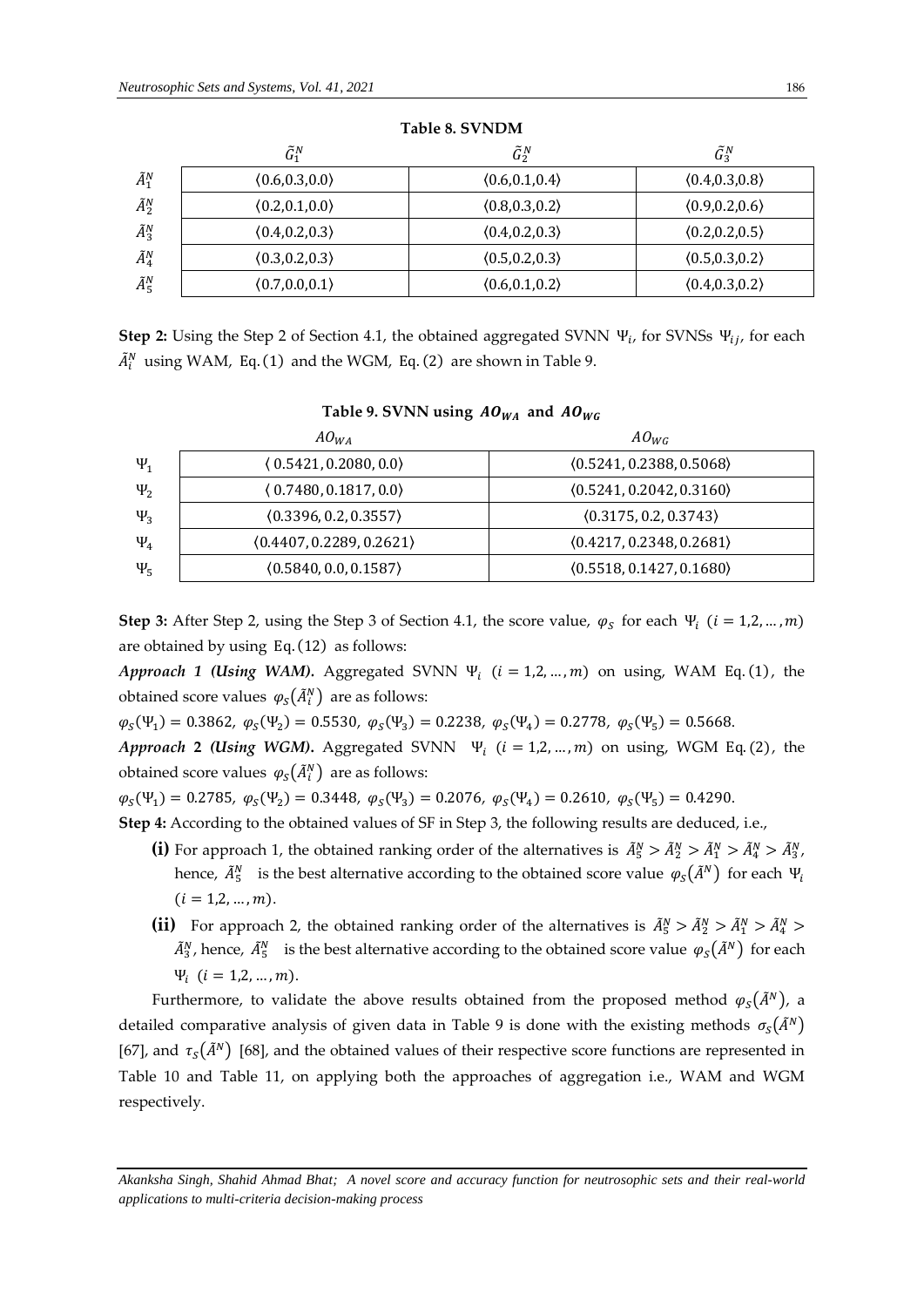According to the obtained values of the SF on using the existing methods  $\sigma_S(\tilde{A}^N)$  [67],  $\tau_S(\tilde{A}^N)$ [68], and the proposed method  $\varphi_S(\tilde{A}^N)$  for WAM, the obtained ranking order of all the alternatives is the same, i.e.,  $\tilde{A}_5^N > \tilde{A}_2^N > \tilde{A}_1^N > \tilde{A}_4^N > \tilde{A}_3^N$ , as shown in Table 10, hence we conclude that  $\tilde{A}_5^N$  is the best alternative.

|                     | <b>SVNNs</b>             | $\sigma_S(\widetilde{A}^N)$                       | $\tau_{\mathcal{S}}(\widetilde{A}^{N})$           | $\varphi_{S}(\widetilde{A}^{N})$                  |
|---------------------|--------------------------|---------------------------------------------------|---------------------------------------------------|---------------------------------------------------|
| $\varphi_S(\Psi_1)$ | (0.5421, 0.2080, 0.0)    | 0.5631                                            | 0.5919                                            | 0.3862                                            |
| $\varphi_S(\Psi_2)$ | (0.7480, 0.1817, 0.0)    | 0.6923                                            | 0.7408                                            | 0.5530                                            |
| $\varphi_S(\Psi_3)$ | (0.3396, 0.2, 0.3557)    | 0.2919                                            | 0.2286                                            | 0.2238                                            |
| $\varphi_S(\Psi_4)$ | (0.4407, 0.2289, 0.2621) | 0.3604                                            | 0.3189                                            | 0.2778                                            |
| $\varphi_S(\Psi_5)$ | (0.5840, 0.0, 0.1587)    | 0.7127                                            | 0.7674                                            | 0.5668                                            |
| Ranking             |                          | $\tilde{A}_5^N > \tilde{A}_2^N > \tilde{A}_1^N >$ | $\tilde{A}_5^N > \tilde{A}_2^N > \tilde{A}_1^N >$ | $\tilde{A}_5^N > \tilde{A}_2^N > \tilde{A}_1^N >$ |
| order               |                          | $\tilde{A}_4^N > \tilde{A}_3^N$                   | $\tilde{A}_4^N > \tilde{A}_3^N$                   | $\tilde{A}_4^N > \tilde{A}_3^N$                   |

**Table 10. Comparative analysis of SF of various methods for WAM**

Similarly, according to the obtained values of the SF on using the existing methods  $\sigma_S(\tilde{A}^N)$  [67],  $\tau_S(\tilde{A}^N)$  [68] and the proposed method  $\varphi_S(\tilde{A}^N)$  for WGM, the obtained ranking order of the best and the second-best alternatives is the same as shown in Table 11, thus we conclude that  $\tilde{A}_5^N$  is the best alternative.

|                         | <b>SVNNs</b>             | $\sigma_S(\widetilde{A}^N)$                       | $\tau_{\mathcal{S}}(\widetilde{A}^{N})$           | $\varphi_{\mathcal{S}}(\widetilde{A}^N)$          |
|-------------------------|--------------------------|---------------------------------------------------|---------------------------------------------------|---------------------------------------------------|
| $\varphi_{S}(\Psi_{1})$ | (0.5241, 0.2388, 0.5068) | 0.2699                                            | 0.2770                                            | 0.2785                                            |
| $\varphi_S(\Psi_2)$     | (0.5241, 0.2042, 0.3160) | 0.3999                                            | 0.3838                                            | 0.3448                                            |
| $\varphi_S(\Psi_3)$     | (0.3175, 0.2, 0.3743)    | 0.2716                                            | 0.2012                                            | 0.2076                                            |
| $\varphi_S(\Psi_4)$     | (0.4217, 0.2348, 0.2681) | 0.3420                                            | 0.2930                                            | 0.2610                                            |
| $\varphi_S(\Psi_5)$     | (0.5518, 0.1427, 0.1680) | 0.5492                                            | 0.5630                                            | 0.4290                                            |
| Ranking                 |                          | $\tilde{A}_5^N > \tilde{A}_2^N > \tilde{A}_4^N >$ | $\tilde{A}_5^N > \tilde{A}_2^N > \tilde{A}_4^N >$ | $\tilde{A}_5^N > \tilde{A}_2^N > \tilde{A}_1^N >$ |
| order                   |                          | $\tilde{A}_3^N > \tilde{A}_1^N$                   | $\tilde{A}_1^N > \tilde{A}_3^N$                   | $\tilde{A}_4^N > \tilde{A}_3^N$                   |

**Table 11. Comparative analysis of SF of various methods for WGM**

Hence, we can conclude that the proposed score function  $\varphi_s(\tilde{A}^N)$  is justified and is giving reasonable results on applying in real-world applications.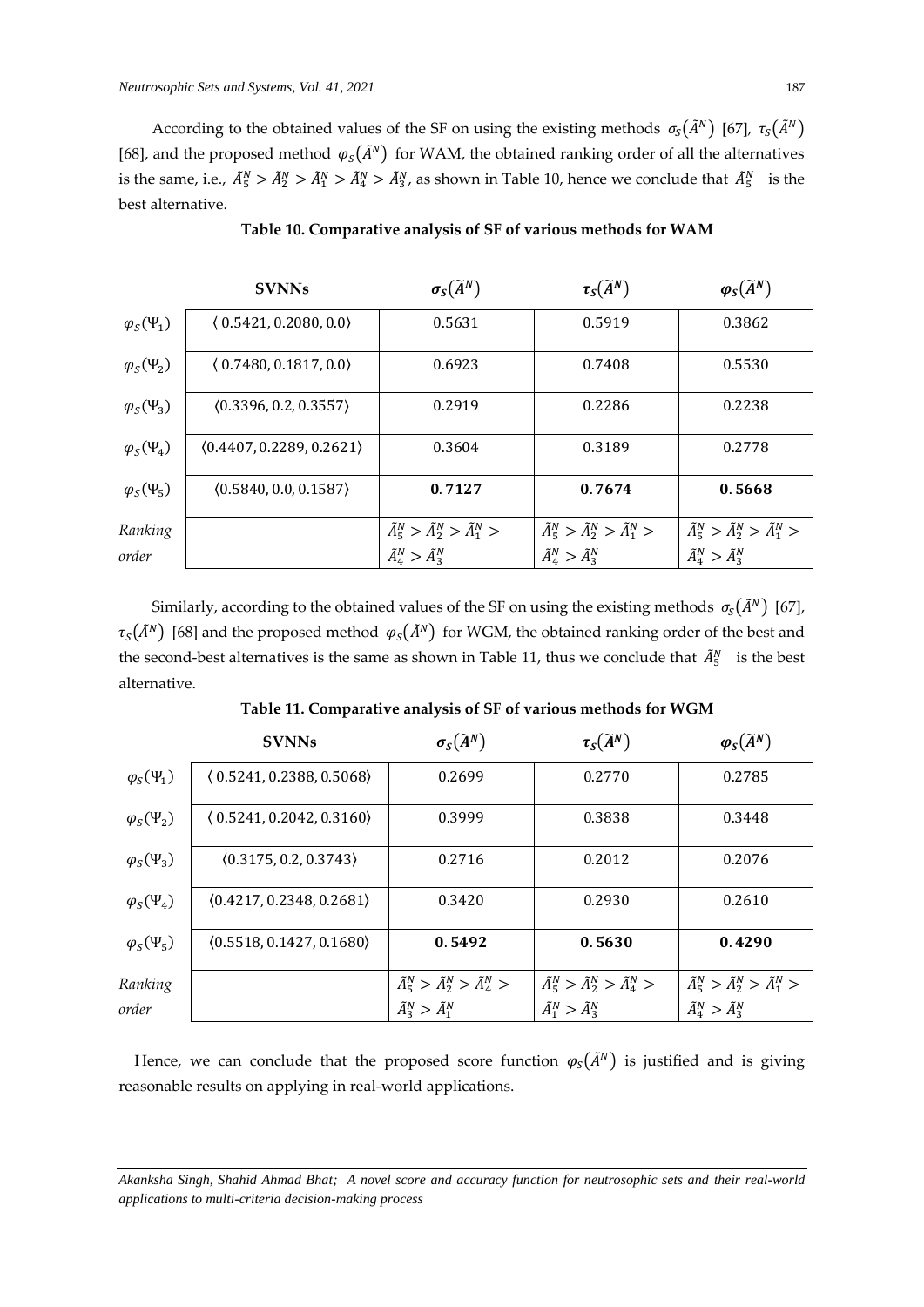#### **5.2 Real-world problem on IVNSs**

On applying the procedure mentioned in Section 4.2 on Example 5.1, where the rating value of the collected data by the decision-maker is in terms of IVNSs, the best solution is derived as follows: **Step 1:** Using the Step 1 of Section 4.2, the obtained IVNDM, *D* as per the collected IVNS information is presented in Table 12.

|                 | <b>Table 12. IVNDM</b>                                                                                         |                                                                                                                    |                                                        |  |  |  |  |  |
|-----------------|----------------------------------------------------------------------------------------------------------------|--------------------------------------------------------------------------------------------------------------------|--------------------------------------------------------|--|--|--|--|--|
|                 | $\tilde{G}_1^N$                                                                                                | $\tilde{G}_2^N$                                                                                                    | $\tilde{G}_3^N$                                        |  |  |  |  |  |
| $\tilde{A}_1^N$ | $\langle [0.1, 0.5], [0.1, 0.2], [0, 0] \rangle$                                                               | $\langle [0.1, 0.5], [0, 0.1], [0.2, 0.2] \rangle$                                                                 | $\langle [0.1, 0.3], [0.1, 0.2], [0.3, 0.5] \rangle$   |  |  |  |  |  |
| $\tilde{A}_2^N$ | $\langle [0.1, 0.1], [0.05, 0.95], [0,0] \rangle$                                                              | $\langle [0.1, 0.7], [0.1, 0.2], [0.5, 0.15] \rangle \rangle$ $\langle [0.1, 0.8], [0.1, 0.1], [0.3, 0.3] \rangle$ |                                                        |  |  |  |  |  |
| $\tilde{A}_3^N$ | $\langle [0.1, 0.3], [0.1, 0.1], [0.15, 0.15] \rangle$                                                         | $\langle [0.1, 0.3], [0.1, 0.1], [0, 0.3] \rangle$                                                                 | $\langle [0.1, 0.1], [0.1, 0.1], [0.2, 0.3] \rangle$   |  |  |  |  |  |
| $\tilde{A}_4^N$ | $\langle [0.11, 0.19], [0.05, 0.15], [0, 0.27] \rangle$ $\langle [0.1, 0.4], [0.1, 0.1], [0.15, 0.15] \rangle$ |                                                                                                                    | $\langle [0.1, 0.4], [0.1, 0.2], [0.05, 0.15] \rangle$ |  |  |  |  |  |
| $\tilde{A}_5^N$ | $\langle [0.1, 0.6], [0, 0], [0.02, .08] \rangle$                                                              | $\langle [0.1, 0.5], [0, 0.1], [0.1, 0.1] \rangle$                                                                 | $\langle [0.1, 0.3], [0.1, 0.2], [0.1, 0.1] \rangle$   |  |  |  |  |  |

**Step 2:** Using the Step 2 of Section 4.2, the obtained aggregated IVNN  $\Psi_i$ , for IVNSs  $\Psi_{ij}$ , for each  $\tilde{A}_i^N$ using WAM, Eq. (3) and the WGM, Eq. (4) are shown in Table 13.

#### Table 13. IVNN using  $A0_{WA}$  and  $A0_{WG}$

|            | $AO_{WA}$                                                                                                                     | $A O_{WG}$                                                                                            |
|------------|-------------------------------------------------------------------------------------------------------------------------------|-------------------------------------------------------------------------------------------------------|
| $\Psi_1$   | $\langle [0.1, 0.4407], [0, 0.1587], [0,0] \rangle$                                                                           | $\langle [0.1, 0.4217], [0.0678, 0.1680], [0.1757, 0.2632] \rangle$                                   |
| $\Psi_{2}$ | $\langle [0.1, 0.6220], [0.0794, 0.2668], [0,0] \rangle$                                                                      | $\langle [0.1, 0.3826], [0.0836, 0.6698], [0.1271, 0.1589] \rangle$                                   |
| $\Psi_3$   | $\langle [0.1, 0.2388], [0.1, 0.1], [0, 0.2381] \rangle$                                                                      | $\langle [0.1, 0.2080], [0.1, 0.1], [0.1206, 0.2532] \rangle$                                         |
| $\Psi_4$   | $\langle \begin{bmatrix} 0.1033, 0.3369 \end{bmatrix}, \begin{bmatrix} 0.0794, 0.1442 \end{bmatrix} \rangle$<br>$[0, 0.1825]$ | $\langle \begin{matrix} [0.1032, 0.3121], [0.0836, 0.1510], \\ [0.0688, 0.1920] \end{matrix} \rangle$ |
| $\Psi_5$   | $\langle [0.1, 0.4808], [0, 0], [0.0585, 0.0928] \rangle$                                                                     | $\langle [0.1, 0.4481], [0.0345, 0.1037], [0.0741, 0.0934] \rangle$                                   |

**Step 3:** After Step 2, using the Step 3 of Section 4.2, the score value,  $\omega_s(\tilde{A}^N)$  for each  $\Psi_i$  ( $i =$ 1,2, ...,  $m$ ) are obtained by using Eq. (14) as follows:

*Approach 1 (Using WAM).* Aggregated IVNN  $\Psi_i$  ( $i = 1, 2, ..., m$ ) on using, WAM Eq. (3), the obtained score values  $\omega_{\mathcal{S}}(\tilde{A}_i^N)$  are as follows:

 $\omega_S(\Psi_1) = 0.3214$ ,  $\omega_S(\Psi_2) = 0.3096$ ,  $\omega_S(\Psi_3) = 0.2484$ ,  $\omega_S(\Psi_4) = 0.2680$ ,  $\omega_S(\Psi_5) = 0.3717$ .

*Approach 2 (Using WGM).* Aggregated IVNN  $\Psi_i$  ( $i = 1, 2, ..., m$ ) on using, WGM Eq. (4), the obtained score values  $\, \omega_{S} \big( \tilde{A}^{N}_{i} \big) \,$  are as follows:

 $\omega_S(\Psi_1) = 0.2651$ ,  $\omega_S(\Psi_2) = 0.1067$ ,  $\omega_S(\Psi_3) = 0.2312$ ,  $\omega_S(\Psi_4) = 0.2535$ ,  $\omega_S(\Psi_5) = 0.3203$ .

**Step 4:** According to the obtained values of SF in Step 3, the following results are deduced, i.e.,

- **(i)** For approach 1, the obtained ranking order of the alternatives is
	- $\tilde{A}_5^N > \tilde{A}_1^N > \tilde{A}_2^N > \tilde{A}_3^N$ , hence,  $\tilde{A}_5^N$  is the best alternative according to the obtained score value  $\omega_s(\tilde{A}^N)$  for each  $\Psi_i$  ( $i = 1,2,...,m$ ).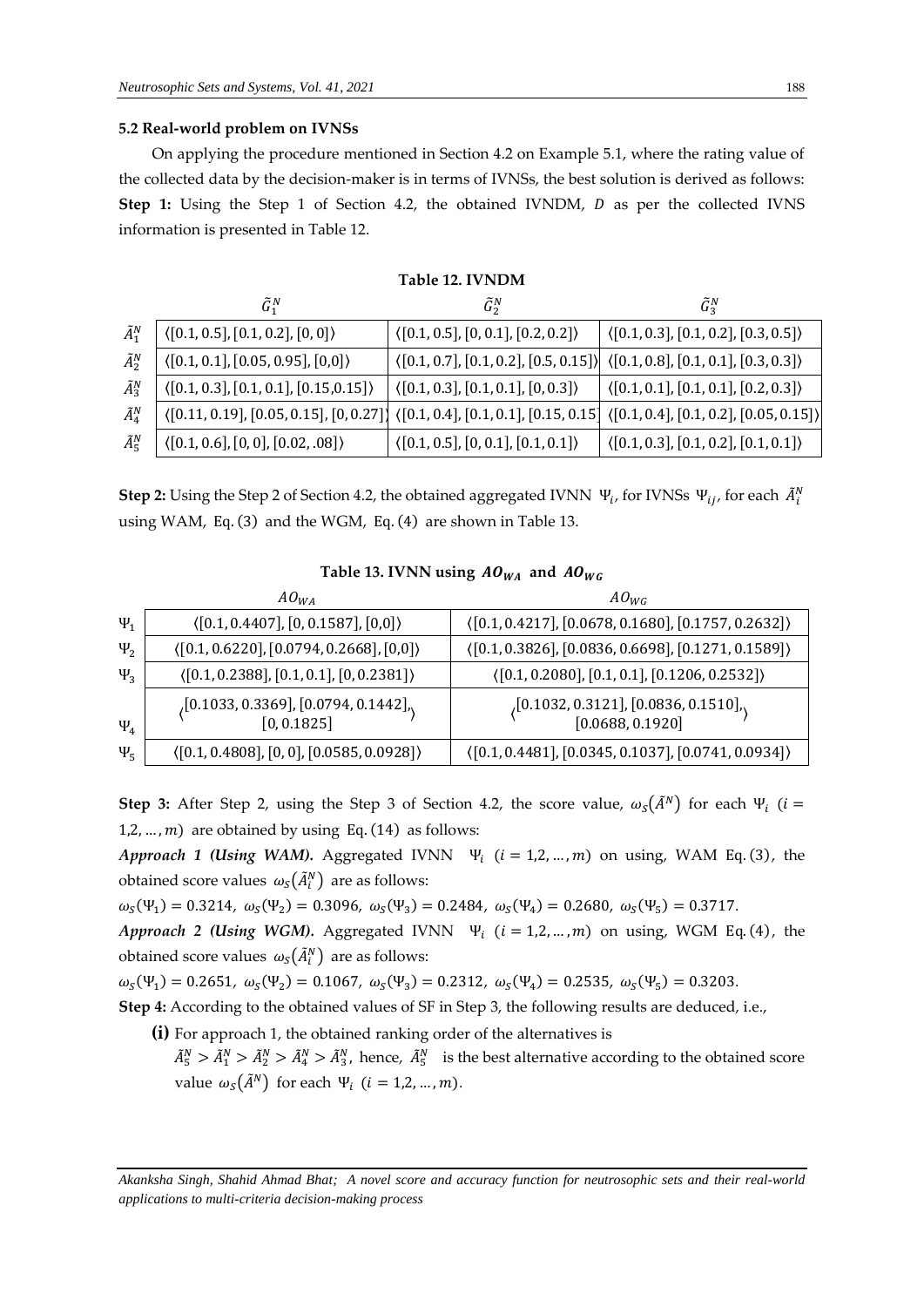(ii) For approach 2, the obtained ranking order of the alternatives is  $\tilde{A}_5^N > \tilde{A}_1^N > \tilde{A}_4^N > \tilde{A}_3^N >$  $\tilde{A}_2^N$  hence  $\tilde{A}_5^N$  is the best alternative according to the obtained score value  $\omega_S(\tilde{A}^N)$  for each  $\Psi_i$   $(i = 1, 2, ..., m)$ .

Furthermore, to validate the above-obtained results from the proposed method  $\omega_s(\tilde{A}^N)$ , a detailed comparative analysis of given data in Table 13 is done with the existing methods  $\chi_{S}(\tilde{A}^{N})$ [67],  $\psi_{\rm s}(\tilde{A}^N)$  [68], and the obtained values of their respective score functions are represented in Table 14 and Table 15, on applying both the approaches of aggregation i.e., WAM and WGM respectively.

According to the obtained values of the SF on using the existing methods  $\chi_S(\tilde{A}^N)$  [67],  $\psi_S(\tilde{A}^N)$ [68] and the proposed method  $\omega_s(\tilde{A}^N)$  for WAM, the obtained ranking order of the first three alternatives is the same, i.e.,  $\tilde{A}_5^N > \tilde{A}_1^N > \tilde{A}_2^N$ , as shown in Table 14, we conclude that  $\tilde{A}_5^N$  is the best alternative.

|                                | <b>SVNNs</b>                                                                                                                  | $\chi_{S}(\widetilde{A}^{N})$                   | $\psi_{S}(\widetilde{A}^{N})$        | $\omega_{\mathcal{S}}(\widetilde{A}^N)$         |
|--------------------------------|-------------------------------------------------------------------------------------------------------------------------------|-------------------------------------------------|--------------------------------------|-------------------------------------------------|
| $\omega_{S}(\Psi_{1})$         | $\langle [0.1, 0.4407], [0, 0.1587], [0,0] \rangle$                                                                           | 0.5558                                          | 0.5966                               | 0.3214                                          |
| $\omega_{S}(\Psi_{2})$         | $(0.1, 0.6220], [0.0794, 0.2668], [0,0])$                                                                                     | 0.5074                                          | 0.5121                               | 0.3096                                          |
| $\omega_{S}(\Psi_{3})$         | $(0.1, 0.2388], [0.1, 0.1], [0, 0.2381])$                                                                                     | 0.4252                                          | 0.3719                               | 0.2484                                          |
| $\omega_{\rm S}(\Psi_4)$       | $\langle \begin{bmatrix} 0.1033, 0.3369 \end{bmatrix}, \begin{bmatrix} 0.0794, 0.1442 \end{bmatrix} \rangle$<br>$[0, 0.1825]$ | 0.4526                                          | 0.4200                               | 0.2680                                          |
| $\omega_{\rm s}(\Psi_{\rm s})$ | $(0.1, 0.4808], [0, 0], [0.0585, 0.0928])$                                                                                    | 0.6074                                          | 0.6754                               | 0.3717                                          |
|                                | Ranking order                                                                                                                 | $\tilde{A}_5^N > \tilde{A}_1^N > \tilde{A}_2^N$ | $\tilde{A}_5^N > \tilde{A}_1^N$      | $\tilde{A}_5^N > \tilde{A}_1^N > \tilde{A}_2^N$ |
|                                |                                                                                                                               | $\geq \tilde{A}_4^N > \tilde{A}_3^N$            | $\geq \tilde{A}_2^N > \tilde{A}_4^N$ | $\geq \tilde{A}_4^N > \tilde{A}_3^N$            |
|                                |                                                                                                                               |                                                 | $\geq \tilde{A}_{3}^{N}$             |                                                 |

**Table 14. Comparative analysis of SF of various methods for WAM**

Similarly, according to the obtained values of the SF on using the existing methods  $\chi_{S}(\tilde{A}^{N})$ [67],  $\psi_S(\tilde{A}^N)$  [68] and the proposed method  $\omega_S(\tilde{A}^N)$  for WGM, the obtained ranking order suggests that  $\tilde{A}_5^N$  is the best alternative by all the existing and the proposed method, as shown below in Table 15, hence, we conclude that  $\tilde{A}_5^N$  is the best alternative.

**Table 15. Comparative analysis of SF of various methods for WGM**

|                          | <b>SVNNs</b>                                         | $\chi_{S}(\widetilde{A}^{N})$ | $\psi_{S}(\widetilde{A}^{N})$ | $\omega_{\mathcal{S}}(\widetilde{A}^N)$ |
|--------------------------|------------------------------------------------------|-------------------------------|-------------------------------|-----------------------------------------|
| $\omega_{S}(\Psi_{1})$   | $(0.1, 0.4217], [0.0678, 0.1680], [0.1757, 0.2632])$ | 0.4028                        | 0.3523                        | 0.2651                                  |
| $\omega_{S}(\Psi_{2})$   | $(0.1, 0.3826], [0.0836, 0.6698], [0.1271, 0.1589])$ | 0.1724                        | $-0.0292$                     | 0.1067                                  |
| $\omega_{\rm S}(\Psi_3)$ | $(0.1, 0.2080], [0.1, 0.1], [0.1206, 0.2532])$       | 0.3836                        | 0.3068                        | 0.2312                                  |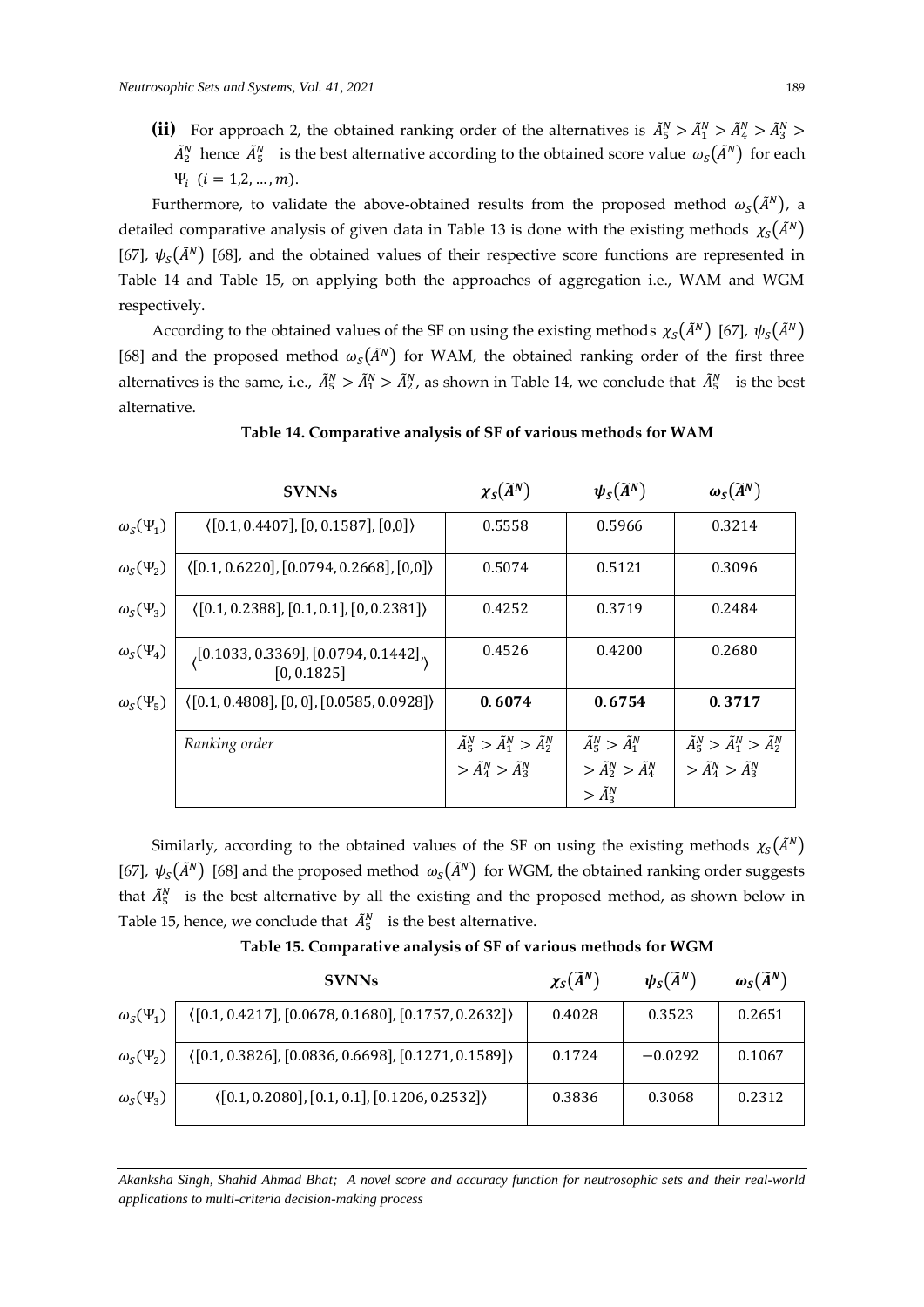| $\omega_{S}(\Psi_{4})$         | , [0.1032, 0.3121], [0.0836, 0.1510],<br>[0.0688, 0.1920] | 0.4213                                                                                                                  | 0.3692                                                                                    | 0.2535                                                                                                  |
|--------------------------------|-----------------------------------------------------------|-------------------------------------------------------------------------------------------------------------------------|-------------------------------------------------------------------------------------------|---------------------------------------------------------------------------------------------------------|
| $\omega_{\rm S}(\Psi_{\rm S})$ | $(0.1, 0.4481], [0.0345, 0.1037], [0.0741, 0.0934])$      | 0.5261                                                                                                                  | 0.5428                                                                                    | 0.3203                                                                                                  |
|                                | Ranking order                                             | $\begin{aligned} \tilde{A}_5^N &> \tilde{A}_4^N \\ &> \tilde{A}_1^N &> \tilde{A}_3^N \\ &> \tilde{A}_2^N \end{aligned}$ | $\tilde{A}^N_5 > \tilde{A}^N_4$<br>$>\tilde{A}_1^N>\tilde{A}_3^N$<br>$\geq \tilde{A}_2^N$ | $\tilde{A}^N_{5} > \tilde{A}^N_{1}$<br>$\geq \tilde{A}_4^N$<br>$>\tilde{A}_3^N$<br>$\geq \tilde{A}_2^N$ |

Hence, we can conclude that the proposed score function  $\omega_s(\tilde{A}^N)$  is justified and is giving reasonable results on applying in real-world applications.

#### **6. Discussion and Comparative Analysis**

In this section, the SVNSs and IVNSs from the existing literature [67-69] are considered and solved by the existing and the proposed method, and the obtained solutions are presented in Table 16 given below. The obtained Table 16 argues well that the proposed methods are giving the same or the better results for all the considered problems reasonably and also it highlights, that the existing methods [67, 68] are behaving well for some particular SVNSs or IVNSs but fails under certain restrictions, then to deal with such SVNSs or IVNSs the proposed approaches works well and a desirable conclusion can be drawn respectively. Hence, it is claimed that the proposed SF and AF are better to evaluate MCDM problems and can be easily applied in solving real-life problems.

| <b>SVNNs</b>                                        |                                         |                                         |                                         |                                         |                                                   |                                         |  |
|-----------------------------------------------------|-----------------------------------------|-----------------------------------------|-----------------------------------------|-----------------------------------------|---------------------------------------------------|-----------------------------------------|--|
|                                                     | $\sigma_{\rm S}(\widetilde{\rm A}^N)$   | $\sigma_A(\widetilde{A}^N)$             | $\tau_{S}(\widetilde{A}^{N})$           | $\tau_A(\widetilde{A}^N)$               | $\varphi_{\mathcal{S}}(\widetilde{\mathbf{A}}^N)$ | $\varphi_{A}(\widetilde{A}^{N})$        |  |
| $\widetilde{A}_1^N = \langle 0.5, 0.2, 0.6 \rangle$ | 0.25                                    | $-0.08$                                 | 0.2750                                  | $-0.5$                                  | 0.2778                                            | $-0.4$                                  |  |
| $\widetilde{A}_2^N = \langle 0.6, 0.4, 0.2 \rangle$ | 0.3                                     | 0.32                                    | 0.2600                                  | $-0.4$                                  | 0.25                                              | 0.2                                     |  |
| (Adopted<br>from                                    | $\widetilde{A}_2^N > \widetilde{A}_1^N$ | $\widetilde{A}_2^N > \widetilde{A}_1^N$ | $\widetilde{A}_1^N > \widetilde{A}_2^N$ | $\widetilde{A}_2^N > \widetilde{A}_1^N$ | $\widetilde{A}_1^N > \widetilde{A}_2^N$           | $\widetilde{A}_2^N > \widetilde{A}_1^N$ |  |
| [67]                                                |                                         |                                         |                                         |                                         |                                                   |                                         |  |
| $\widetilde{A}_1^N = \langle 0.5, 0.2, 0.6 \rangle$ | 0.25                                    | $-0.08$                                 | 0.2750                                  | $-0.5$                                  | 0.2778                                            | $-0.4$                                  |  |
| $\widetilde{A}_2^N = \langle 0.2, 0.2, 0.3 \rangle$ | 0.25                                    | $-0.2$                                  | 0.1250                                  | $-0.5$                                  | 0.1667                                            | 0.2                                     |  |
| (Adopted<br>from                                    | $\widetilde{A}_1^N = \widetilde{A}_2^N$ | $\widetilde{A}_1^N > \widetilde{A}_2^N$ | $\widetilde{A}_1^N > \widetilde{A}_2^N$ | $\widetilde{A}_1^N = \widetilde{A}_2^N$ | $\widetilde{A}_1^N > \widetilde{A}_2^N$           | $\widetilde{A}^N_2 > \widetilde{A}^N_1$ |  |
| [68]                                                |                                         |                                         |                                         |                                         |                                                   |                                         |  |
| $\widetilde{A}_1^N = \langle 0.5, 0.0, 0.2 \rangle$ | 0.65                                    | 0.3                                     | 0.6950                                  | 0.3                                     | 0.5                                               | 0.6                                     |  |
| $\widetilde{A}_2^N = \langle 0.4, 0.0, 0.1 \rangle$ | 0.65                                    | 0.3                                     | 0.7250                                  | 0.3                                     | 0.433                                             | 0.8                                     |  |
| (Adopted<br>from                                    | $\widetilde{A}_1^N = \widetilde{A}_2^N$ | $\widetilde{A}_1^N = \widetilde{A}_2^N$ | $\widetilde{A}_2^N > \widetilde{A}_1^N$ | $\widetilde{A}_1^N = \widetilde{A}_2^N$ | $\widetilde{A}_1^N > \widetilde{A}_2^N$           | $\widetilde{A}_2^N > \widetilde{A}_1^N$ |  |
| [68]                                                |                                         |                                         |                                         |                                         |                                                   |                                         |  |
| $\widetilde{A}_1^N = \langle 0.8, 0.1, 0.6 \rangle$ | 0.5                                     | 0.24                                    | 0.5                                     | 0.0                                     | 0.8333                                            | $-0.3$                                  |  |
| $\widetilde{A}_2^N = \langle 0.8, 0.2, 0.4 \rangle$ |                                         |                                         |                                         |                                         |                                                   |                                         |  |

**Table 16. A comparative analysis of SVNSs and IVNSs with various existing metric methods**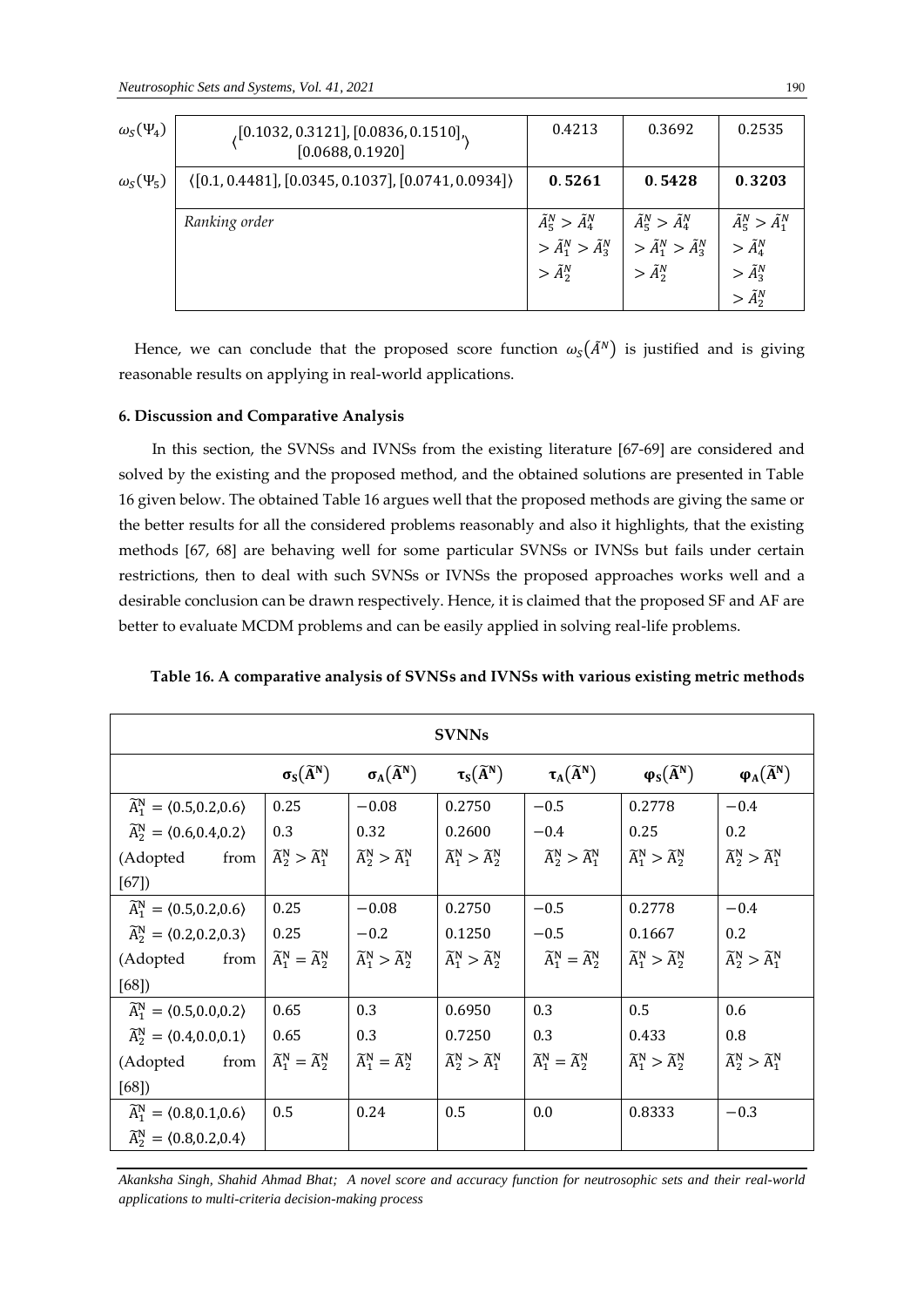| (Adopted<br>from                                                           | 0.5                                     | 0.44                                    | 0.5                                     | $0.0\,$                                                  | 0.625                                       | $0.0\,$                                 |
|----------------------------------------------------------------------------|-----------------------------------------|-----------------------------------------|-----------------------------------------|----------------------------------------------------------|---------------------------------------------|-----------------------------------------|
| [69]                                                                       | $\widetilde{A}_1^N = \widetilde{A}_2^N$ | $\widetilde{A}_2^N > \widetilde{A}_1^N$ | $\widetilde{A}_1^N = \widetilde{A}_2^N$ | $\widetilde{A}_1^N = \widetilde{A}_2^N$                  | $\widetilde{A}_1^N > \widetilde{A}_2^N$     | $\widetilde{A}_2^N > \widetilde{A}_1^N$ |
| $\widetilde{A}_1^N = \langle 0.1, 0.0, 0.1 \rangle$                        | 0.5                                     | 0.0                                     | 0.5                                     | 0.0                                                      | 0.2778                                      | 0.8                                     |
| $\widetilde{A}_2^N = \langle 0.3, 0.0, 0.3 \rangle$                        | 0.5                                     | $0.0\,$                                 | 0.5                                     | 0.0                                                      | 0.3571                                      | 0.4                                     |
| (Adopted<br>from                                                           | $\widetilde{A}_1^N = \widetilde{A}_2^N$ | $\widetilde{A}_1^N = \widetilde{A}_2^N$ | $\widetilde{A}_1^N = \widetilde{A}_2^N$ | $\widetilde{A}_1^N = \widetilde{A}_2^N$                  | $\widetilde{A}_2^N > \widetilde{A}_1^N$     | $\widetilde{A}_1^N > \widetilde{A}_2^N$ |
| [69]                                                                       |                                         |                                         |                                         |                                                          |                                             |                                         |
|                                                                            |                                         |                                         | <b>IVNNs</b>                            |                                                          |                                             |                                         |
|                                                                            |                                         |                                         | $\chi_{\rm S}(\widetilde{\rm A}^N)$     | $\Psi_{\mathsf{S}}(\widetilde{\mathsf{A}}^{\mathsf{N}})$ | $\omega_{\rm S}(\widetilde{\rm A}^{\rm N})$ | $\chi_{\rm A}(\widetilde{\rm A}^N)$     |
| $\widetilde{A}_1^N = \langle [0.6, 0.4], [0.3, 0.1], [0.1, 0.3] \rangle$   |                                         |                                         | 0.45                                    | 0.4375                                                   | 0.3462                                      | 0.26                                    |
| $\widetilde{A}_2^N = \langle [0.1, 0.6], [0.2, 0.3], [0.1, 0.4] \rangle$   |                                         |                                         | 0.3                                     | 0.22                                                     | 0.2143                                      | 0.005                                   |
| (Adopted from [67])                                                        |                                         |                                         | $\widetilde{A}_1^N > \widetilde{A}_2^N$ | $\widetilde{A}_1^N > \widetilde{A}_2^N$                  | $\widetilde{A}_1^N > \widetilde{A}_2^N$     | $\widetilde{A}_1^N > \widetilde{A}_2^N$ |
| $\widetilde{A}_1^N = \langle [0.4, 0.6], [0.2, 0.3], [0.5, 0.7] \rangle$   |                                         |                                         | 0.2                                     | 0.23                                                     | 0.2222                                      | $-0.0750$                               |
| $\widetilde{A}_2^N = \langle [0.2, 0.7], [0.1, 0.2], [0.1, 0.3] \rangle$   |                                         |                                         | 0.4750                                  | 0.4663                                                   | 0.3519                                      | 0.2050                                  |
| (Adopted from [68])                                                        |                                         |                                         | $\widetilde{A}_2^N > \widetilde{A}_1^N$ | $\widetilde{A}_2^N > \widetilde{A}_1^N$                  | $\widetilde{A}_2^N > \widetilde{A}_1^N$     | $\widetilde{A}_2^N > \widetilde{A}_1^N$ |
| $\widetilde{A}_1^N = \langle [0.1, 0.7], [0.05, 0.15], [0.1, 0.3] \rangle$ |                                         |                                         | 0.5                                     | 0.5                                                      | 0.2857                                      | 0.17                                    |
| $\widetilde{A}_2^N = \langle [0.2, 0.8], [0.05, 0.15], [0.2, 0.4] \rangle$ |                                         |                                         | 0.5                                     | 0.5                                                      | 0.4167                                      | 0.19                                    |
| (Adopted from [69])                                                        |                                         |                                         | $\widetilde{A}_1^N = \widetilde{A}_2^N$ | $\widetilde{A}_1^N = \widetilde{A}_2^N$                  | $\widetilde{A}_2^N > \widetilde{A}_1^N$     | $\widetilde{A}_2^N > \widetilde{A}_1^N$ |
| $\widetilde{A}_1^N = \langle [0.1, 0.7], [0.1, 0.1], [0.1, 0.3] \rangle$   |                                         |                                         | 0.5                                     | 0.5                                                      | 0.3571                                      | 0.16                                    |
| $\widetilde{A}_2^N = \langle [0.2, 0.8], [0.1, 0.1], [0.2, 0.4] \rangle$   |                                         |                                         | 0.5                                     | 0.5                                                      | 0.4167                                      | 0.18                                    |
| (Adopted from [69])                                                        |                                         |                                         | $\widetilde{A}_1^N = \widetilde{A}_2^N$ | $\widetilde{A}_1^N = \widetilde{A}_2^N$                  | $\widetilde{A}_2^N > \widetilde{A}_1^N$     | $\widetilde{A}_2^N > \widetilde{A}_1^N$ |
| $\widetilde{A}_1^N = \langle [0.1, 0.7], [0.0, 0.2], [0.1, 0.3] \rangle$   |                                         |                                         | 0.5                                     | 0.5                                                      | 0.3571                                      | 0.18                                    |
| $\widetilde{A}_2^N = \langle [0.2, 0.8], [0.0, 0.2], [0.2, 0.4] \rangle$   |                                         |                                         | 0.5                                     | 0.5                                                      | 0.4167                                      | 0.2                                     |
| (Adopted from [69])                                                        |                                         |                                         | $\widetilde{A}_1^N = \widetilde{A}_2^N$ | $\widetilde{A}_1^N = \widetilde{A}_2^N$                  | $\widetilde{A}_2^N > \widetilde{A}_1^N$     | $\widetilde{A}_2^N > \widetilde{A}_1^N$ |
| $\widetilde{A}_1^N = \langle [0.1, 0.2], [0.0, 0.0], [0.1, 0.2] \rangle$   |                                         |                                         | 0.5                                     | 0.5                                                      | 0.2941                                      | 0.0                                     |
| $\widetilde{A}_2^N = \langle [0.4, 0.5], [0.0, 0.0], [0.4, 0.5] \rangle$   |                                         |                                         | 0.5                                     | 0.5                                                      | 0.4545                                      | 0.0                                     |
| (Adopted from [69])                                                        |                                         |                                         | $\widetilde{A}_1^N = \widetilde{A}_2^N$ | $\widetilde{A}_1^N = \widetilde{A}_2^N$                  | $\widetilde{A}_2^N > \widetilde{A}_1^N$     | $\widetilde{A}_1^N = \widetilde{A}_2^N$ |

#### **7. Managerial insights**

The study adopted DM when multiple criteria are involved and the decision-maker is supposed to find the best alternative among all the present alternatives on the basis of their corresponding criteria. The data involved indeterminacy and inconsistent sets of information, since neutrosophic sets deal with such data in the best possible manner, so the neutrosophic environment has been chosen to deal with the real-life problem. On using the proposed MCDM methodology all the available alternatives are evaluated under the neutrosophic environment, by the proposed SF and AF which lead to the best option available in the alternative based on their criteria. The application of the proposed MCDM methodology based on SF and AF provides a judicious solution to the decision-maker by considering all the available information in real-world applications in comparison to all the existing metric methods. Hence, the proposed MCDM methodology is more reliable in terms of its derived solutions.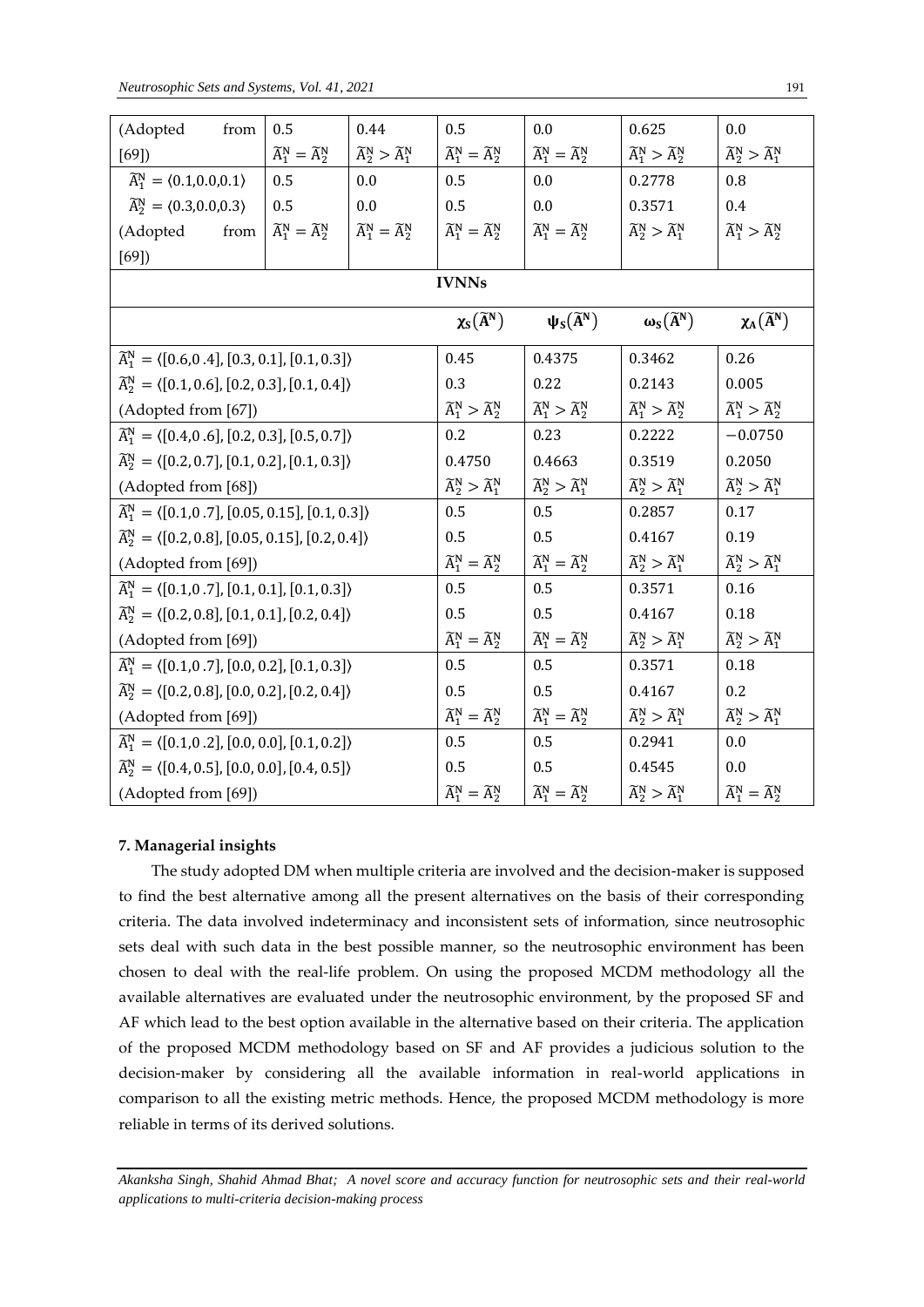## **8. Conclusions**

In this paper, a new SF and AF for SVNSs and IVNSs are proposed, also, an MCDM method is developed based on the new ranking tools for SVNSs and IVNSs. In the proposed MCDM method, the score value of the aggregated SVNSs or IVNSs is obtained by applying the proposed SF or AF. According to the obtained results on applying the proposed SF or AF, the alternatives are ordered and the most desirable alternative i.e., the alternative with the highest value of SF or AF is chosen in the DM problem. To illustrate the efficiency and the validity of the proposed SF and AF for SVNSs and IVNSs a real-life application is solved successfully and the obtained results sync completely with the existing methods [67, 68]. Since neutrosophic sets are efficient enough to consider indeterminate and inconsistent information/data, hence, our proposed method would play an effective role in dealing with MCDM problems in several real-life applications like personnel selection, enterprises, signal processing, pattern recognition, medical diagnosis, engineering, management, DM, etc. having indeterminacy and inconsistent set of data. The only limitations of the proposed method would be that the data must be analyzed properly and all the restrictions should be followed in order to derive an accurate solution to the problem on applying the proposed SF and AF. Moreover, neutrosophic sets are still being in their prime have a lot to reveal concerning real-life applications. In the future, these proposed SF and AF for SVNSs and IVNSs will be expanded and will be generalized to the other domains of the neutrosophic sets like-refined neutrosophic sets, neutrosophic soft sets, neutrosophic cubic fuzzy sets, and their applications.

#### **Compliance with Ethical Standards**

#### **Conflict of Interest**

The authors declare that they do not have any financial or associative interest indicating a conflict of interest in about submitted work.

#### **Acknowledgements**

The authors are grateful to all the anonymous reviewers for their valuable and constructive comments and suggestions which helped in improving this manuscript. Also, the authors would like to extend deep gratitude to the Editor-in-Cheifs, Prof. Dr. F. Smarandache for providing constant guidance, Dr. M. Abdel-Baset for inspiring, and Dr. Said Broumi for constantly motivating and having faith in us. The authors would like to mention a special thanks to Dr. Harish Garg.

*"This paper is a tribute to the father of the first author who left suddenly on 28th Nov 2020"*

#### **References**

- 1. Zadeh, L.A. (1965). Fuzzy sets. Information and Control, 8, 338–353
- 2. Zadeh, L.A. (1965). Fuzzy sets and systems. International Journal of General Systems, 17, 129-138
- 3. Zadeh, L.A. (2008). Is there a need for fuzzy logic? Information Sciences, 178, 2751–2779
- 4. Atanassov, K.T. (1986). Intuitionistic fuzzy sets. Fuzzy Sets and Systems, 20, 87–96
- 5. Atanassov, K.T., Gargov, G. (1989). Interval-valued intuitionistic fuzzy sets. Fuzzy Sets and Systems, 31, 343–349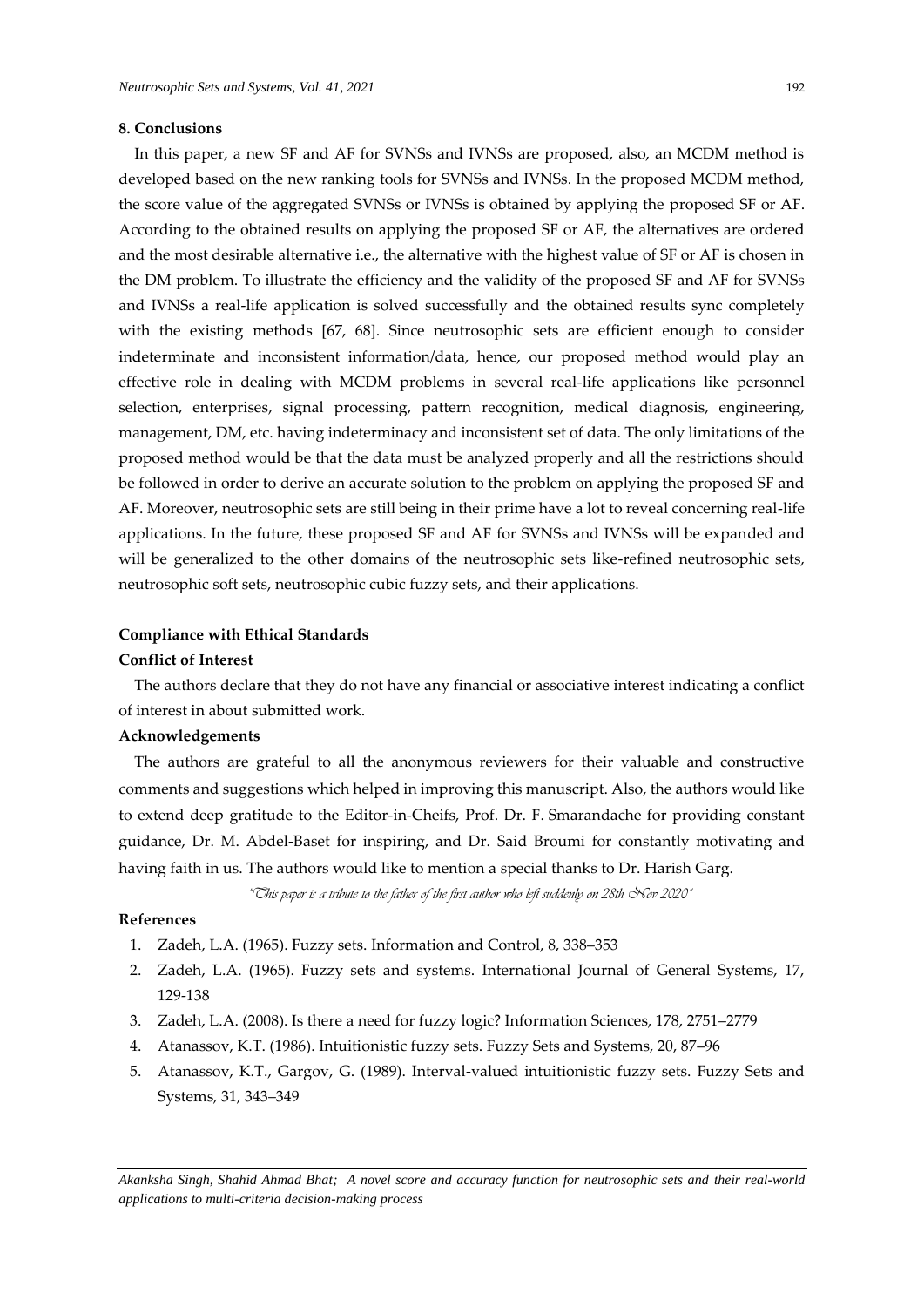- 6. Yager, R.R. (2013). Pythagorean fuzzy subsets. In Proc.: Joint IFSA World Congress and NAFIPS Annual Meeting (IFSA/NAFIPS) 2013 June 24*,* Edmonton, Canada*,* pp. 57–61, IEEE
- 7. Yager, R.R. (2014). Pythagorean membership grades in multicriteria decision making. IEEE Transactions on Fuzzy Systems, 22, 958–965
- 8. Yager, R.R, Abbasov, A.M. (2013). Pythagorean membership grades, complex numbers and decision making. International Journal of Intelligent Systems, 28, 436–452
- 9. Zhang, X. (2016). Multi-criteria Pythagorean fuzzy decision analysis: A hierarchical QULAIFLEX approach with the closeness index based ranking. Information Sciences, 330, 104-124
- 10. Smarandache, F. (1999). A Unifying Field in Logics: Neutrosophic Logic, Neutrosophy, Neutrosophic Set, Neutrosophic Probability. In Philosophy, 1-141. 4 th (eds) American Research Press, Rehoboth, DE, USA
- 11. Smarandache, F. (2002). A Unifying Field in Logics: Neutrosophic Logic. Multi-Valued Logics, 8, 385-438
- 12. Smarandache, F. (2005). Neutrosophic set, a generalization of the intuitionistic fuzzy set. International Journal of Pure and Applied Mathematics, 24, 287–297
- 13. Wang, H., Smarandache, F., Zhang, Y.Q., Sunderraman, R. (2010). Single valued neutrosophic sets. Multispace and Multistructure, 4, 410–413
- 14. Wang, H., Smarandache, F., Zhang, Y.Q., Sunderraman, R. (2005). Interval Neutrosophic Sets and Logic: Theory and Applications in Computing, Phoenix, AZ: Hexis
- 15. Hezam, I.M., Abdel-Baset, M., Smarandache, F. (2015). Taylor Series Approximation to Solve Neutrosophic Multiobjective Programming Problem. Neutrosophic Sets and Systems. 10, 39-45
- 16. Abdel-Baset, M., Hezam, I.M., Smarandache, F. (2016). Neutrosophic Goal Programming. Neutrosophic Sets and Systems, 11, 25-34
- 17. Abdel-Basset, M., Gunasekaran, M., Mohamed, M., Smarandache, F. (2018). A novel method for solving the fully neutrosophic linear programming problems. Neural Computing and Applications. https://doi.org/10.1007/s00521-018-3404-6
- 18. Pramanik, S. (2016). Neutrosophic multi-objective linear programming. Global Journal of Engineering Science and Research Management, 3,.36-46
- 19. Ye, J. (2018). ,Neutrosophic number linear programming method and its application under neutrosophic number environments. Soft Computing, 22, 4639–4646
- 20. Nafei, A., Arif, M., Yuan, W., Nasseri, H. (2020). A new method for solving interval neutrosophic linear programming problems. Easy Chair preprints (Acta Polytechnica Hungarica), No.- 2346, January 9
- 21. Khatter, K. (2020). Neutrosophic linear programming using possibilistic mean. Soft Computing, 24, 16847-16867
- 22. Bera, T., Mahapatra, N.K. (2020). Neutrosophic linear programming problem and its application to real life. Afrika Matematika, 1-18
- 23. Basumatary, B., Said, B. (2020). Interval-Valued Triangular Neutrosophic Linear Programming Problem. International Journal of Neutrosophic Science, 10, 105-115

*Akanksha Singh, Shahid Ahmad Bhat; A novel score and accuracy function for neutrosophic sets and their real-world applications to multi-criteria decision-making process*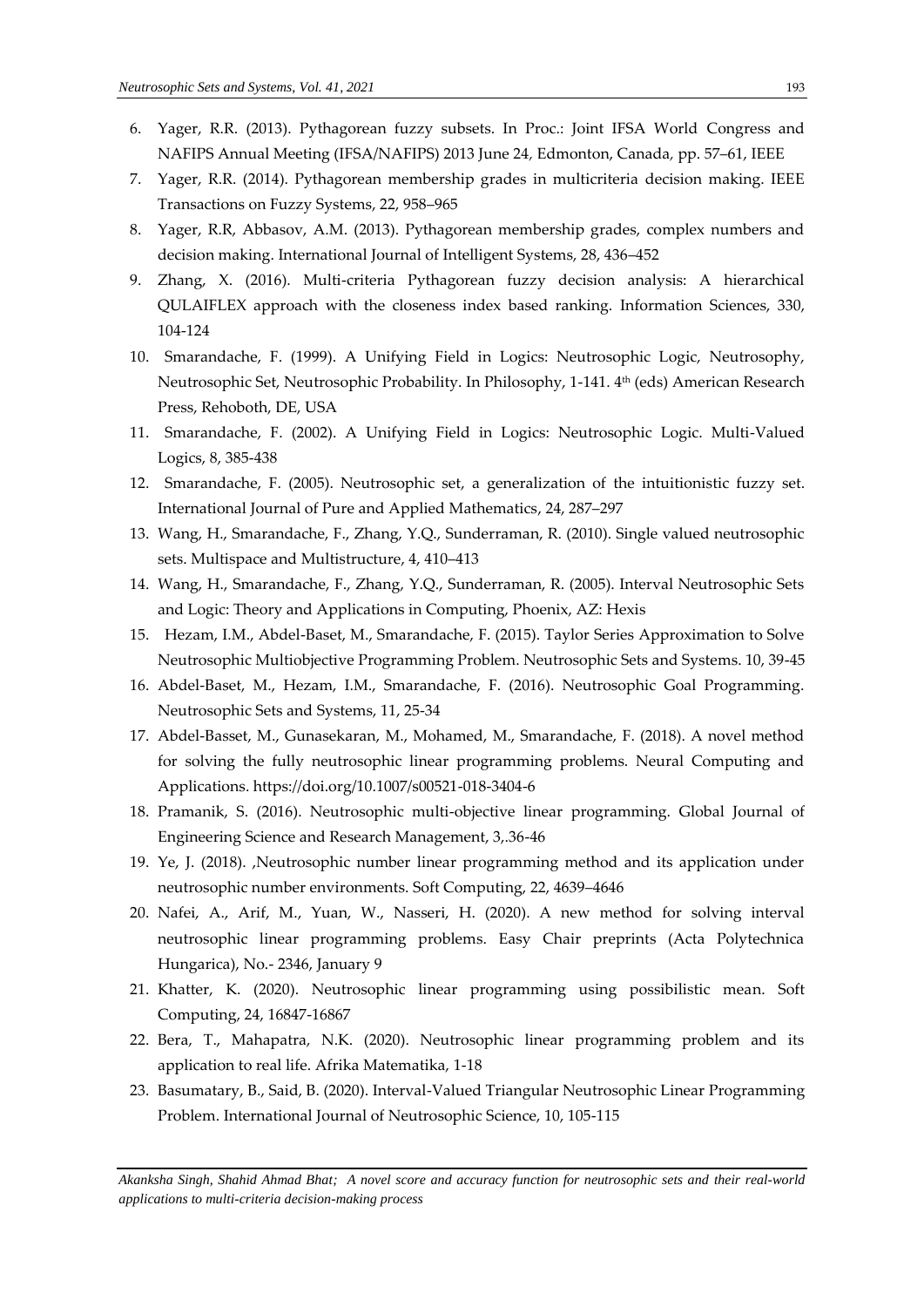- 24. Jun, Y.B., Kim, C.S., Yang, K.O. (2012). Cubic sets. Annals of Fuzzy Mathematics and Informatics, 4, 83-98
- 25. Jun, Y.B., Smarandache, F., Kim, C.S. (2017). Neutrosophic Cubic Sets. New Mathematics and Natural Computation, 13, 41-54
- 26. Alia, M., Delib, I., Smarandache, F. (2016). The theory of neutrosophic cubic sets and their applications in pattern recognition. Journal of Intelligent and Fuzzy Systems, 30, 1-7
- 27. Ajay, D., Said, B., Aldring, J. (2020). An MCDM Method under Neutrosophic Cubic Fuzzy Sets with Geometric Bonferroni Mean Operator. Neutrosophic Sets and Systems, 32, 187-202
- 28. Kelly, J.C. (1963). Bitopoligicaal spaces. In Proceedings of the London Mathematical Society, 313, 71-89
- 29. Kandil, A., Nouth A.A., El-Sheikh S.A. (1995). On fuzzy bitopological spaces. Fuzzy Sets and Systems, 74, 353-363
- 30. Lee, S.J., Kim, J.T. (2012). Some properties of Intuitionistic Fuzzy Bitopological Spaces. In The  $6<sup>th</sup>$  International Conference on Soft Computing and Intelligent Systems, and The 13<sup>th</sup> International Symposium on Advanced Intelligence Systems, 1040-1045. IEEE
- 31. Mwchahary, D.D, Basumatary, B. (2020). A Note on Neutrosophic Bitopological Space, Neutrosophic Sets and System, 33, 134-144
- 32. Abdel-Baset, M., Mohamed, R., Zaied, A.E.N.H, Smarandache, F. (2019). A Hybride plitogenic decision-making approach with quality function deployment for selecting supply chain sustainability metrics. Symmetry, 11,903
- 33. Abdel-Baset, M., Mohamed, R. (2020). A Novel plithogenic TOPSIS-CRITIC model for sustainable supply chain risk management. Journal of Cleaner Production, 247, 119586
- 34. Nabeeh, N.A., Abdel-Basset, M., Soliman, G. (2021). A model for evaluating green credit rating and its impact on sustainability performance. Journal of Cleaner Production, 280, 124299
- 35. Nabeeh, N.A., Smarandache, F., Abdel-Basset, M., El-Ghareeb, H.A., Aboelfetouh, A. (2019). An Integrated Neutrosophic-TOPSIS Approach and its Application to Personnel Selection: A New Trend in Brain Processing and Analysis. IEEE Access, 7, 29734-29744
- 36. Nabeeh, N.A., Abdel-Basset, M., El-Ghareeb, H.A., Aboelfetouh, A. (2019). Neutrosophic Multi-Criteria Decision Making Approach for IoT-Based Enterprises. IEEE Access, 7, 59559-59574
- 37. Abdel-Basset, M., Nabeeh, N.A., El-Ghareeb, H.A., Aboelfetouh, A. (2019). Utilizing Neutrosophic Theory to Solve Transition Difficulties of IoT-Based Enterprises. Enterprise Information Systems, 1-21
- 38. Singh, A., Kumar, A., Appadoo, S.S. (2018). Mehar Ranking Method for Comparing Connection Numbers and Its Application in Decision Making. Journal of Intelligent & Fuzzy Systems, 35, 5523 – 5528
- 39. Singh, A. (2020). Modified expression to evaluate the correlation coefficient of dual hesitant fuzzy sets and its application to multi-attribute decision making. Authorea Preprints (preprint available on July 07, 2020). DOI:10.22541/au.159415553.37101935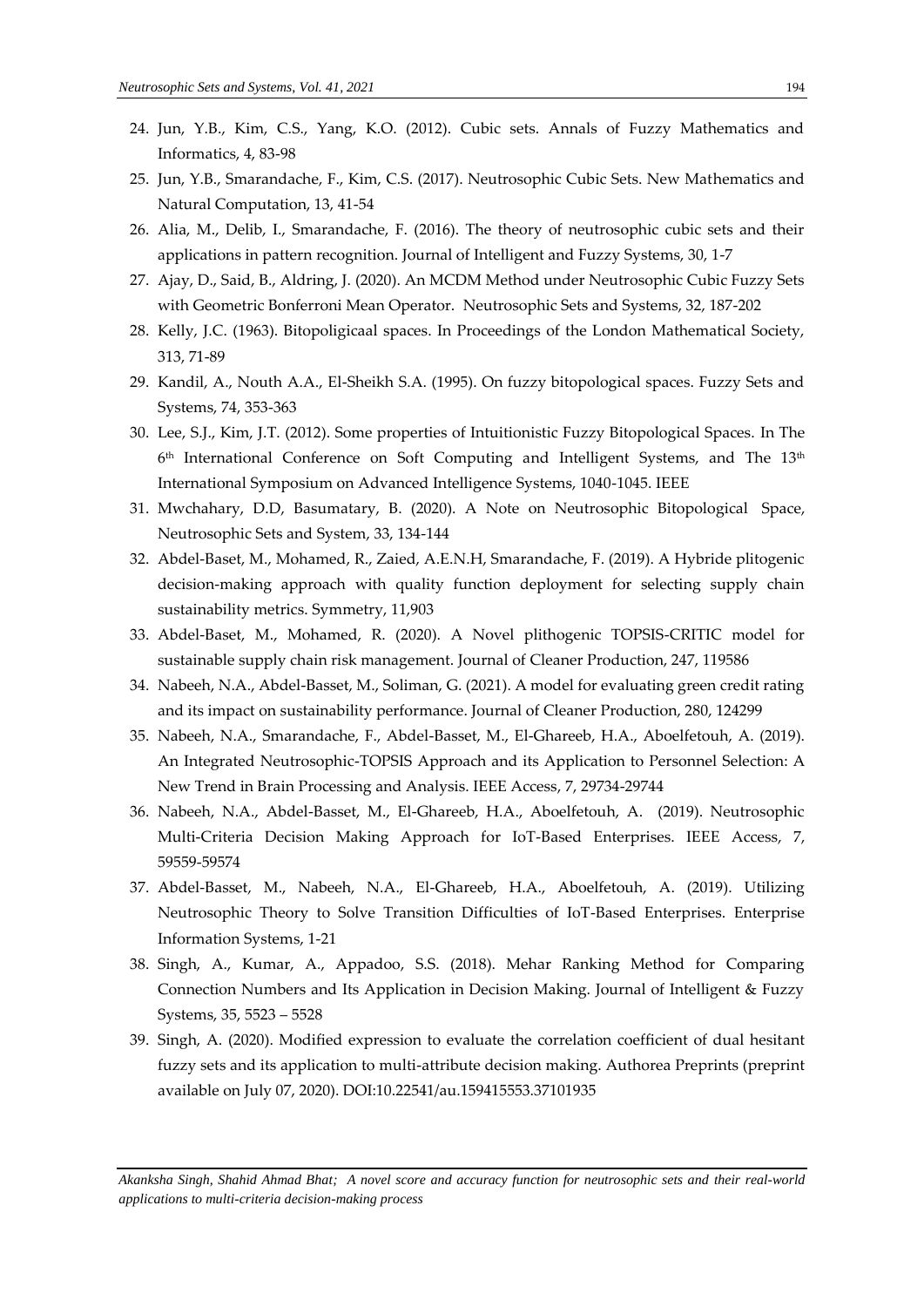- 40. Singh, A. (2018) Modified method for solving non-linear programming for multi-criteria decision making problems under interval neutrosophic set environment. Mathematical Sciences International Research Journal, 7, 41-52. https://www.imrfjournals.com/msirj7s7
- 41. Bhat, S.A., Kumar, A. (2018). Performance evaluation of outsourcing decision using a BSC and fuzzy AHP approach: A case of the Indian coal mining organization by M., Modak, K., Pathak, KK, Ghosh [Resour. Policy 52 (2017) 181–191]: Suggested modification. Resources Policy, 55, 29-30
- 42. Bhat, S.A., Kumar, A. (2018). An integrated fuzzy approach for prioritizing supply chain complexity drivers of an Indian mining equipment manufacturer by Kavilal, EG, Venkatesan, SP, Kumar, KDH,[Resour. Policy 51 (2017) 204–218]: Suggested modification. Resources Policy, 57, 278-280
- 43. Li, D.-F. **(**2005**)**. Multiattribute decision making models and methods using intuitionistic fuzzy sets. Journal of Computer and System Sciences, 70, 73–85
- 44. Lin, L., Yuan, X.-H., Xia, Z.-Q. (2007). Multicriteria decision-making methods based on intuitionistic fuzzy sets. Journal of Computer and System Sciences, 73, 84–88
- 45. Zhang, F., Ge, Y., Garg, H., Luo, L. (2017). Commentary on "A new generalized improved score function of interval-valued intuitionistic fuzzy sets and applications in expert systems" [Appl. Soft Comput., 2016 (38) 988-999]. Applied Soft Computing, 52, 48–52
- 46. Garg, H. (2016). A novel accuracy function under interval-valued Pythagorean fuzzy environment for solving multicriteria decision making problem. Journal of Intelligent & Fuzzy Systems, 31, 529–540
- 47. Garg, H. (2017). A novel improved accuracy function for interval-valued Pythagorean fuzzy sets and its applications in the decision-making process. International Journal of Intelligent Systems, 32, 1247–1260
- 48. Garg, H. (2017). A new improved score function of an interval-valued Pythagorean fuzzy set based TOPSIS method. International Journal for Uncertainty Quantification, 7, 463-474
- 49. Garg, H. (2018). A linear programming method based on an improved score function for interval-valued Pythagorean fuzzy numbers and its application to decision-making. International Journal of Uncertainty, Fuzziness, and Knowledge-Based Systems, 26, 67-80
- 50. Peng, X., Yang, Y. (2015). Some results for Pythagorean fuzzy sets. International Journal of Intelligent Systems, 30, 1133– 1160
- 51. Peng, X., Yang, Y. (2015). Fundamental properties of interval-valued Pythagorean fuzzy aggregation operators. International Journal of Intelligent Systems, 31, 444-487
- 52. Singh, A., Singh, N. (2020). A note on "A novel accuracy function under interval-valued Pythagorean fuzzy environment for solving multi-criteria decision-making problem". International Journal of Research in Engineering, Science and Management, 3(5), 1235-1237. https://www.ijresm.com/volume-3-issue-5-may-2020/ (accessed on May 2020)
- 53. Singh, A., Singh, N. (2020). A note on "A novel improved accuracy function for interval-valued Pythagorean fuzzy sets and its applications in decision-making process".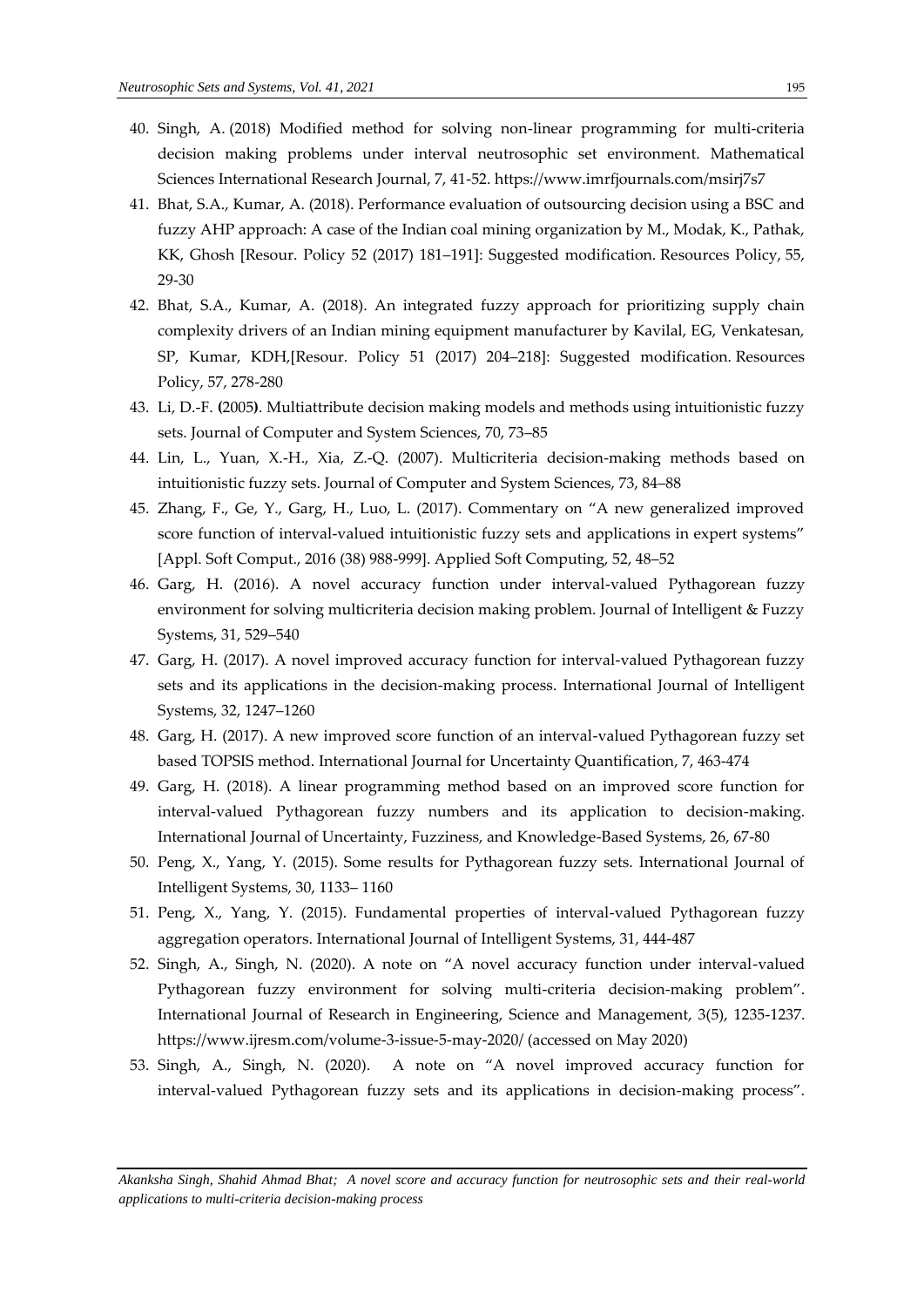Journal of Emerging Technologies and Innovative Research, 7, 900-902. DOI: http://doi.one/10.1729/Journal.23774.

- 54. Zhang, X.L., Xu, Z.S. (2014). Extension of TOPSIS to multi-criteria decision making with Pythagorean fuzzy sets. International Journal of Intelligent Systems, 29, 1061–1078
- 55. Ye, J. (2013). Multi-criteria decision making method using the correlation coefficient under single valued neutrosophic environment. International Journal of General Systems, 42, 386-394
- 56. Zhang, H.Y., Wang, J.Q., Chen, X.H. (2014). Interval neutrosophic sets and their application inmulticriteria decision making problems. The Science World Journal, 2014, ID 645953, 15
- 57. Thamaraiselvi, A., Santhi, R. (2016). A new approach for optimization of real life transportation problem in neutrosophic environment. Mathematical Problems in Engineering, Article ID 5950747, 2016, 9 pages
- 58. Şahin, R., Liu, P. (2016). Maximizing deviation method for neutrosophic multiple attribute decision making with incomplete weight information. Neural Computing and Applications, 27, 2017–2029
- 59. Peng, J.J., Wang, J.Q., Wang, J., Zhang, H.Y., Chen, Z.H. (2016). Simplified neutrosophic sets and their applications in multi-criteria group decision-making problems. International Journal of Systems. Sciences, 47, 2342–2358
- 60. Peng X., Dai, J. (2017). Algorithms for interval neutrosophic multiple attribute decision-making based on MABAC, similarity measure, and EDAS. International Journal for Uncertainty Quantification, 7, 395–421
- 61. Liu, P., You, X. (2017). Interval neutrosophic muirhead mean operators and their applications in multiple-attribute group decision making*.* International Journal for Uncertainty Quantification, 7, 303–334
- 62. Singh, A., Kumar, A., Appadoo, S.S. (2017). Modified approach for optimization of real life transportation problem in neutrosophic environment. Mathematical Problems in Engineering, Article ID 2139791, 2017, 9 pages
- 63. Bolturk, E., Kahraman, C. (2018). A novel interval-valued neutrosophic AHP with cosine similarity measure. Soft Computing, 22, 4941–4958
- 64. Singh, A., Kumar, A., Appadoo, S.S. (2019). A novel method for solving the fully neutrosophic linear programming problems: Suggested modifications. Journal of Intelligent & Fuzzy Systems, 37, 885–895
- 65. Broumi, S., Nagarajan, D., Bakali, A., Talea, M., Smarandache, F., Lathamaheswari, M. (2019). The shortest path problem in interval valued trapezoidal and triangular neutrosophic environment. Complex & Intelligent Systems, 391-402
- 66. Said, B., Nagarajan, D., Lathamaheswari, M., Talea, M., Bakali, A., Smarandache, F., (2020). Intelligent algorithm for trapezoidal interval valued neutrosophic network analysis. CAAI Transactions on Intelligence Technology, 5, 88–93
- 67. Sahin, R. (2014). Multi-criteria neutrosophic decision making method based on score and accuracy functions under neutrosophic environment. http://arxiv.org/abs/1412.5202. (accessed on Dec 17, 2014)

*Akanksha Singh, Shahid Ahmad Bhat; A novel score and accuracy function for neutrosophic sets and their real-world applications to multi-criteria decision-making process*